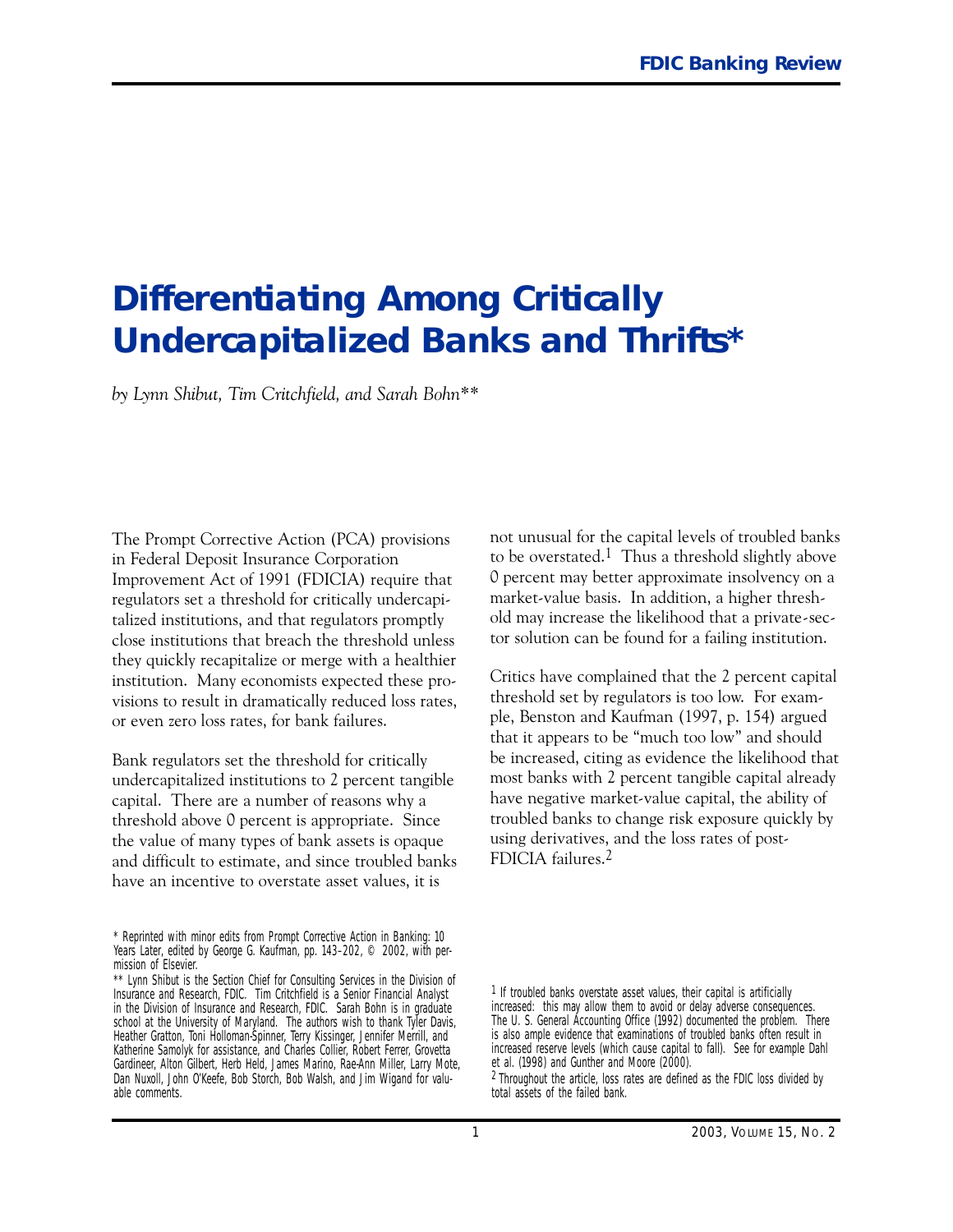Setting the thresholds involves making trade-offs. Peek and Rosengren (1996, p. 5O) summarized them as follows:

It is easy to identify a problem bank at the time of its failure. The challenge is to identify a problem bank in time to prevent its failure or at least in time to alter its behavior in order to limit the losses to the deposit insurance fund. Thus an appropriate slogan for early intervention might be "the earlier the better." However, such an approach must be tempered by giving appropriate weight to the costs associated with supervisory intervention in banks that are incorrectly identified as "troubled."

In this article, we studied institutions insured by the Federal Deposit Insurance Corporation (FDIC) that crossed the 2 percent tangible capital threshold or failed between 1994 and 2OOO. We separated these banks $3$  into four groups (low-cost failures, high-cost failures, near-failures that survived, and near-failures that were purchased), and we analyzed differences among the groups. If there are consistent differences that separate failed banks (and particularly high-cost failed banks) from other seriously troubled banks, there may be opportunities to improve the regulatory treatment of troubled banks-either through a change in the PCA threshold for a critically undercapitalized bank or by other means.

This article begins by providing background information, including a discussion of related literature and the tradeoffs associated with setting the threshold for critically undercapitalized banks. The article then discusses the data and methodology and reports the results of various comparisons across groups. The final sections provide concluding remarks and make recommendations.

ple, including members of Congress, believed that regulators should have supervised banks and thrifts differently in the 198Os. Appendix 1 provides a summary of these provisions.

 ing goal of PCA: "to resolve the problems of and by requiring audits after failures. PCA also Carnell (1997b) concisely described the overarchinsured depository institutions at the least-possible long-term loss to the deposit insurance fund (i.e., to avoid or minimize loss to the fund)." The means for achieving the goal center on incentives. For banks, PCA was designed to reduce the "moral hazard" inherent in federal deposit insurance by giving the owners and managers of troubled banks an incentive to avoid taking excessive risks by encouraging them to maintain enough capital and by limiting their discretion if capital is impaired. For regulators, PCA was designed to encourage aggressive action against troubled banks by limiting their ability to practice forbearance clarified the rules of the game for both bankers and regulators.

Technically, the goal of PCA can be accomplished by reducing either the loss rate of failed banks or the failure rate of banks (or both). The limits triggered by the thresholds for an undercapitalized bank focus largely on avoiding failure and thus reducing the failure rate. In contrast, the closure rules triggered by the threshold for a critically undercapitalized bank focus more heavily on reducing the loss rate by ensuring prompt closure of nonviable banks. But the closure rules could also reduce the failure rate by encouraging banks to seek capital earlier than they would if closure occurred when banks become insolvent on a bookvalue basis.4

#### **Background and Literature Review**

The PCA provisions in FDICIA were motivated by a desire to reduce supervisory forbearance and failure costs in the banking industry. Many peo-

4 Since the 2 percent threshold allows the bank only 90 days to improve its condition before closure, the bank's viability at this point is almost entirely determined by events that occurred before it reached the threshold. If banks have not begun seeking capital well before reaching the 2 percent threshold, the 90-day time limit is tantamount to closure. However, regulators are allowed to delay closure for up to 270 days (inclusive of the first 90-day period) if the primary supervisor determines, and the FDIC concurs, that the delay would better achieve the purpose of FDICIA. The act also prescribes extremely narrow and explicit conditions for a delay beyond 270 days.

<sup>3</sup> Throughout this article, we use the term banks to mean all FDIC-insured depository institutions.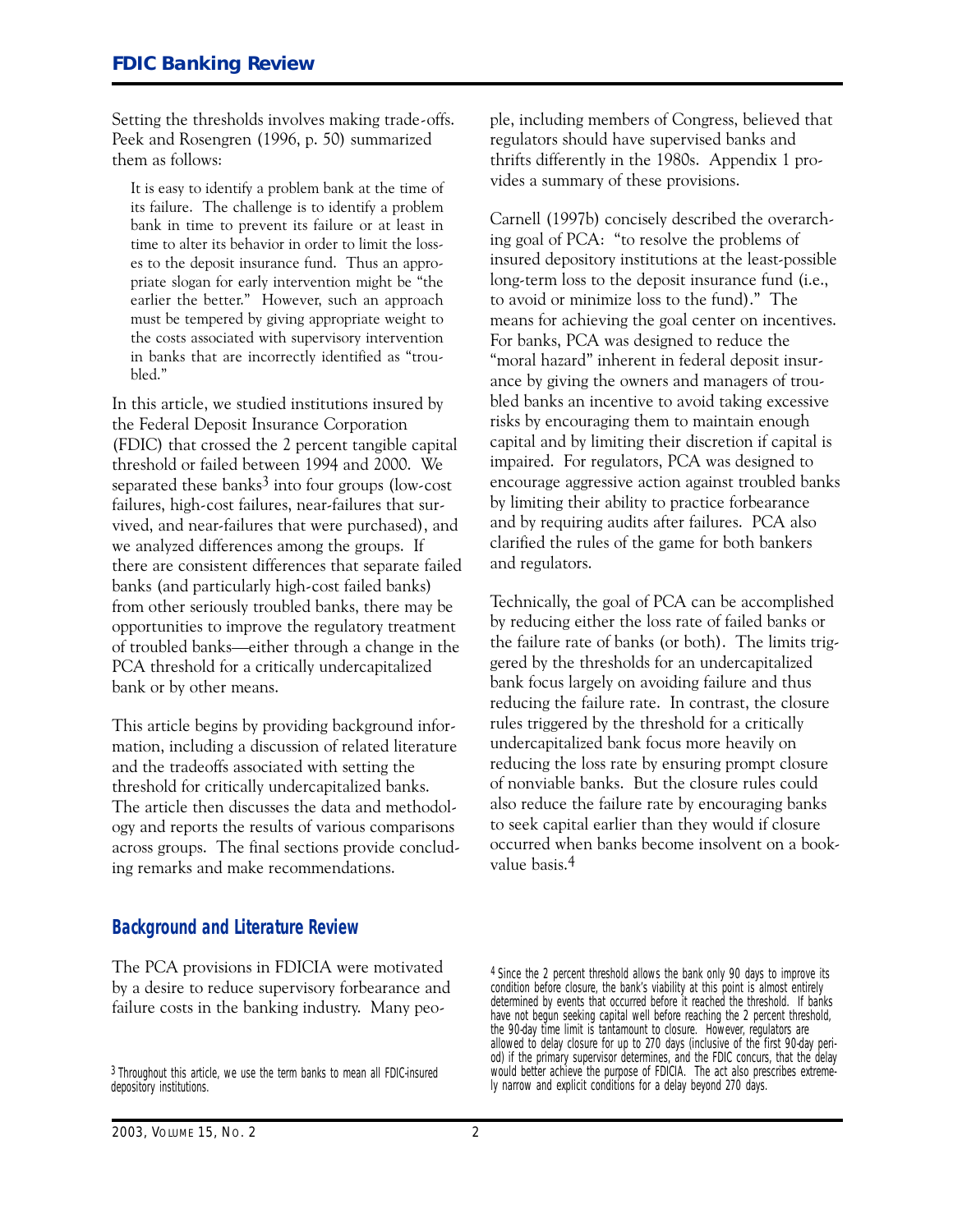We found no empirical studies that concentrated specifically on the 2 percent PCA threshold. However, several studies have focused on early intervention and the likelihood that the new thresholds reduced regulatory forbearance. Peek and Rosengren (1996) studied commercial banks and savings banks in New England from 1988 through 1994, and they found that more than two-thirds of banks downgraded to a CAMEL rating of 4 had a tangible capital ratio indicating they were adequately capitalized under PCA. Peek and Rosengren concluded that "examiners usually identify problems before PCA guidelines are triggered."5 The U. S. General Accounting Office (GAO, 1996) came to a similar conclusion in its review of activities from 1992 through 1995. Peek and Rosengren (1997) also studied the pattern of formal and informal enforcement actions imposed on commercial banks and savings banks in New England from 1989 through 1992. They found that "formal regulatory actions tend to occur well before most banks become undercapitalized according to PCA capital thresholds, and they include restrictions on bank behavior that tend to be more comprehensive than those in the PCA provisions." Jones and King (1995) studied commercial banks operating from 1984 through 1989, and they concluded that the risk-based capital (RBC) thresholds for undercapitalized banks do little to limit supervisory forbearance.<sup>6</sup> Thus several authors suggest that the PCA capital thresholds do little to force earlier or stronger intervention by regulators at the stage when the probability of failure is most likely to be reduced by such intervention.7

Two studies investigated changes to the RBC threshold for undercapitalized institutions. Berger et al. (1991) examined RBC thresholds as part of

an analysis of the problems associated with market-value accounting proposals. Noting that the GAO (199O) had found that some banks in poor condition underreport their loan-loss reserves, they explored several alternative RBC standards that incorporated adjustments to the loan-loss reserve based on nonperforming loan data. Using Call Report data for all banks from 1982 through 1989, they developed statistical methods for estimating alternative loan-loss reserves. They used the revised loan-loss reserve figures to adjust the RBC ratios for all banks as of year-end 1989, and compared the adjusted results with the actual RBC ratios. All of their alternative measures resulted in substantial increases in the number of banks that would have been classified as undercapitalized. $8$  They concluded that the revision would expand and probably improve the distribution of regulatory scrutiny.

Jones and King (1995) developed an alternative RBC threshold by using data on classified assets and noncurrent loans to enhance the current threshold. To measure the effectiveness of their alternative, they estimated the prediction error of the actual and revised RBC standard, assuming that all troubled institutions should be classified as undercapitalized under the RBC standard.9 Their revised RBC standard resulted in a significant reduction in the prediction error.

These studies suggest that an investigation of the tradeoffs associated with the 2 percent threshold might bear fruit. If one can identify the tradeoffs related to the threshold, consider the costs inherent in each, and consider the effects of changing the threshold, one can make a well-informed judg-

<sup>5</sup> Peek and Rosengren (1996, p. 49). They tested only for the 4 percent leverage-ratio threshold. There are two other capital thresholds that define undercapitalized banks, and some of the banks with leverage ratios above 4 percent may have breached one of the other thresholds.

<sup>6</sup> Jones and King found that regulators have already downgraded the institutions to a CAMEL 4/5 rating before the institutions meet the RBC threshold for an undercapitalized institution.

<sup>7</sup> PCA may have had significant indirect effects on the behavior of both banks and regulators that were not addressed in these studies. For example, banks might protect themselves from the PCA restrictions by holding more capital than they would have held absent PCA.

<sup>8</sup> Depending on the method used, from 214 to 314 banks would have been adequately capitalized under the RBC standards in place but would have been undercapitalized under the revised RBC standards. Very few banks that were undercapitalized under the RBC standard in place at that time would have become adequately capitalized under the revised method. The authors normalized the RBC levels across banks so that they captured only differences in the distribution of RBC across banks, instead of a combination of an increased standard and changes in the distribution across banks. 9 They used three definitions for troubled institutions: (1) all institutions with a CAMEL rating of 4 or 5, (2) all institutions with tangible capital below 2 percent, and (3) all institutions that met either of the first two standards. Their estimates of prediction error assumed that all such institutions should be classified as undercapitalized and that all other institutions should not.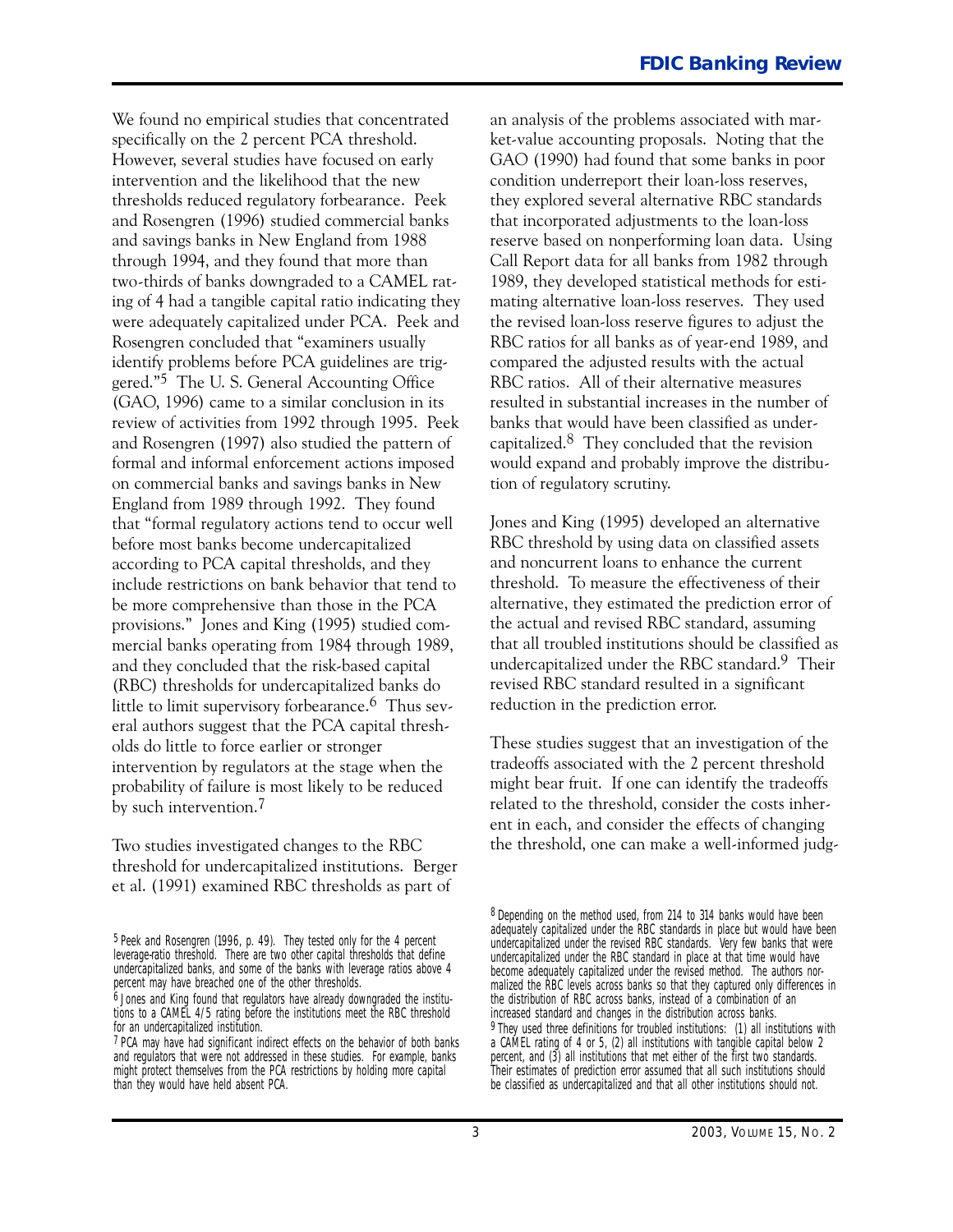ment about the threshold that provides the highest net benefit to society.1O In this article, we are most interested in the potential costs and benefits associated with a marginal change in the 2 percent threshold for critically undercapitalized institutions.11 We examine the consequences of thresholds that identify failure candidates either before or after the optimum time.

 the banks in hope of surviving. Gilbert (1992) We first review the costs associated with the delay of closure. Theoretically, this includes the operating costs of running an insolvent institution, plus any additional costs associated with risks taken by analyzed commercial banks and concluded that both of these costs may not be very high. Based on a review of commercial bank failures from 1985 through 199O, he found no statistically significant differences in the loss rates of BIF-member banks that were undercapitalized for different lengths of time before closure. Thus, whether PCA encourages regulators to close undercapitalized banks earlier (or later), Gilbert predicts that the loss rates do not change significantly. However, the U.S. savings-and-loan crisis and Japan's banking crisis provide ample evidence that these costs can be extremely high-particularly if regulators do not carefully monitor undercapitalized banks and limit their activities, or if the delay lasts a long time.

One might argue that the costs of delay can be calculated as the cost of failure (for both the FDIC and other creditors of the receivership), since regulators have the authority to close banks when their market value is zero.<sup>12</sup> However, a large part of these costs is probably attributable to the difficulties of measuring the market value of a troubled bank, large shifts in market value, or fraud, rather than the capital threshold used for

PCA.13 It is very difficult to separate losses attributable to measurement errors inherent in certain assets or market shifts from losses attributable to a delay in closure caused by a sub-optimal PCA threshold-especially since regulators have the authority to define capital (effectively changing accounting standards) as well as choose the capital threshold.14 The cost associated with fraud may be somewhat easier to ascertain, but one should not automatically assume that there were no delays in closure for bank failures that involved fraud.

Next, we look at the consequences of a PCA threshold that flags failure candidates too soon. The associated costs differ depending on the outcome of the PCA action. Possible outcomes include

- The bank is closed.
- The bank survives, either with or without a capital infusion.
- The bank is quickly sold to another institution.

If the bank is closed, the costs are relatively high. The owners suffer a loss of the freedom to control their assets and the stigma of failure. They also bear costs that would have been avoided if the bank had stayed open.15 In some circumstances,

<sup>&</sup>lt;sup>10</sup> The literature on public finance supports the assumption that government intervention should strive to maximize the net benefit to society. Therefore, when setting PCA thresholds, banking regulators should not focus solely on minimizing losses to the insurance funds.

<sup>11</sup> More general discussions of the benefits of PCA can be found in Carnell (1997a) and Mishkin (1997).

<sup>&</sup>lt;sup>12</sup> Regulators have the authority to close banks when they are operating in an unsafe or unsound manner, regardless of capital levels. Presumably any bank with no market value would meet this criterion.

<sup>&</sup>lt;sup>13</sup> Several authors have noted the difficulties in measuring capital at banks. See, for example, GAO (1992).

<sup>&</sup>lt;sup>14</sup> Regulators are not allowed to set standards that are less stringent than GAAP. Under Section 37 of the FDI Act, regulators have the authority to set standards that are more stringent than GAAP. Note, however, that taking such an action introduces new costs into the equation (including a new regulatory burden for banks and reduced comparability of bank financial reports and information from other related industries) and thus should not be undertaken lightly—particularly if alternative means of meeting the objective are available.

<sup>15</sup> Benston and Kaufman (1997, p. 146) argue that the closure of an institution that is solvent on a market-value basis "would not be a 'taking' by the government as any remaining capital would be returned to the shareholders." From a legal standpoint, they are probably correct. However, there are real costs, including the overhead expenses associated with administering a receivership, prepaid expenses that are rendered worthless at failure, transaction costs associated with transferring information from the seller to a buyer, and any lost asset value associated with the stigma of failure. Owners could potentially be subject to a Directors and Officers claim as well. In addition, the FDIC must pay the cost of administering insurance and preparing the resolution. From an economic standpoint, these costs should be considered when an increase in the PCA threshold is being contemplated.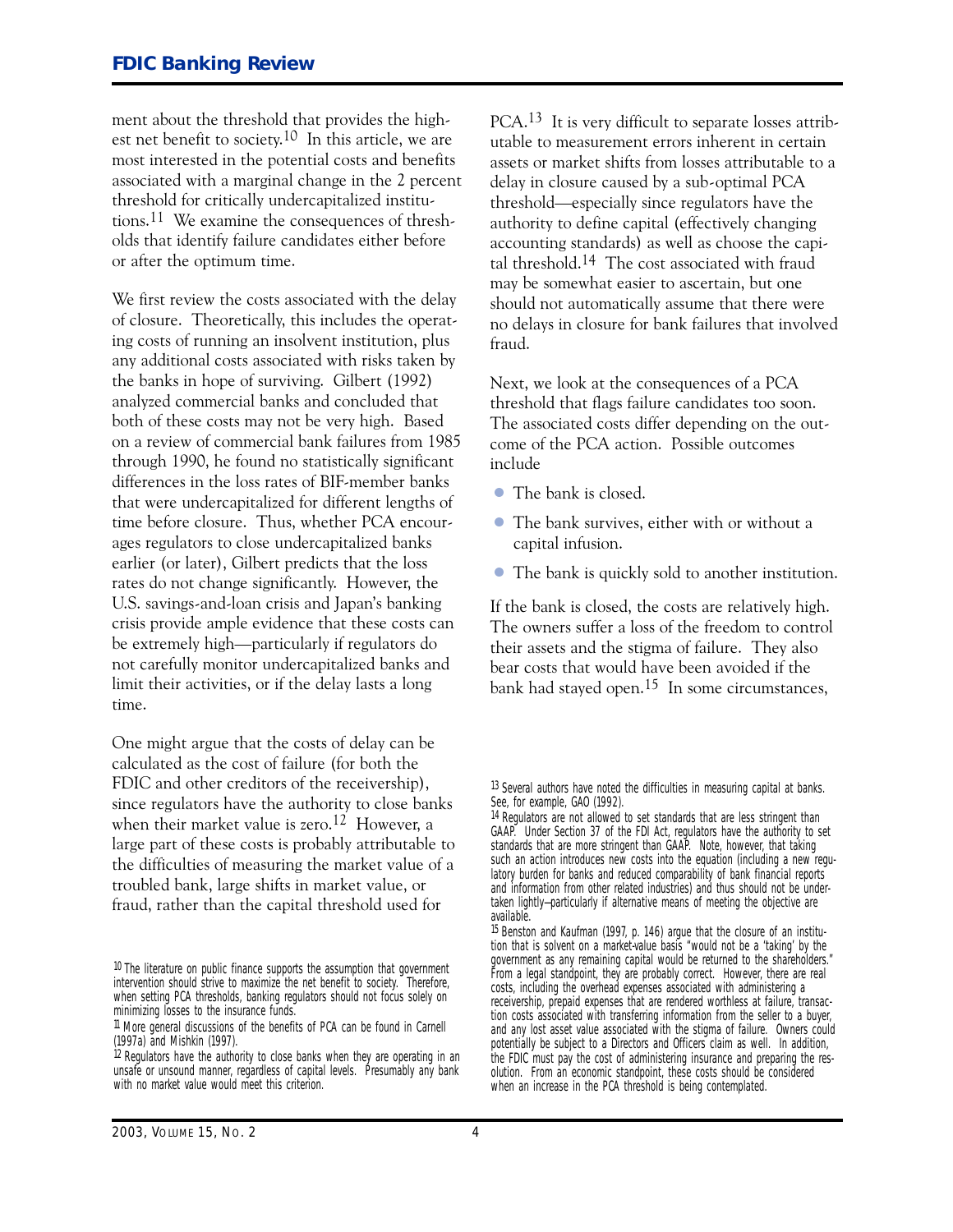the bank's customers or the local community could suffer.16

If the bank survives intact, then the costs to the owners may be very low.17 If the bank reaches the 2 percent threshold and the owners sell the bank to another institution, then the costs are probably somewhere between those of the other outcomes.18

The dynamic effects of the PCA threshold should also be considered. For some banks, the PCA threshold for critically undercapitalized institutions increases the bank's resolve to act decisively or accelerates a search for new capital or potential acquirers. If the PCA threshold triggers a more effective response by the bank, and the improvement in the bank's response causes the bank to avoid failure, then the PCA threshold would yield a net benefit to the bank (and, most likely, to the FDIC).19

Under the current PCA threshold, we see little evidence that viable banks have been closed; thus to date the costs of unnecessary closure have probably been negligible or zero.2O It is more diffi-

These effects could, in turn, harm the local economy more broadly. This appears to be most likely for small, rural banks in situations where the FDIC closes the bank with no acquirer (a payout) or where the acquirer has less interest in the local community than the failed bank. See Gilbert and Kochin (1989) for an analysis of these effects.

 $17$  If crossing the 2 percent threshold did not cause any material change in strategy, the cost would probably be negligible. If there was a change in strategy that improved the allocation of capital, there could be an economic benefit; if the opposite occurred, there could be an economic loss. But these results relate to the PCA threshold to the extent that the threshold (rather than the weak condition of the bank) caused the change. In addition, for the most part, the owners would retain the freedom to control their assets. <sup>18</sup> Like owners that suffer from closure, owners of a bank that was purchased would lose the freedom to control their assets, and they would have to pay the transaction costs associated with transferring information to a buyer. Because of the 90-day deadline, they might also be required to sell the franchise for a below-market price.

<sup>19</sup> Stronger action by the bank could also yield improvements to the bank owner's earnings.

cult to gauge the net cost for the other two outcomes (survival or a quick merger) because they involve predicting the relationship between the threshold level and outcomes of troubled banks, estimating the associated economic effects, and balancing the economic effects against the lost freedom experienced by the bank owners.

The optimum threshold for critically undercapitalized banks may well vary across the business cycle. Because banks that breach the PCA threshold have such a short time to recapitalize, it appears likely that the costs imposed by a threshold that was set too high would be heavier during times when the market for bank franchises is weak, and lower during times when markets are strong.<sup>21</sup> The cost of lengthy delays can be extremely high, although the cost of brief delays (if accompanied by close supervision) may be low. In some unusual circumstances, the cost of identifying banks too early could be substantial. For example, the application of PCA thresholds on money-center banks during the less-developed-country crisis in the early 198Os might have caused serious damage to the economy.22 Thus the GAO (1996, pgs. 56-57) states that "we see the issue as one of striking a proper balance between the need for sufficient regulatory discretion to respond to circumstances at a particular institution and the need for certainty for the banking industry about what constitutes an unsafe and unsound condition and what supervisory actions would be expected to result from those conditions." Mishkin (1997) discusses the need for discretion in unexpected situations that involve systemic risk.23 In more normal circumstances, the cost of identifying banks too early would be much lower.

<sup>21</sup> The tradeoff may also be influenced by the nature of the problems experienced by the banking industry. For example, a PCA threshold that is optimum for banks undergoing a regional recession may not work as well for stresses associated with high interest rates or subprime lending. 22 Federal Deposit Insurance Corporation (1997, chapter 5). While it appears that the sudden application of PCA rules as the crisis mounted would have had terrible consequences, it is difficult to gauge what the results might have been if PCA triggers and the current accounting rules had been in place long enough to alter the banks' behavior well in advance of the crisis. 23 He states that the systemic-risk exception in FDICIA allows regulators enough discretion to avoid excessive costs associated with the PCA thresholds. Thus concerns about extreme situations need not be considered unless they do not involve systemic risk. If, however, an unexpected event were to make the PCA threshold inappropriate for a large number of banks at the same time, the systemic-risk exception would become untenable.

<sup>16</sup> Some of the bank's creditors could suffer losses if contracts are abrogated or if the receivership does not pay creditors as much as they would have received had the bank stayed open. In addition, if the bank was not located in a competitive market, the bank's customers (and others in the community) may not be able to obtain credit or make deposits at equivalent terms.

<sup>20</sup> There have been some receiverships with a surplus. However, a surplus can occur for reasons other than an avoidable closure. For example, it can occur because of positive developments in the markets after failure or because the FDIC was able to reverse or mitigate problems experienced at the bank (such as excessive employee compensation or self-dealing on the part of management). Shibut and Critchfield (2000) found no evidence of wrongful closure in their review of low-cost failures.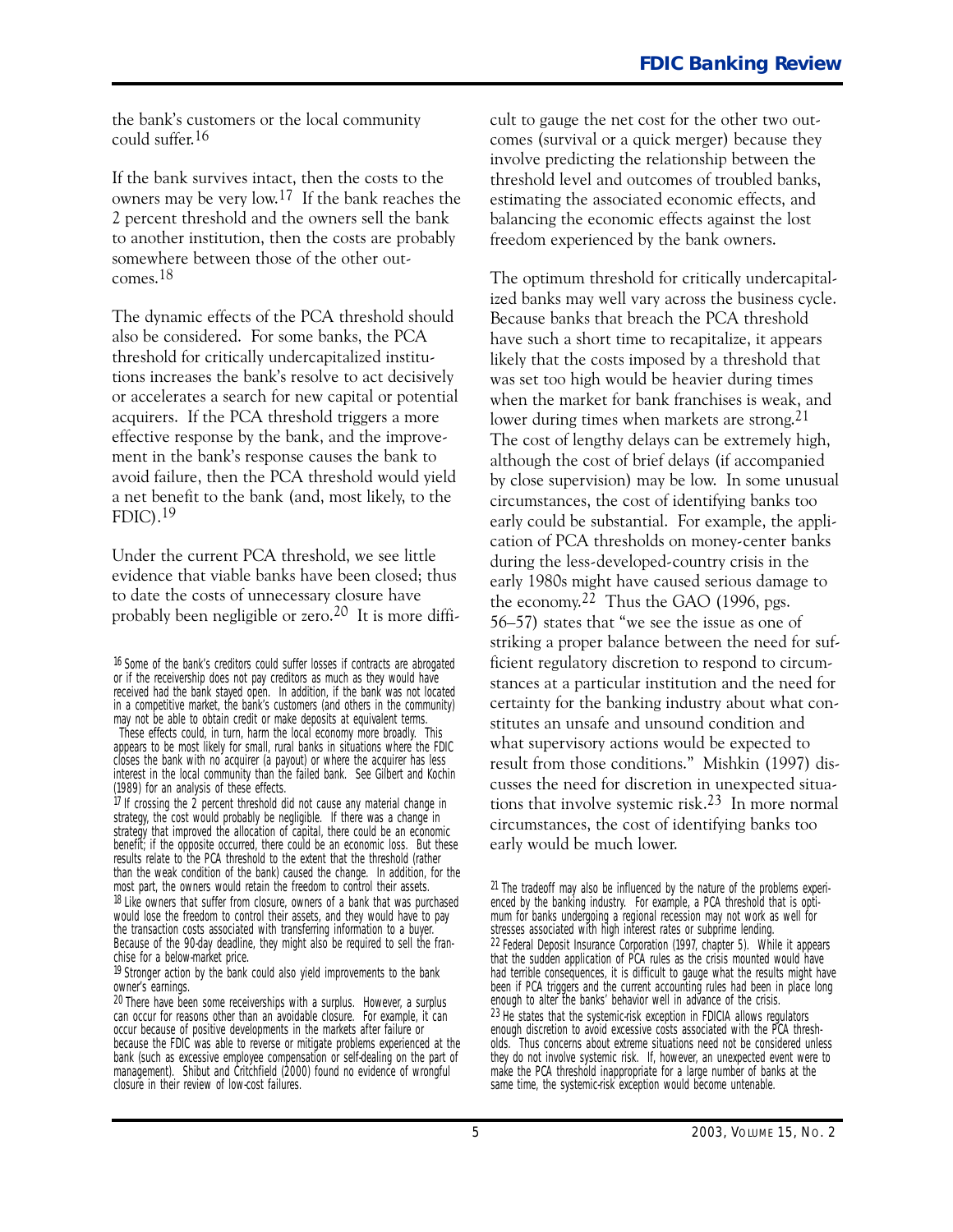Few studies have attempted to quantify the net cost or benefit of changing the capital thresholds for closure. The FDIC (1997, chapter 12) made an admittedly very rough estimate of the benefits if PCA had been in effect from 198O through 1992 by assuming that a failing bank's operating losses (excluding loan-loss provisions) would have been avoided if closure had occurred according to the PCA rules. The authors of the FDIC study found that 343 failed banks would have been closed earlier, yielding a cost savings of about \$825 million. They identified 143 banks that breached the 2 percent PCA threshold but did not fail, but they made no attempt to estimate the associated costs.

Barakova and Carey (2OO1) shed some light on these tradeoffs in their analysis of the characteristics of banks that recover from distress and the pace of their recovery.24 Using data from FDICinsured commercial banks from 1984 through 1999, they identified 345 banks whose equity ratios fell below 2 percent but did not fail. Only 51 percent of those banks recovered in one year, 71 percent recovered in two years, and 91 percent in four years.25 They found that the typical sources of bank recapitalization differed depending on the recovery time frame. Equity infusions played a substantial role regardless of the recovery time frame, but for banks that recovered more slowly, the role of equity infusions was smaller and the role of income larger. They concluded that regulators should insist on the rapid issuance of sufficiently large amounts of capital if they want a rapid recovery of a seriously undercapitalized bank. This analysis indicates that if an increase in the PCA threshold causes viable banks to be classified as critically undercapitalized, it may well force some banks to merge (or possibly even fail) that would otherwise survive intact.

Barakova and Carey also found that most distressed banks did not issue new equity until *after* loan losses began to decline—both before and after FDICIA, perhaps because the cost of equity is prohibitive when significant loan losses are

being reported. This indicates that viable banks that breach the threshold while their loan losses have not clearly declined may be most likely to suffer from the costs associated with a PCA threshold above the optimum level.

By analyzing groups of critically undercapitalized banks since FDICIA, we provide insight into the effects of the 2 percent threshold to date, and we highlight areas where changes in the threshold could provide a net benefit to society. Note, however, that the best regulatory change may be something other than a change in the PCA threshold-particularly if the differences between the outcome groups are unrelated to capital.

### **Data and Methodology**

This section discusses the data and methods used for analysis.

#### *Sample Selection*

For 1994 to 2OOO, we analyzed the bank failures plus any bank that fell below the 2 percent capital requirement established in FDICIA. We began in 1994 because the FDICIA provisions aimed at reducing the FDIC's losses would have been fully implemented by then. For failed institutions, we segregated those with relatively low resolution costs from other failures. For each institution that fell below 2 percent tangible capital without failing, we looked to see what happened to the institution after getting into capital trouble. We found that about one-half of this group was absorbed by other organizations and one-half survived independently.

There were 48 failures from 1994 through 2OOO. Three notable failures were eliminated from our analysis because of massive fraud or other extraordinary circumstances.26 We labeled 16 failed

<sup>&</sup>lt;sup>24</sup> The study concentrated on the pace of recovery and the implications for selecting an appropriate time horizon for Value-at-Risk (VaR) models. 25 Recovery was defined as reaching a leverage ratio of 5 percent.

<sup>26</sup> The Meriden Trust and Safe Deposit Bank, Meriden, Connecticut, was eliminated because it had no insured deposits and was part of a cross-guaranty case. The First National Bank of Keystone, Keystone, West Virginia, and Best-Bank in Boulder, Colorado, were eliminated because the fraud involved in these failures was large enough to seriously distort their financial reports.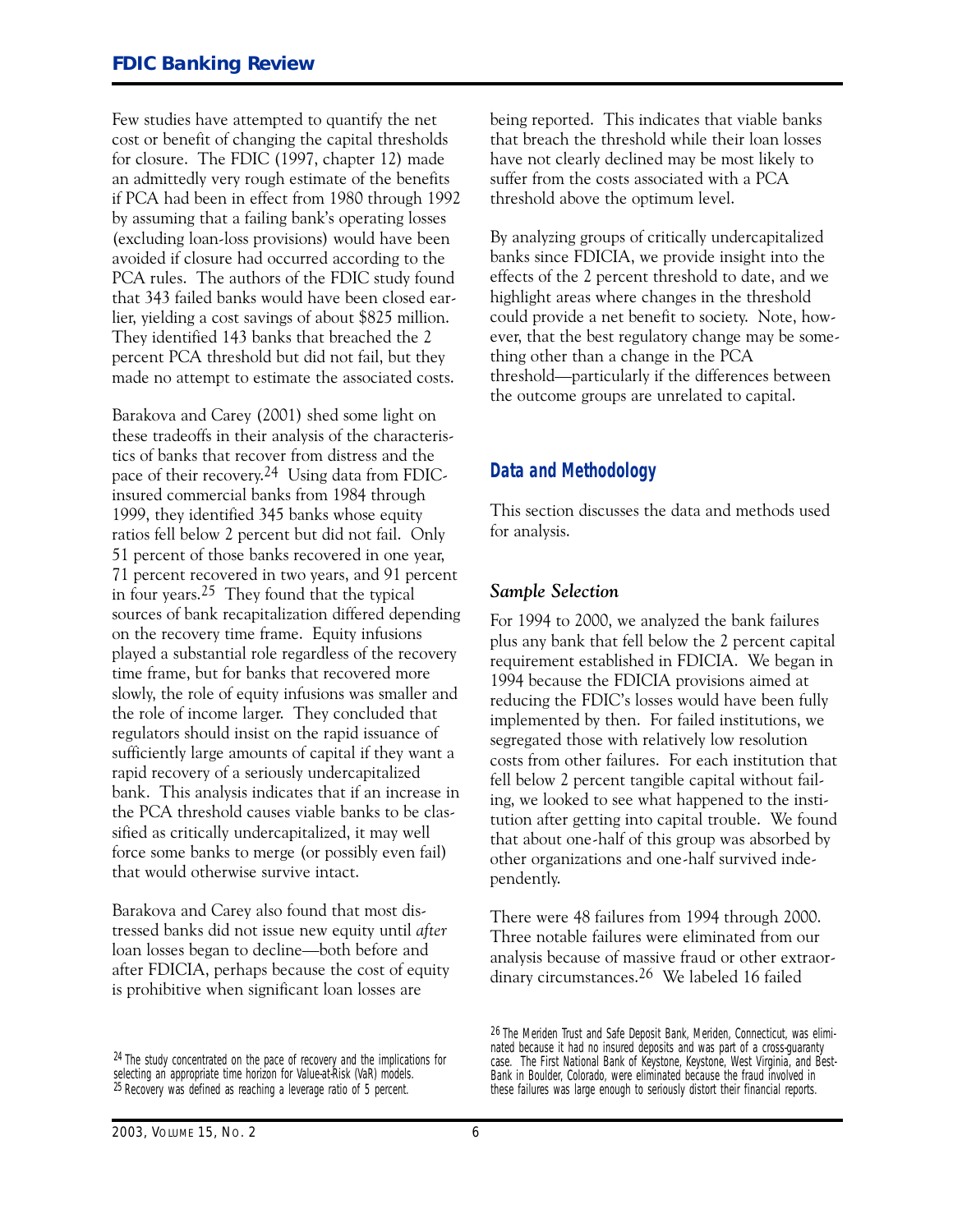institutions with a resolution cost of less than 12 percent of assets as low-cost failures. This left 29 institutions with an estimated resolution cost of over 12 percent of assets. We selected 12 percent as the cutoff for low-cost failures because it was well below the average loss rate experienced by the FDIC and also provided a reasonable sample size. We used two different reference periods to analyze the data: for the 32 institutions that became critically undercapitalized before failure, we used the date when they breached the threshold; for the remaining 13 institutions, we used the final Call Report date.27 For the remainder of the article, the analysis date refers to the date an institution fell below the PCA capital limit (although in fact for a few institutions it refers to the failure date).28

We found 44 institutions that fell below 2 percent tangible capital from 1994 to 2OOO and that did not fail as of the fourth quarter of 2OO1. Five institutions in this group were eliminated because of special circumstances.29 The remaining 39 institutions consisted of 21 institutions that were absorbed into another organization within one year of breaching the threshold and 18 institutions that survived intact for at least one year.3O We refer to the total group of 39 as near-failures.

#### *Pre-PCA Condition Data*

We collected a large volume of data from Call Reports and Thrift Financial Reports (TFR) on all the institutions selected. We constructed variables from both reports that correspond to consistent measures of financial performance for the two-year period before an institution failed or fell below 2 percent tangible capital; for institutions that survived after reaching the threshold, we also collected data for the year after they fell below 2 percent tangible capital. We developed annualized performance ratios from a rolling set of the previous four quarters. This calculation allowed us to create aggregate data from any ending quarter that would contain annual ratios that covered all four seasons, and this tended to smooth the effects of sudden changes in accounting or performance.

Examination data were collected for each institution from any full examination over the three years immediately before failure or the three years before an institution fell below 2 percent tangible capital. Classified loans were taken from the last full examination before the institution fell below the PCA capital limit. These loans were measured against assets reported in the quarter after the examination was completed or, if a failed institution did not file its last report, the previous quarter.31

To measure local bank distress, we created a problem bank index based on CAMELS 4- and 5-rated banks in each metropolitan statistical area (MSA) or county. The index represents the percentage of deposits in each bank's location (or locations) that were held by problem banks.<sup>32</sup>

 $27$  We use the term Call Report as shorthand for both the Call Report and the Thrift Financial Report.

<sup>28</sup> All but 7 of the 32 institutions that fell below the threshold failed within one year. Three institutions fell below the PCA threshold more than one year but fewer than three years before failure, and for them we decided to use the PCA date for our analysis. Four institutions fell below the PCA threshold more than three years before failure, but because they fell below the PCA threshold between 1990 and 1993 (before PCA was fully implemented), we decided to use their failure date.

a missing value for capital in one quarter.  $29(1)$  New Meridian Trust was excluded because it was a bridge bank created by the FDIC to operate a failed institution until a buyer could be found. (2) Valley First Community Bank, Scottsdale, Arizona, reported a capital level below 2 percent on its very first regulatory report after establishing its operations. (3) Chicago-Tokyo Bank, Chicago, Illinois, was held by a foreign bank holding company and it reported virtually zero assets on its last report. (4) Suntrust Bankcard, National Association, Orlando, Florida, had one quarter during a downsizing that produced a low capital ratio because the denominator was based on average assets that did not reflect the end-of-period level of assets. (5) Continental Savings Bank, Seattle, Washington, filed a report with

 $30$  Of the 21, 14 were absorbed by mergers that eliminated their charters and 7 were purchased by a holding company.

<sup>31</sup> There were 6 institutions out of the 84 institutions studied that failed to file a financial report in the quarter after their last full examination before falling below the PCA capital limit.

<sup>32</sup> To create a problem bank index we summarized the branch-level deposits of all FDIC-insured institutions that were rated CAMELS 4 or 5 for every market which was located in a metropolitan statistical area (MSA) or county for any county that was not in an MSA. We divided this sum by the total deposits for the MSA or county and then multiplied these percentages by the percent of each institution's deposits located in each market. Then we summed the totals for each market that an institution had a presence in for the mid-year before the institution fell below the PCA capital limit of 2 percent or before failure.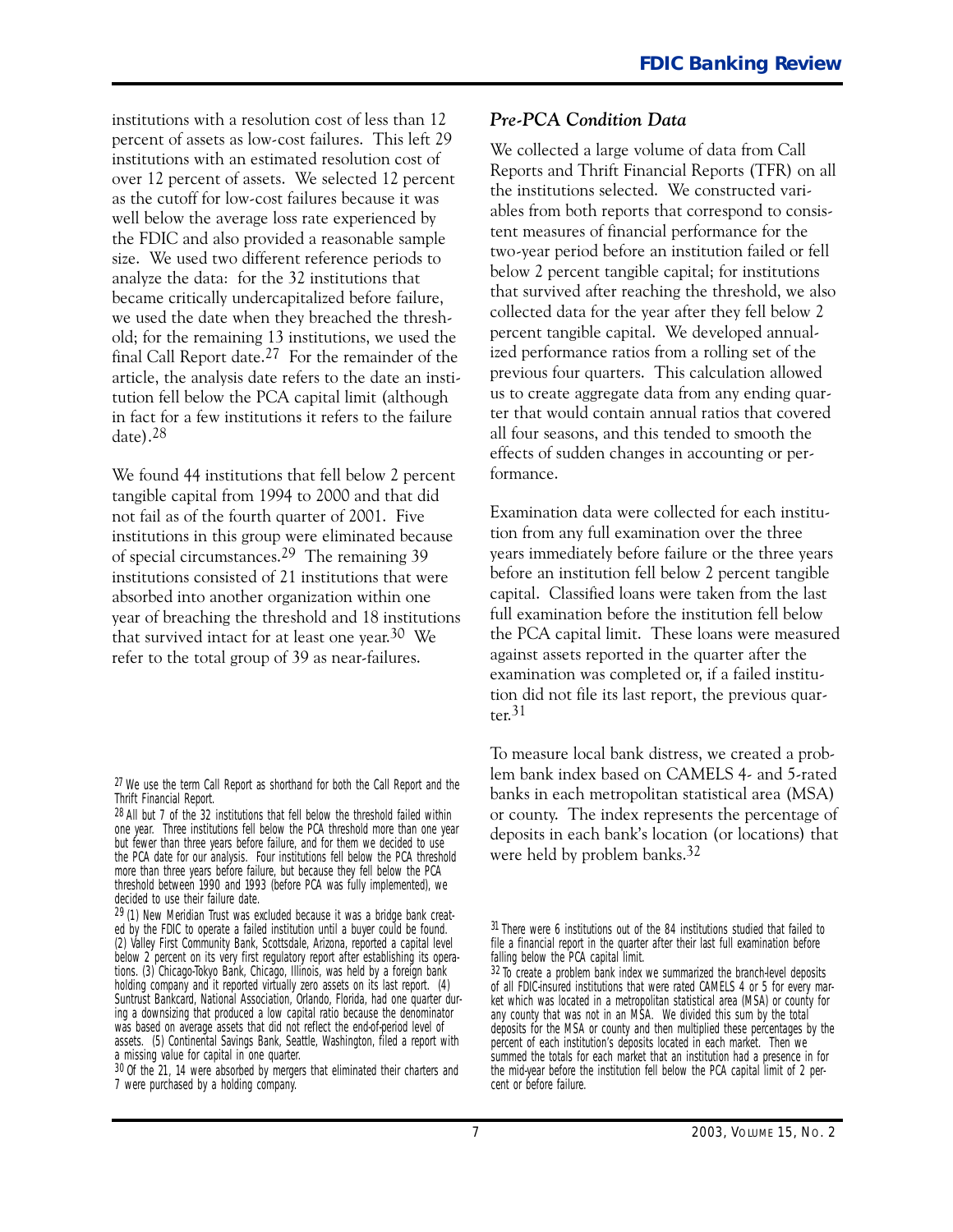We also used branch-level data to create a geographic distribution index, similar to the Herfindahl-Hirschman Index (HHI). Instead of measuring market concentration, our geographic index measures an institution's exposure to each market in which it operates (from O, complete diversification, to 1, no diversification).33

To test for understated reserve levels, we followed the technique adopted by Jones and King (1995). Jones and King calculated an adjusted reserve level based on a pooled time-series regression, where charge-offs over a two-year period were regressed against the amount of classified loans as of the beginning of the two-year period. The resulting equation is as follows:34

Two-year Charge-offs  $= 0.006 + 0.95*$ Loss + O.57\*Doubtful + O.15\*Substandard + O.O4\*Special Mention

Jones and King estimated the appropriate reserves by applying these parameter estimates to the classified assets held by each bank in the sample (implicitly assuming that reserves should cover about two years of charge-offs).<sup>35</sup> We compared the total from this calculation with the reserves reported in the financial reports filed in the quarter closest to the examination date.

#### *Resolution and Receivership Data*

For each failed institution, we collected data about the resolution and the receivership. The resolution data came from FDIC Board cases and associ-

 prepared at bank closing. For the most part, we ated working papers; the data included the number of bidders, the premiums for the top two bids, and the FDIC's estimated loss at the time of failure. The receivership data came primarily from the FDIC's general ledger, the FDIC Failed Bank Cost Analysis, and pro forma financial statements reported results over the life of the receivership; for receiverships that had not terminated as of year-end 2000, results through year-end 2000 were used.36 To improve comparability across banks, we reported many items as a percentage of total assets at failure. The FDIC general ledger was the source for asset loss rates, assets sold to acquirers, balance sheet composition (including adjustments to the balance sheet made during the receivership), and receivership income and expense items. The primary source for the FDIC loss rates used in this study was the Failed Bank Cost Analysis, which relies on FDIC general ledger data. Appendix 2 includes a discussion of the method we used to calculate FDIC loss rates.

We also collected receivership data from the pro forma statements prepared during the institution closings. These provided the banks' balance sheets as of the date of failure, adjustments made to the balance sheet to switch from Generally Accepted Accounting Principles (GAAP) accounting to the cash-basis accounting used by the FDIC's receiverships, and the initial balance sheet recorded on the FDIC's general ledger.

 must be done carefully. Appendix 2 discusses the The accounting differences between ongoing institutions and receiverships are substantial; thus any comparison of pre-failure and post-failure results major accounting differences, as well as certain adjustments we made to improve the comparability of the data across institutions and across time.

<sup>33</sup> This was calculated as of the middle of each year before the institution falls below the PCA capital limit using data from the annual Summary of Deposits. We calculated the percentage of an institution's deposit in each market that it operates and then squared these percentages. Then we summed the squared percentages for all markets in which an institution operates so that the results ranged from 0 to 1. This measure was based on the work of Katherine Samolyk.

<sup>34</sup> All parameter estimates were statistically significant at the 1 percent level. The R2 was .33. The sample included commercial banks during 1984–1989. 35 Under GAAP, the allowance for loan-and-lease losses (ALLL) should cover probable estimated credit losses in the loan portfolio, not a specified number of years of expected charge-offs.

<sup>36</sup> Of the 45 receiverships, 32 (71 percent) had terminated by year-end 2000. As of year-end 2000, the remaining receiverships held \$79 million in assets for sale, which was 6.8 percent of the assets held by these receiverships at failure.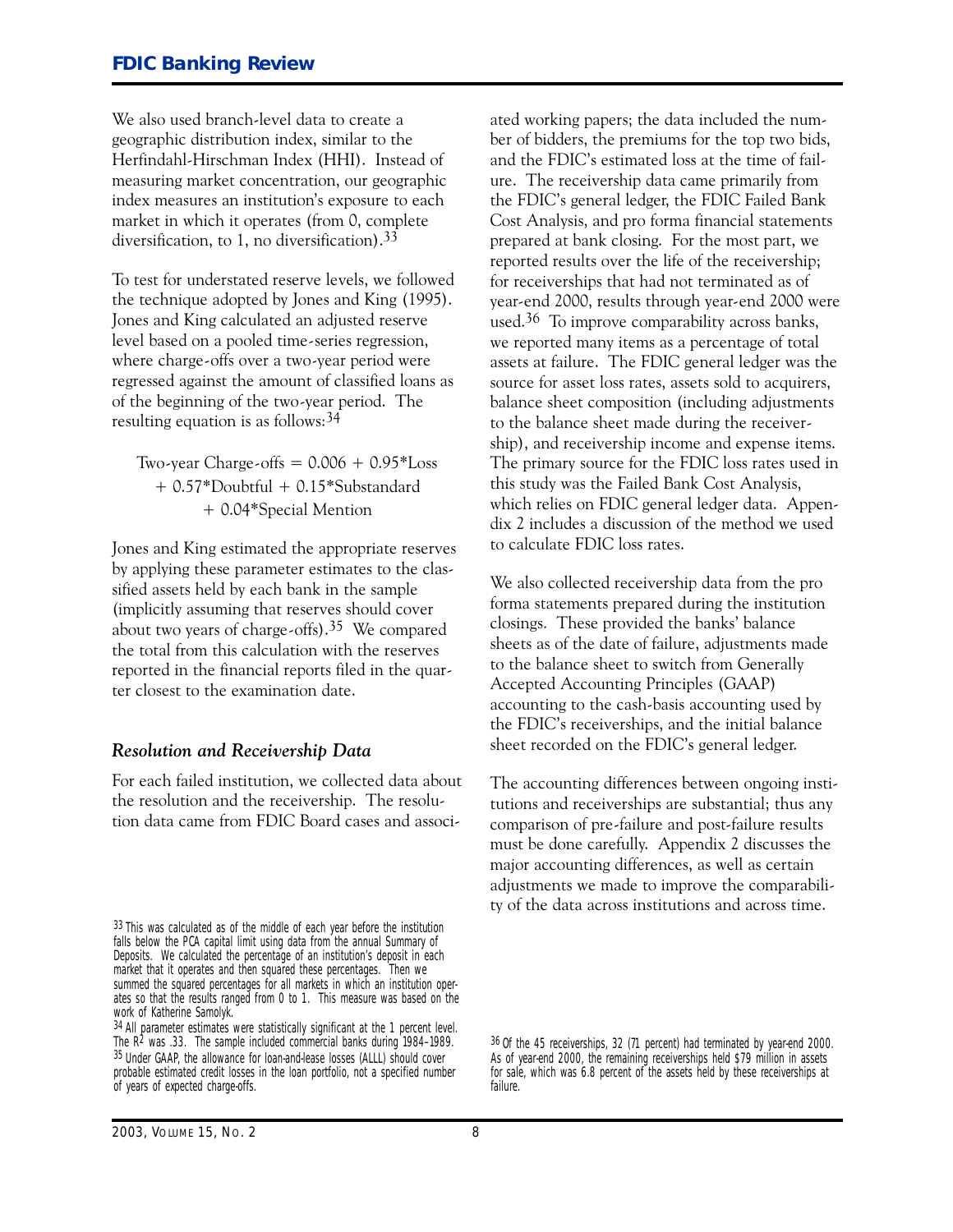#### *Statistical Analysis Methods*

With the wealth of data collected for the institutions chosen for this study, we required a statistical test for finding significant differences in measures of central tendency for any two of the institution groupings. We were limited by the relatively low number of institutions in each group, since the study period was only 1994-2OOO. The groups ranged in size from 16 to 45. In addition, many of the financial ratios in this study tended not to be distributed normally. Although a two-sample t-test is robust against minor normality departures, this study's data contain extreme outliers and are highly skewed. Thus, the reliability of a simple parametric test is suspect.<sup>37</sup> In this study, a nonparametric analysis appears more appropriate since it does not involve assumptions of normality and is not sensitive to the presence of outliers.

We used the Wilcoxon rank sum test to compare the location of two given distributions with the same general shape, which is essentially a difference of medians test. Given a financial or other ratio and two groups of institutions, the Wilcoxon statistic tests the null hypothesis that the two groups have the same probability distribution versus the alternative hypothesis of a location shift (that is, a difference in medians). The test provides a *p*-value for use in determining the conclusion of the test, given a level of significance. We are particularly interested in financial ratios for the compared groups that are statistically different at the 1 percent, 5 percent, and 1O percent significance levels.

In addition to the Wilcoxon test, we applied the Kendall's tau test (test of independence) to the failed bank data. As explained above, failures were split into two groups—high-cost and lowcost—for the purpose of refining the differentiation between undercapitalized institutions. Dividing the failures into the two groups involved an educated but somewhat arbitrary selection of a loss rate threshold. Although the group-by-group analysis is valuable especially for comparing failures with near-failures and low-cost failures with near-failures, we also chose to study the correlation of failure loss rate with other variables for the entire set of institutions in the study. The Kendall's tau test involves computing a correlation statistic based on paired-sign statistics. Like the Wilcoxon test, this non-parametric test is robust to outliers and does not involve assumptions of normality. The test provides a sample correlation coefficient (ranging from  $-1$  to 1) and a *p*-value testing the null hypothesis of independence of two variables versus the alternative hypothesis that the two variables are correlated.

### **Results**

We begin with a comparison of failures and nearfailures. This is followed by comparisons of lowcost and high-cost failures, low-cost failures and near-failures, near-failures by outcome (survived versus purchased), and surviving near-failures over time (PCA date versus one year later). Most of the comparisons were based on the PCA date, defined as the quarter-end date when the institution breached the 2 percent threshold; for failed institutions that never breached the threshold, the final Call Report date was treated as the PCA date.

### *Failures versus Near-failures*

This section discusses failures compared with nearfailures that breached the PCA threshold. Table 1 provides the comparison of failures and near-failures as of the quarter that the institutions breached the PCA threshold; table 2 provides the same comparison one year earlier. The 45 failures in our study held \$4.1 billion in assets as of the PCA date, and the near-failures held \$9.0 billion in assets at the PCA date. The average size for the failures was just \$92 million, while the average size for the near-failures was more than twice as large (\$23O million). However, the difference in the median size was much smaller and statistically insignificant.

<sup>&</sup>lt;sup>37</sup> In fact, comparisons of simple averages for analysis were unsatisfactory because of outliers, and comparisons of weighted averages were unsatisfactory because they tended to represent only the largest banks in the sample. Thus, we relied most heavily on medians, distributions, and the Wilcoxon test for analysis.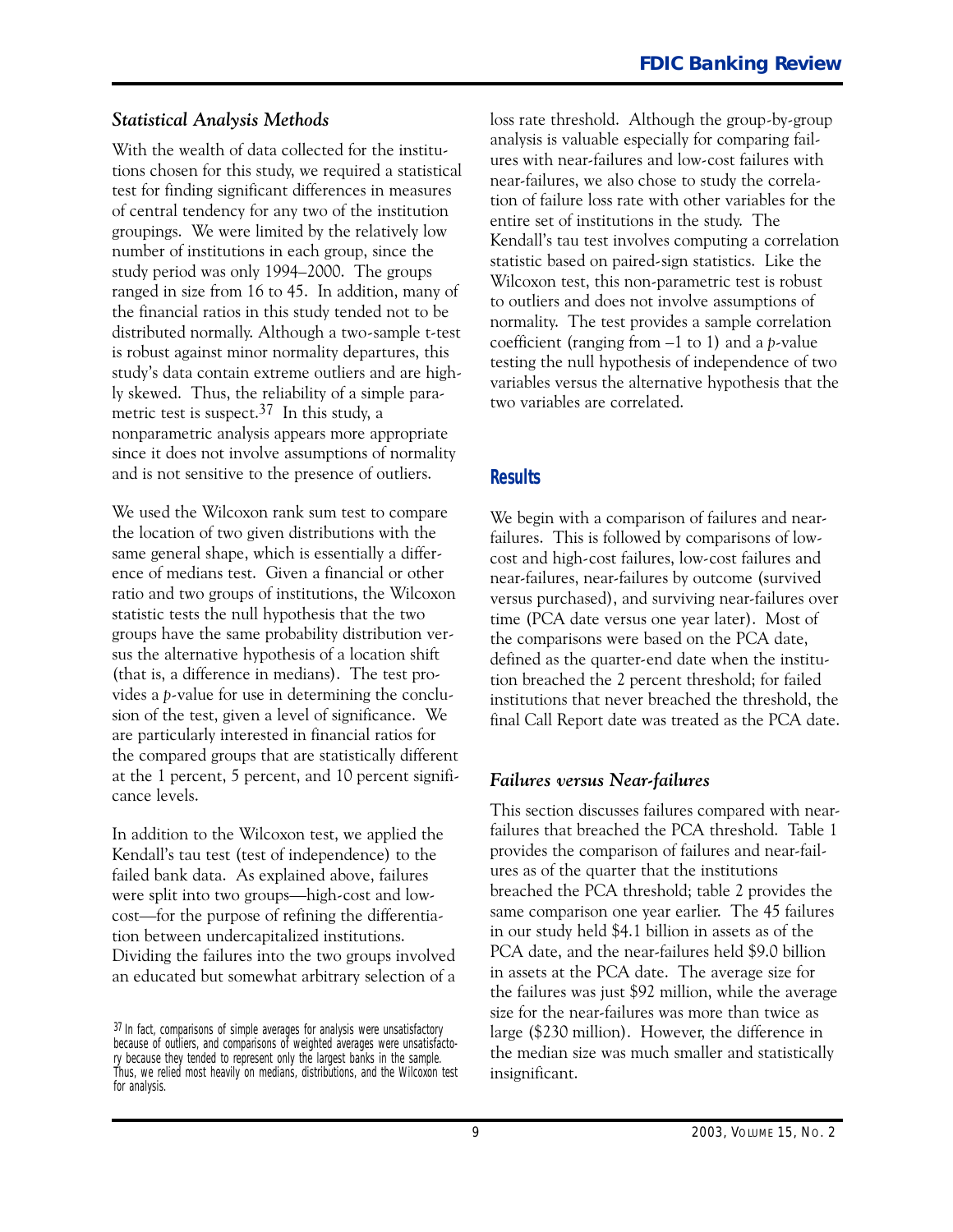# **Comparison of Failures and Near-Failures**

|                                                     | <b>Failures</b> | <b>Near-Failures</b> | <b>Difference</b> |  |  |
|-----------------------------------------------------|-----------------|----------------------|-------------------|--|--|
| AS OF THE PCA DATE                                  |                 |                      |                   |  |  |
| Number of Institutions                              | 45              | 39                   | (6)               |  |  |
| Median Total Assets (\$MM)                          | 64              | 57                   | (7)               |  |  |
| Median Asset Growth                                 | (12.61)         | (8.52)               | $4.09*$           |  |  |
| Institutions with CAMELS Rating of 4 or 5 (%)       | 93.30           | 84.60                | (8.70)            |  |  |
| <b>Median Balance Sheet Percentages</b>             |                 |                      |                   |  |  |
| <b>Investment Securities</b>                        | 9.40            | 11.51                | 2.11              |  |  |
| 1-4 Family Mortgages                                | 11.08           | 16.38                | 5.30              |  |  |
| Commercial Real Estate                              | 16.27           | 11.03                | (5.24)            |  |  |
| Multifamily Real Estate                             | 1.40            | 1.04                 | (0.36)            |  |  |
| Commercial & Industrial Loans                       | 10.91           | 11.84                | 0.93              |  |  |
| Deposits                                            | 97.00           | 98.00                | 1.00              |  |  |
| Median Rolling Four-Quarter Performance Ratios      |                 |                      |                   |  |  |
| Return on Assets                                    | (5.62)          | (5.76)               | (0.14)            |  |  |
| Return on Equity                                    | (124.93)        | (124.24)             | 0.69              |  |  |
| Yield on Earning Assets                             | 8.40            | 8.77                 | 0.37              |  |  |
| Cost of Funding Earning Assets                      | 3.85            | 4.37                 | 0.52              |  |  |
| Net Interest Margin                                 | 4.62            | 4.69                 | 0.07              |  |  |
| Noninterest Income to Earning Assets                | 1.58            | 1.12                 | (0.46)            |  |  |
| Noninterest Expense to Earning Assets               | 8.19            | 6.66                 | $(1.53)^{*}$      |  |  |
| Net Operating Income to Assets                      | (5.60)          | (6.04)               | (0.44)            |  |  |
| Net Charge-offs to Loans                            | 3.44            | 3.98                 | 0.54              |  |  |
| Loss Provision to Average Assets                    | 3.37            | 3.58                 | 0.21              |  |  |
| Loss Provision to Net Charge-offs                   | 120.18          | 122.95               | 2.77              |  |  |
| <b>Efficiency Ratio</b>                             | 135.07          | 123.03               | (12.04)           |  |  |
| <b>Median Condition Ratios</b>                      |                 |                      |                   |  |  |
| Loss Allowance to Loans                             | 4.37            | 4.50                 | 0.13              |  |  |
| Loss Allowance to Noncurrent (Coverage Ratio)       | 43.00           | 63.98                | 20.98**           |  |  |
| Noncurrent & OREO to Assets                         | 9.93            | 6.69                 | $(3.24)^*$        |  |  |
| OREO to Assets                                      | 2.47            | 0.80                 | $(1.67)^*$        |  |  |
| Noncurrent RE Loans to RE Loans                     | 7.97            | 3.54                 | $(4.43)$ **       |  |  |
| Noncurrent Loans & Leases to Loans & Leases         | 9.54            | 7.24                 | (2.30)            |  |  |
| Noncurrent Loan Growth                              | 31.20           | 29.44                | (1.76)            |  |  |
| Equity Capital Ratio                                | 1.39            | 0.97                 | (0.42)            |  |  |
| Core Capital (Leverage) Ratio                       | 1.28            | 0.87                 | $(0.41)$ **       |  |  |
| Equity Capital plus Reserves to Assets              | 4.22            | 4.03                 | (0.19)            |  |  |
| AS OF MID-YEAR BEFORE PCA DATE, OR MOST RECENT EXAM |                 |                      |                   |  |  |

| <b>Median Economic Condition Measures</b>    |        |       |        |
|----------------------------------------------|--------|-------|--------|
| Problem Bank Index                           | 0.08   | 0.02  | (0.06) |
| Geographic Diversification Index             | 1.00   | 1.00  | 0.00   |
| <b>Median Examiner Classification Ratios</b> |        |       |        |
| Reserves to Estimated Reserves               | 101.34 | 94.81 | (6.52) |
| Classified Assets to Assets                  | 13 QO  | 10 47 | (2.52) |

*Note:* For failed institutions that did not file a Call Report or TFR showing that they were critically undercapitalized, the Final Call Report or TFR was used.

\* Significant at the 10% level.

\*\* Significant at the 5% level.

\*\*\* Significant at the 1% level.

 rating of 4 or 5. None of the Table 1 and 1 and 1 and 1 and 1 and 1 and 1 and 1 and 1 and 1 and 1 and 1 and 1 and 1 and 1 and 1 and 1 and 1 and 1 and 1 and 1 and 1 and 1 and 1 and 1 and 1 and 1 and 1 and 1 and 1 and 1 and 1 and 1 and 1 and 1 and 1 and before failure, 93 percent of the failures and 85 percent of the near-failures had a CAMELS institutions had a CAMELS rating of 1, but six institutions were rated 2; only one of the six failed.

> The median ratios calculated for condition and performance of each group revealed a few differences but for many items there was no meaningful difference. At the quarter when the failures fell below the PCA threshold, their condition was predictably worse than that of the near-failures in most respects except capital. The failures had higher median equity capital ratios than the near-failures (1.39 compared with O.97 percent), and statistically significant higher core capital (leverage) ratios (1.28 versus O.87 percent). The 13 failures that had capital above the PCA threshold appear to have lifted the core capital ratio for the entire group of failed institutions, which would explain the significant differences in capital ratios.38

For both groups, median capital declined precipitouslyover 4OO basis points-during the year before they breached the PCA threshold or failed.

 $38$  Throughout the section on results, we use the terms significant and insignificant to mean \* Significant at the 10% level.<br>\*\* Significant at the 5% level.<br>\*\* Significant and statistically insignificant and statistically insignificant and statistically insignifi-<br>\*\* Significant at the 5% level.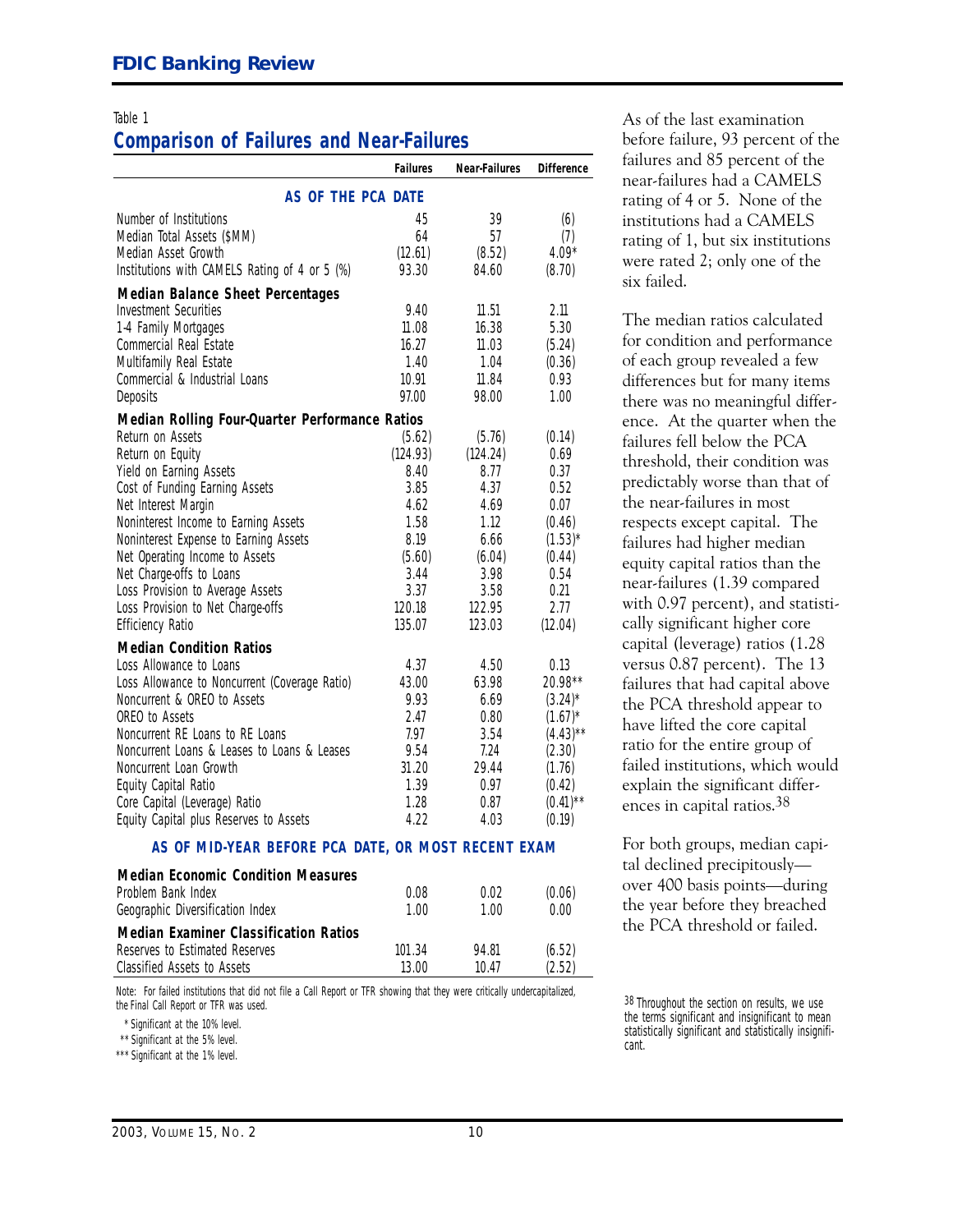# **Comparison of Failures and Near-Failures**

|                                                                              | <b>Failures</b> | <b>Near-Failures</b> | <b>Difference</b> | failed institutions this ratio     |
|------------------------------------------------------------------------------|-----------------|----------------------|-------------------|------------------------------------|
|                                                                              |                 |                      |                   | held at 9 percent for the year     |
| AS OF ONE YEAR BEFORE THE PCA DATE                                           |                 |                      |                   | before they fell below the PCA     |
| Number of Institutions                                                       | 45              | 39                   | (6)               | threshold, but the near-failures   |
| Median Total Assets (\$MM)                                                   | 71              | 59                   | (12)              | actually increased their median    |
| Median Asset Growth                                                          | (4.21)          | 0.34                 | 4.55              | value for the percentage of        |
| Institutions with CAMELS Rating of 4 or 5 (%)                                | 77.80           | 64.10                | (13.70)           | assets held in securities from 10  |
| <b>Median Balance Sheet Percentages</b>                                      |                 |                      |                   | percent in the year before         |
| Investment Securities                                                        | 8.93            | 10.35                | 1.42              | falling below the threshold.       |
| 1-4 Family Mortgages                                                         | 12.20           | 15.28                | 3.08              |                                    |
| Commercial Real Estate                                                       | 14.38           | 10.76                | (3.62)            | The composition of the loan        |
| Multifamily Real Estate                                                      | 1.60            | 1.00                 | (0.60)            | portfolios for the failed institu- |
| Commercial & Industrial Loans                                                | 10.07           | 8.85                 | (1.22)            | tions appeared slightly more       |
| Deposits                                                                     | 92.00           | 92.00                | 0.00              | risky than for the near-failures,  |
| Median Rolling Four-Quarter Performance Ratios                               |                 |                      |                   | but again none of these differ-    |
| Return on Assets                                                             | (1.20)          | (0.72)               | 0.48              | ences were significant. The        |
| Return on Equity                                                             | (18.01)         | (12.89)              | 5.12              | median value for the percent-      |
| Yield on Earning Assets                                                      | 8.76            | 8.46                 | (0.30)            | age of assets held in 1- to 4-     |
| Cost of Funding Earning Assets                                               | 3.94            | 4.04                 | 0.10              | family mortgages was 11 percent    |
| Net Interest Margin                                                          | 4.93            | 4.68                 | $(0.25)^*$        | for the failed institutions while  |
| Noninterest Income to Earning Assets                                         | 1.22            | 1.54                 | 0.32              |                                    |
| Noninterest Expense to Earning Assets                                        | 6.10            | 6.21                 | 0.11              | the near-failures held 16 per-     |
| Net Operating Income to Assets                                               | (1.27)          | (0.75)               | 0.52              | cent of this typically less risky  |
| Net Charge-offs to Loans                                                     | 1.40            | 1.48<br>1.21         | 0.08              | loan. For commercial real          |
| Loss Provision to Average Assets<br>Loss Provision to Net Charge-offs        | 1.46<br>123.47  | 129.06               | (0.25)<br>5.59    | estate (excluding multifamily      |
| <b>Efficiency Ratio</b>                                                      | 97.83           | 90.36                | (7.47)            | residential property), a general-  |
|                                                                              |                 |                      |                   | ly riskier loan type that caused   |
| <b>Median Condition Ratios</b>                                               |                 |                      |                   | many failures in the 1980s, the    |
| Loss Allowance to Loans                                                      | 2.62<br>44.74   | 2.07<br>43.47        | (0.55)            | median value was 16 percent        |
| Loss Allowance to Noncurrent (Coverage Ratio)<br>Noncurrent & OREO to Assets | 8.56            | 4.62                 | (1.27)            | for the failures while the near-   |
| OREO to Assets                                                               | 2.66            | 1.08                 | (3.94)<br>(1.58)  |                                    |
| Noncurrent RE Loans to RE Loans                                              | 4.10            | 3.14                 | (0.96)            | failures held just 11 percent.     |
| Noncurrent Loans & Leases to Loans & Leases                                  | 5.62            | 4.33                 | (1.29)            | For the failed institutions, the   |
| Noncurrent Loan Growth                                                       | 10.64           | 3.92                 | (6.72)            | 16 percent actually constituted    |
| Equity Capital Ratio                                                         | 5.85            | 6.28                 | 0.43              | an increase in the median          |
| Core Capital (Leverage) Ratio                                                | 5.71            | 5.94                 | 0.23              | value for commercial real          |
| Equity Capital plus Reserves to Assets                                       | 8.14            | 7.77                 | (0.37)            | estate (from 14 percent) during    |

*Note:* For failed institutions that did not file a Call Report or TFR showing that they were critically undercapitalized, the year before falling below the Call Report or TFR one year before the Final Report was used. the PCA threshold. This

\*\* Significant at the 5% level.

This provides evidence that a modest increase in the PCA threshold failures in the year preceding<br>may not result in a substantial change in the timing of the associated the PCA date (12.61 percent may not result in a substantial change in the timing of the associated the PCA date (12.61 percent regulatory actions for institutions that breach the threshold. sold off more marketable assets sold off more marketable ass

The portfolio composition measures showed median values that were to improve their capital ratios. generally worse for the institutions that eventually failed, but the differences in medians were statistically insignificant. On the balance The patterns in troubled loans sheet, the failed institutions held a median of just 9 percent of assets showed more pronounced dif-

Table 2 in securities while the near-failures held 12 percent. For the failed institutions this ratio held at 9 percent for the year before they fell below the PCA threshold, but the near-failures portfolios for the failed institutions appeared slightly more risky than for the near-failures, but again none of these differences were significant. The median value for the percentfor the failed institutions while the near-failures held 16 percent of this typically less risky<br>loan. For commercial real median value was 16 percent for the failures while the nearvalue for commercial real estate (from 14 percent) during increase may relate to the \*\*\* Significant at the 1% level.<br>A thigher median shrinkage in total assets experienced by the

<sup>\*</sup> Significant at the 10% level.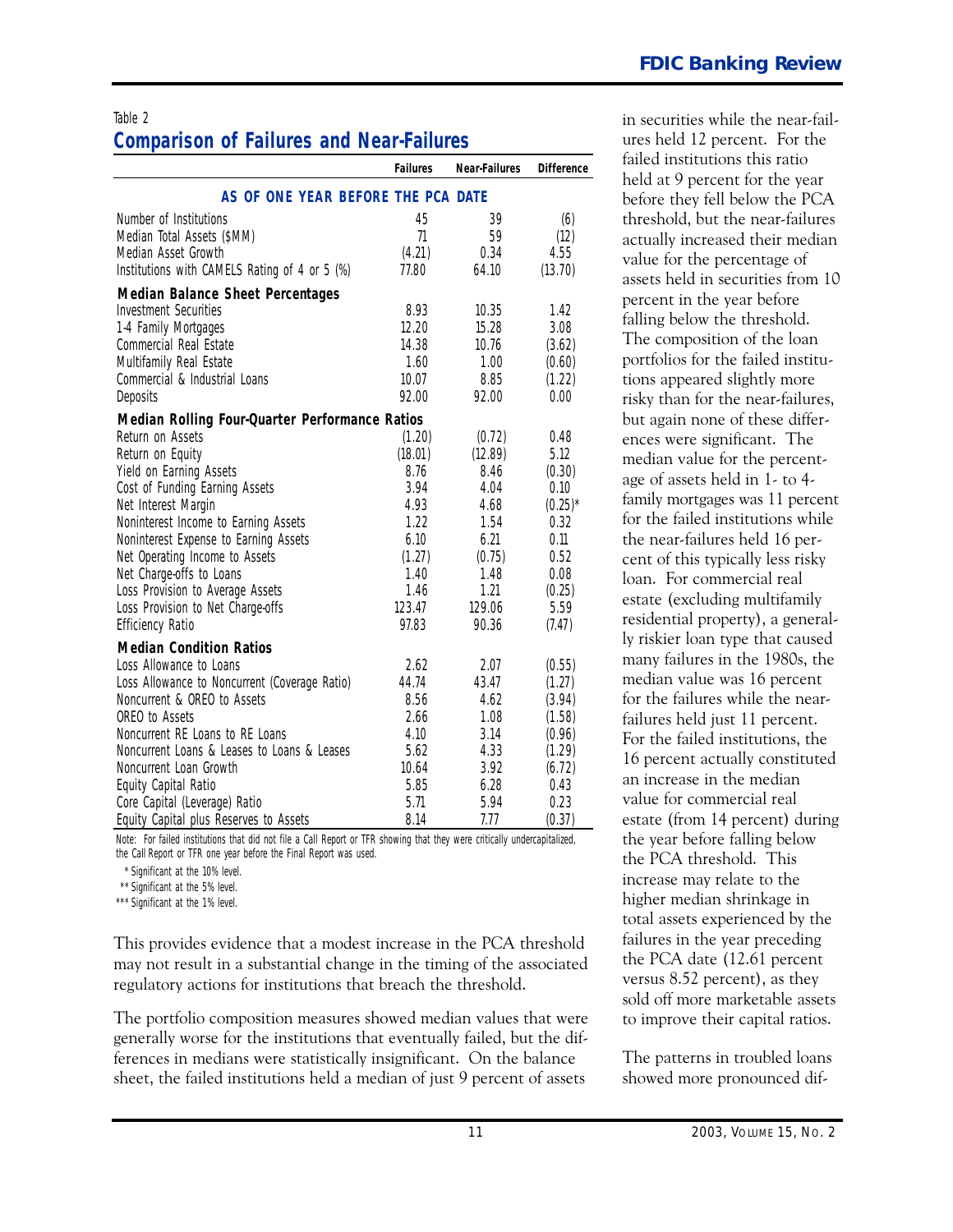ferences between the two groups. The level of nonperforming assets was significantly higher for failed institutions than for near-failures. For failed institutions, the median value for the noncurrent loans plus other real estate owned (OREO) as a percentage of assets was 9.93 percent at the PCA date. The near-failures reported a median level of 6.69 percent of assets, which was 3.24 percent less than the failed institutions reported. One year earlier the failures registered a median of 8.56 percent while the near-failures were at 4.62 percent, but the difference was not statistically significant. The source of higher nonperforming assets was real estate loans: at the PCA date, the median ratio of noncurrent real estate loans to total real estate loans was 7.97 percent for failures—significantly higher than the 3.54 percent median value for near-failures. Moreover, the failures held significantly more OREO (2.47 percent of assets for the failures versus 0.80 percent for the near-failures, as of the PCA date). For commercial and industrial (C�I) loans the differences were not as dramatic nor were they significant, but the problems in these loans arose earlier for the failures. The failed institutions increased to a median noncurrent rate of 8.73 percent for C�I loans when they hit the PCA threshold from 5.46 percent one year earlier. The near-failures experienced a sharper change, from 1.7O percent one year before hitting the PCA threshold to a median noncurrent rate of 7.23 percent at the PCA date. However, in neither period was the median growth in noncurrent loans significantly different between the groups.

The differences in nonperforming assets across the groups were not accompanied by significant differences in loan provisions and charge-offs. The charge-off rates were very similar for the two groups, with the near-failures recording slightly higher rates than the failures in both years. In the last four quarters the median net charge-off rate on loans more than doubled from one year earlier for both groups. Loan-loss provisions (as a percentage of average assets) showed a similar increase over time. In both periods, the ratio of loss provisions to average loans was also comparable across groups. The ratio of the loss allowance

to total loans was higher for the failures one year before the PCA date (2.62 percent versus 2.O7 percent). As of the PCA date, the ratio had increased substantially for both groups, but the increase was larger for near-failures. Thus at the PCA date, the ratio of loss allowance to total loans was 4.37 percent for failures and 4.5O percent for near-failures.

At the PCA date, the relationship between reserves and noncurrent loans was significantly weaker for the failed institutions than for the near-failures. The coverage ratio, by measuring the dollar amount of reserves set aside for each dollar of noncurrent loans, gives a relative measure of the protection available for charge-offs before earnings and capital must suffer. The median coverage ratio was slightly higher for the failures than the near-failures one year before the PCA date (44.74 percent versus 43.47 percent). While the near-failures improved their ratios in the following year (to 63.98 percent), the coverage ratio for the median failure deteriorated to 43.OO percent as of the PCA date. Although the nearfailures' capital levels were slightly lower, their reserve levels were much better than those of the institutions that eventually failed. Figure 1 shows the distribution of coverage ratios across the groups as of the PCA date: more than one-half of the high-cost failures had coverage ratios below 40 percent, but less than 30 percent of the low-cost failures and near-failures had coverage ratios below 4O percent.

The failures had a higher level of classified assets (13.OO percent versus 1O.47 percent), but the difference was smaller than that of the nonperforming assets and was insignificant. Surprisingly, the Jones and King estimate of reserves was lower than actual reserves for the failures but higher than actual reserves for the near-failures; however, the difference between the groups was insignificant. Two phenomena might explain this result. First, when examiners find that a bank is insolvent, they stop identifying losses and instead shift to preparing for failure. Therefore the classified asset figures are probably incomplete (and thus understated) for some, perhaps most, of the fail-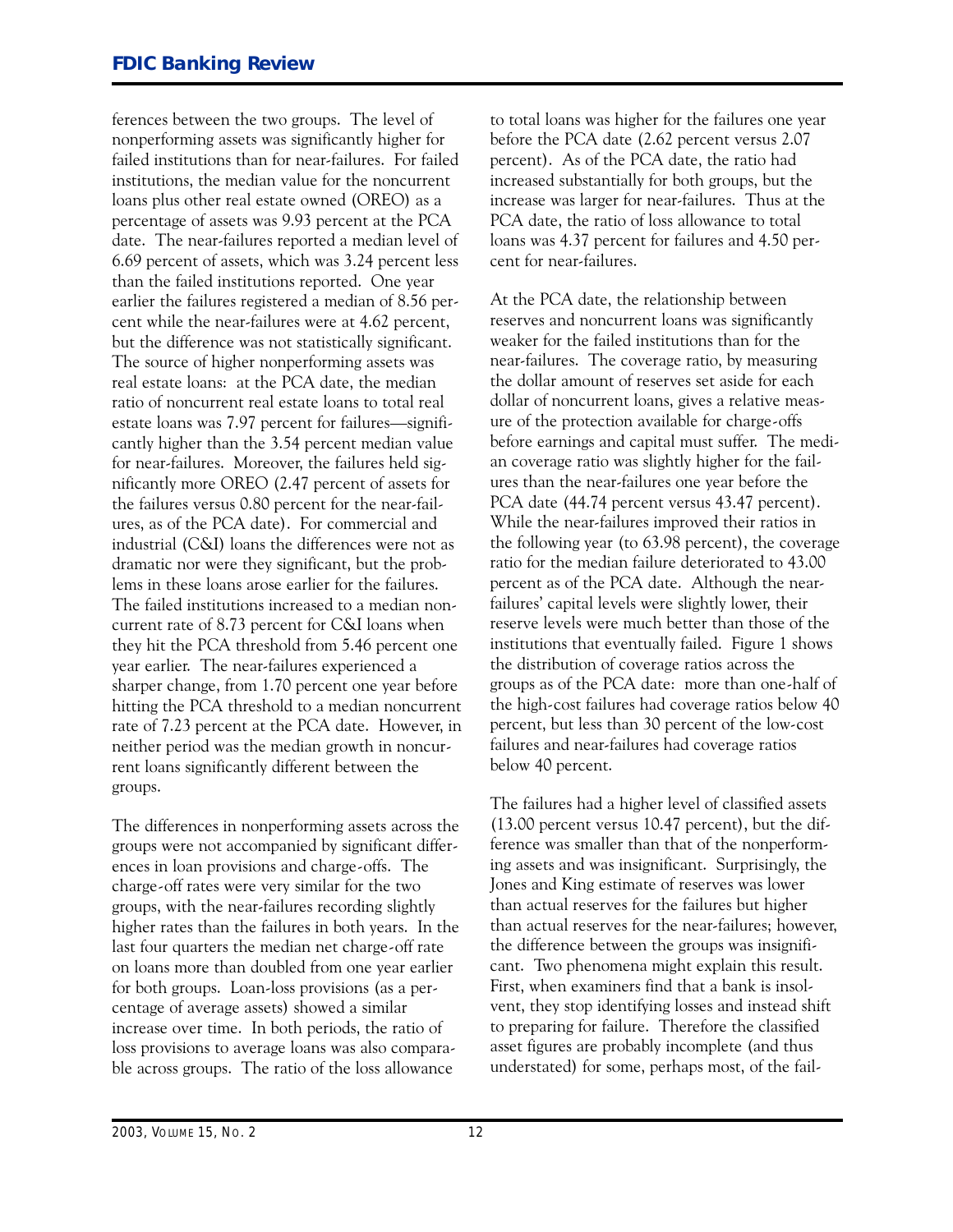

ures. Second, the formula relied on examination data from the last full exam before an institution fell below the PCA threshold. Because we had to reach back in time to get the data for this approach, the formula would not have captured changes to the balance sheet during the intervening period. Since many of the institutions experienced increases in noncurrent loans during the year before they breached the PCA threshold, and the institutions may also have experienced deterioration in classification levels,39 we think that the classified loan data were too distant from the date these institutions fell below the PCA threshold.

Comparing capital plus reserves as a percentage of assets when these institutions fell below the PCA limit, the differences between the failed institutions and the near-failures virtually disappear. The median ratio of equity capital plus reserves to assets was 4.22 percent for the failed institutions while the near-failures were not significantly different at 4.O3 percent. Even one year before, the failures had a median ratio of 8.14 percent while

Figure 1 the near-failures had a median ratio of 7.77 percent. Thus, when noncurthe difference between the groups was insignificant.

> The performance up to the quarter when all these institutions fell below the PCA threshold was remarkably similar. The return on assets (ROA) for the four quarters leading up to the violations of the PCA threshold was poor for both groups. The failures had a median ROA of  $-5.62$  percent, which was slightly lower than the median loss for the near-failures, at -5.76 percent. Compared with the near-failures, the failures had somewhat lower earnings the year before (-1.2O percent ROA for failures, -0.72 percent ROA for near-failures).

The failures began reporting quarterly losses in their last seven quarters before falling below the PCA threshold. The near-failures showed median quarterly losses for their last five quarters before falling below the PCA threshold.4O

6.10 percent one year earlier. The near-failures Some performance ratios showed significant differences. The failed institutions generated a median ratio of noninterest expenses to earning assets of 8.19 percent in their last four quarters, up from generated a noninterest expense ratio of just 6.66 percent, up from 6.21 percent one year earlier. Although the two groups started at nearly the same level of noninterest expenses, the failing institutions generated more losses from noninterest expenses than the near-failures. This may relate to the higher levels of troubled assets, since asset workouts are resource intensive.

<sup>39</sup> Examiners use four classification levels to indicate the level of impairment. The distribution of classifications across these levels has a strong influence on the Jones and King estimate.

<sup>40</sup> Our results are consistent with those of Barakova and Carey (2001). They briefly compared the components of changes in equity of failed banks with the components of banks that recovered. The authors found no marked differences in performance between these two groups, although failed banks raised somewhat less equity and experienced higher cumulative losses than the banks that recovered.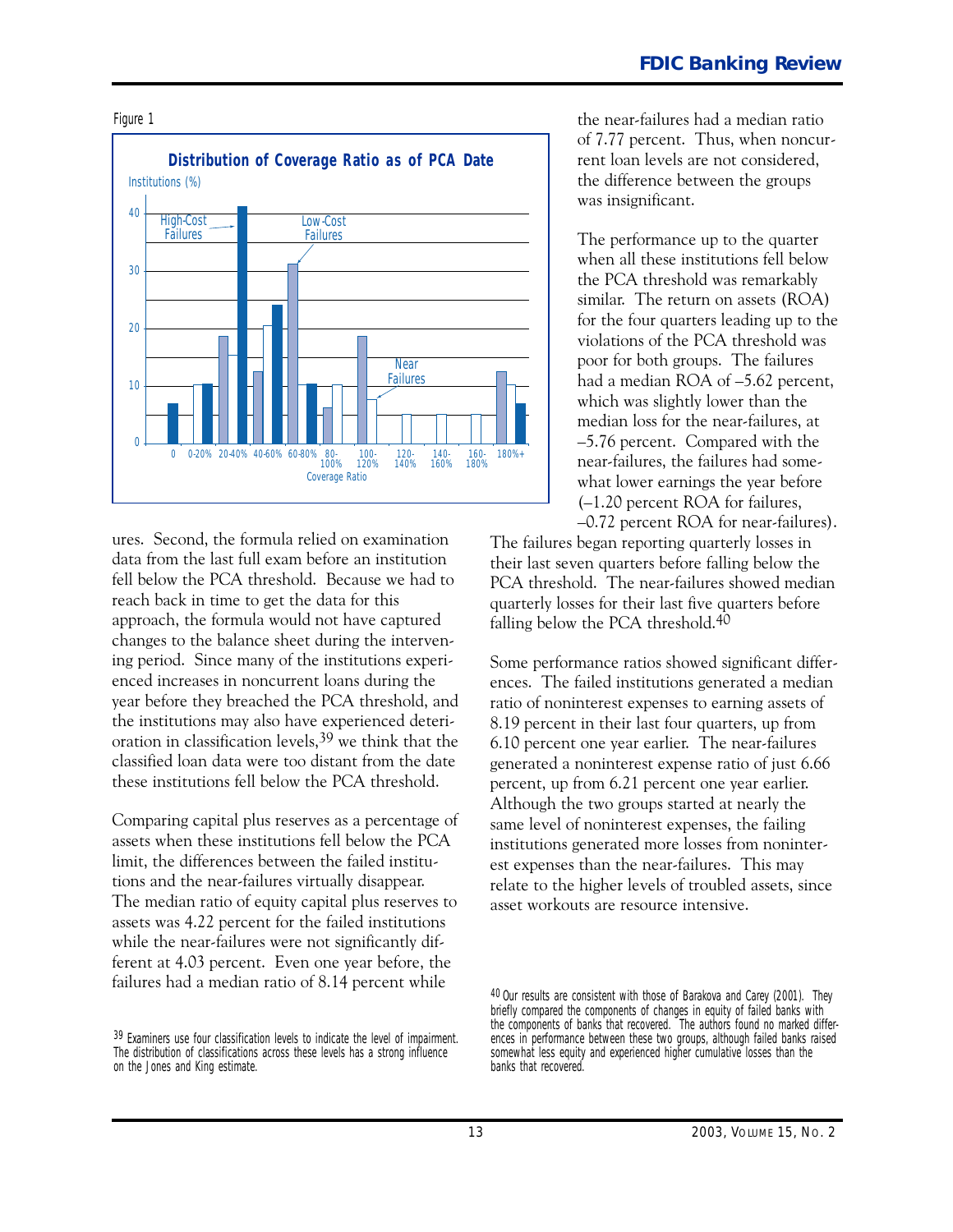The only statistically significant difference in performance between the groups in the year before these institutions fell below the PCA threshold was net interest margin. The failing institutions reported a net interest margin of 4.93 percent, while the near-failures reported 4.68 percent, a statistically significant 25 basis point difference. The yield on assets was a statistically insignificant 3O basis points higher for the failures and the cost of funding earning assets was a statistically insignificant 1O basis points lower for the failures. Although it is difficult to discern from the financial reports, the net-interest-margin advantage enjoyed by the failures may have been from interest accruals on loans that became past due as these institutions came closer to failing.

 reserve levels and nonperforming assets. On bal-In summary, the most important differences between failures and near-failures related to ance sheet composition, capital, and performance, these two groups were not very different.

#### *Low-cost Failures versus High-cost Failures*

A comparison of low-cost and high-cost failures gives insight into whether the current capital threshold provides the optimal intervention timing for banks and regulators, and whether additional items might assist regulators to reduce losses to the insurance funds.

#### *Comparisons of Pre-failure Financial Condition and Performance*

Table 3 compares low-cost and high-cost failures as of the PCA date, and table 4 makes the same comparison one year earlier. Table 5 provides Kendall's tau correlations for the FDIC loss rate for both periods.<sup>41</sup> There were 16 low-cost failures, holding \$1.4 billion in assets as of the PCA date.<sup>42</sup> There were 29 high-cost failures, holding \$2.7 billion in assets, as of the PCA date. There were no significant differences related to asset size.

 one year earlier. The median capital held by low- cost failures (significantly different). However, the As expected, most of the median condition ratios were worse for the high-cost failures than for the low-cost-failures. The median capital ratio of the low-cost failures was 2.09 percent, down from 6.68 percent one year before the institution fell below the PCA threshold. The median for the high-cost failures was O.78 percent, down from 5.65 percent cost failures was significantly higher than for the high-cost failures when they fell below the PCA threshold, but the difference one year earlier was insignificant. Similarly, the median for the core capital (leverage) ratio was 2.O3 percent for the low-cost failures and 0.98 percent for the highcorrelations between the capital measures and the FDIC loss rate were insignificant.

A related difference appeared in the level of deposits funding assets. The low-cost failures ended up with deposits that were 95 percent of assets, while the high-cost failures ended up with deposits as 97 percent of assets. This significant difference may have been caused simply by the lower level of capital backing the assets of the high-cost failures.

The low-cost failures had a higher proportion of low-risk assets than the high-cost failures. The low-cost failures had a median ratio of securities to assets of 10 percent, while the high-cost failures had 9 percent. The low-cost failures had a median 15 percent in securities one year earlier, while the high-cost failures had even less-8 percent. In both periods, there was a statistically significant correlation between securities holdings and FDIC losses  $(-0.27$  as of the PCA date;  $-0.28$  one year earlier). The median for single-family residential mortgages was 16 percent for the low-cost failures, and 9 percent for the high-cost failures. The year before falling below the PCA threshold both groups held just slightly more: 17 percent and 1O percent, respectively. In both periods the difference in medians and the correlations with the FDIC loss rate were significant. The two groups

<sup>41</sup> All correlations and tests of significance are based on the Kendall's tau test and compare the FDIC loss rate with the item being discussed. 42 Eight low-cost failures and five high-cost failures did not breach the PCA threshold before failure. For these institutions, we treated the final Call Report date as the PCA failure date.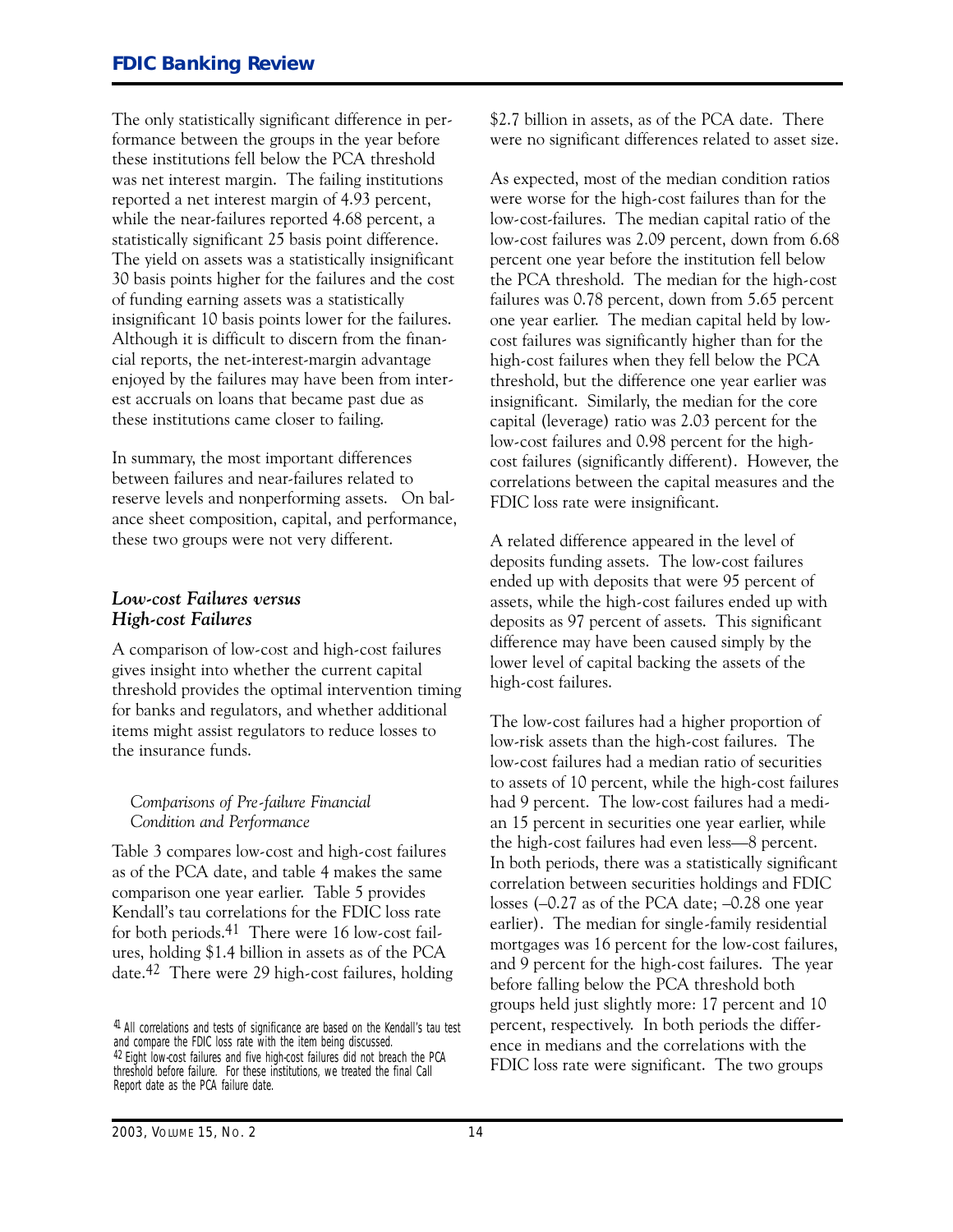# **Comparison of Low-Cost and High-Cost Failures**

|                                                     | <b>Low-Cost</b> | <b>High-Cost</b> | <b>Difference</b>     |  |  |
|-----------------------------------------------------|-----------------|------------------|-----------------------|--|--|
| AS OF THE PCA DATE                                  |                 |                  |                       |  |  |
| Number of Institutions                              | 16              | 29               | 13                    |  |  |
| Median Total Assets (\$MM)                          | 66              | 64               | (2)                   |  |  |
| Median Asset Growth                                 | (18.04)         | (11.92)          | 6.12                  |  |  |
| Institutions with CAMELS Rating of 4 or 5 (%)       | 93.80           | 93.10            | (0.70)                |  |  |
| <b>Median Balance Sheet Percentages</b>             |                 |                  |                       |  |  |
| <b>Investment Securities</b>                        | 10.14           | 8.74             | (1.40)                |  |  |
| 1-4 Family Mortgages                                | 15.61           | 9.42             | $(6.19)^*$            |  |  |
| Commercial Real Estate                              | 15.93           | 17.57            | 1.64                  |  |  |
| Multifamily Real Estate                             | 1.55            | 1.01             | (0.54)                |  |  |
| Commercial & Industrial Loans                       | 10.51           | 11.00            | 0.49                  |  |  |
| Deposits                                            | 95.13           | 97.30            | $2.17*$               |  |  |
| Median Rolling Four-Quarter Performance Ratios      |                 |                  |                       |  |  |
| Return on Assets                                    | (5.23)          | (5.92)           | $(0.69)^*$            |  |  |
| Return on Equity                                    | (106.23)        | (134.99)         | $(28.76)^*$           |  |  |
| Yield on Earning Assets                             | 8.11            | 8.42             | 0.31                  |  |  |
| Cost of Funding Earning Assets                      | 3.69            | 4.16             | $0.47*$               |  |  |
| Net Interest Margin                                 | 4.41            | 4.80             | 0.39                  |  |  |
| Noninterest Income to Earning Assets                | 1.36            | 2.02             | 0.66                  |  |  |
| Noninterest Expense to Earning Assets               | 7.87            | 9.23             | 1.36                  |  |  |
| Net Operating Income to Assets                      | (4.85)          | (5.73)           | $(0.88)$ <sup>*</sup> |  |  |
| Net Charge-offs to Loans                            | 3.85            | 3.09             | (0.76)                |  |  |
| Loss Provision to Average Assets                    | 2.44            | 3.71             | 1.27                  |  |  |
| Loss Provision to Net Charge-offs                   | 129.41          | 119.57           | (9.84)                |  |  |
| <b>Efficiency Ratio</b>                             | 117.61          | 138.75           | 21.14                 |  |  |
| <b>Median Condition Ratios</b>                      |                 |                  |                       |  |  |
| Loss Allowance to Loans                             | 4.50            | 4.37             | (0.13)                |  |  |
| Loss Allowance to Noncurrent (Coverage Ratio)       | 69.03           | 37.85            | $(31.18)***$          |  |  |
| Noncurrent & OREO to Assets                         | 6.44            | 12.92            | $6.48***$             |  |  |
| OREO to Assets                                      | 0.46            | 4.17             | $3.71***$             |  |  |
| Noncurrent RE Loans to RE Loans                     | 4.35            | 9.20             | $4.85***$             |  |  |
| Noncurrent Loans & Leases to Loans & Leases         | 5.67            | 11.37            | $5.70**$              |  |  |
| Noncurrent Loan Growth                              | 14.21           | 31.86            | 17.65                 |  |  |
| Equity Capital Ratio                                | 2.09            | 0.78             | $(1.31)^*$            |  |  |
| Core Capital (Leverage) Ratio                       | 2.03            | 0.98             | $(1.05)$ **           |  |  |
| Equity Capital plus Reserves to Assets              | 5.79            | 3.95             | (1.84)                |  |  |
| AS OF MID-YEAR BEFORE PCA DATE, OR MOST RECENT EXAM |                 |                  |                       |  |  |

| <b>Median Economic Condition Measures</b>    |        |       |         |
|----------------------------------------------|--------|-------|---------|
| Problem Bank Index                           | 0.01   | O 11  | $0.10*$ |
| Geographic Diversification Index             | 1.00   | 1 00  | 0.00    |
| <b>Median Examiner Classification Ratios</b> |        |       |         |
| Reserves to Estimated Reserves               | 114.13 | 97.02 | (17.12) |
| Classified Assets to Assets                  | 12 2N  | 13 77 | 1 57    |

*Note:* For failed institutions that did not file a Call Report or TFR showing that they were critically undercapitalized, the Final Call Report or TFR was used.

\*\* \* Significant at the 10% level.

\*\* Significant at the 5% level.

\*\*\* Significant at the 1% level.

Table 3 showed a slight insignificant difference in commercial real estate (excluding multifamily residential properties) as a percentage of assets. The low-cost failures had a median 16 percent of assets in commercial real estate, while the high-cost failures had 18 percent; both medians had increased by 2 percent from the year before. These mortgages are much more difficult to dispose of when an institution tries to shrink as capital becomes scarce.

> lier. The median percentage of one year earlier. The high-cost failures. There was a O.33 cor-Nonperforming assets, including noncurrent loans and OREO, were dramatically different for the two groups of failures. The median percentage of nonperforming assets to total assets for the low-cost failures was 6.44 percent, up from 4.32 percent one year earnonperforming assets for the high-cost failures was 12.92 percent, up from 9.79 percent failures started at a higher level and remained about double the median rate of the low-cost relation between nonperforming assets and the FDIC loss rate as of the PCA date, and a O.26 correlation one year earlier. The differences in medians and the correlations were statistically significant in both periods.

A primary cause of these differences was the level of noncurrent commercial real estate, which was significantly higher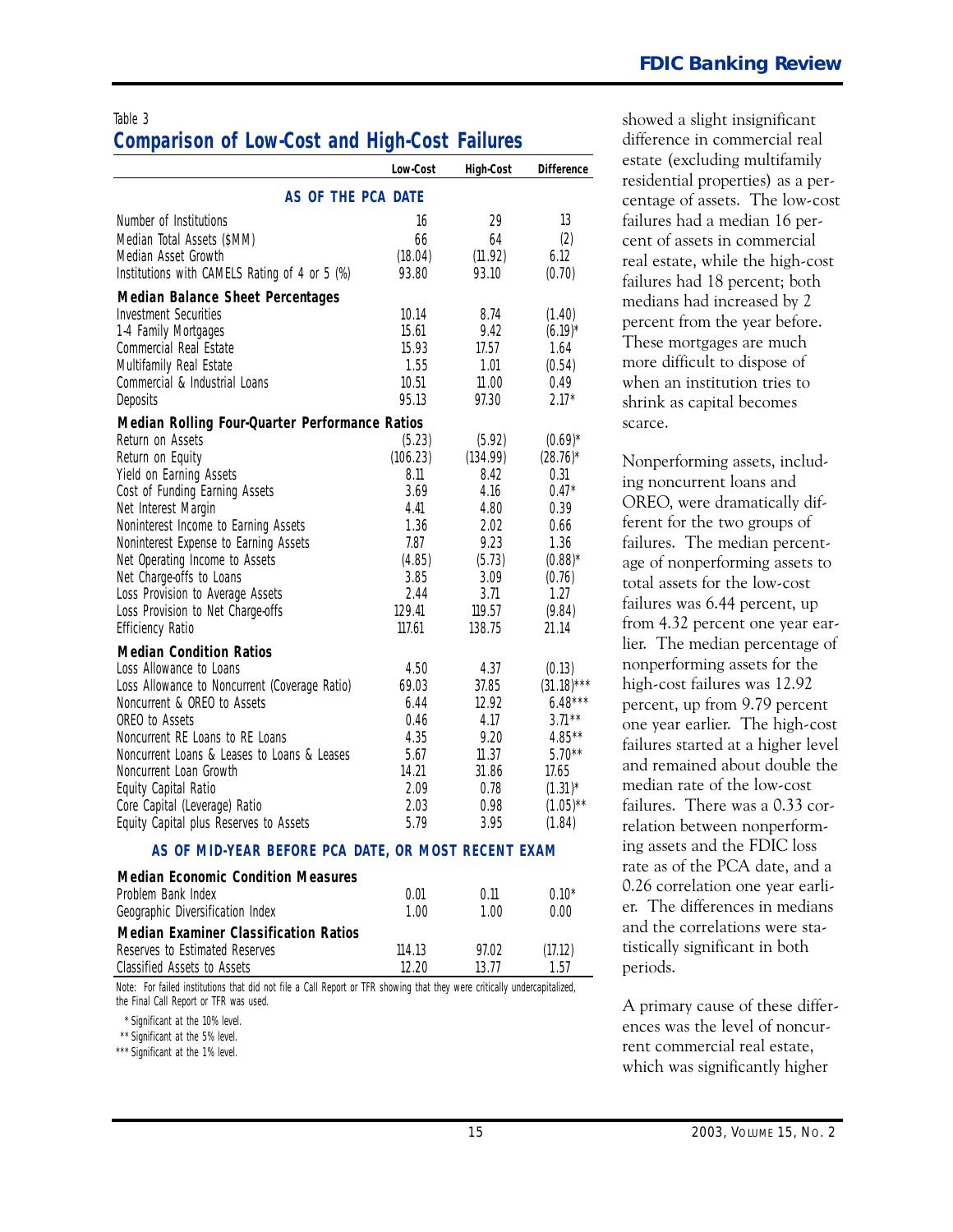# **Comparison of Low-Cost and High-Cost Failures** had only 0.46 percent. Total

|                                                | Low-Cost | <b>High-Cost</b> | <b>Difference</b> | noncurrent loans exhibited a                                     |
|------------------------------------------------|----------|------------------|-------------------|------------------------------------------------------------------|
| AS OF ONE YEAR BEFORE THE PCA DATE             |          |                  |                   | pattern similar to all nonper-<br>forming assets, except that in |
| Number of Institutions                         | 16       | 29               | 13                | the year before the institutions                                 |
| Median Total Assets (\$MM)                     | 72       | 71               | (1)               | fell below the PCA threshold                                     |
| Median Asset Growth                            | 5.06     | (5.94)           | (11.00)           |                                                                  |
| Institutions with CAMELS Rating of 4 or 5 (%)  | 75.00    | 79.30            | 4.30              | the difference was insignificant.                                |
| <b>Median Balance Sheet Percentages</b>        |          |                  |                   | At the PCA date, the median                                      |
| <b>Investment Securities</b>                   | 15.00    | 8.39             | $(6.61)^*$        | level of noncurrent loans as a                                   |
| 1-4 Family Mortgages                           | 16.95    | 10.20            | $(6.75)^*$        | percentage of total loans was                                    |
| Commercial Real Estate                         | 14.35    | 15.85            | 1.50              | 5.67 percent for the low-cost                                    |
| Multifamily Real Estate                        | 1.42     | 1.66             | 0.24              | failures, and 11.37 percent for                                  |
| Commercial & Industrial Loans                  | 7.43     | 12.93            | 5.50              | the high-cost failures. The                                      |
| Deposits                                       | 90.66    | 92.23            | 1.57              | median net charge-off rate on                                    |
| Median Rolling Four-Quarter Performance Ratios |          |                  |                   | loans during the last four quar-                                 |
| Return on Assets                               | (0.09)   | (1.56)           | (1.47)            |                                                                  |
| Return on Equity                               | (4.43)   | (23.27)          | (18.84)           | ters of operation was 3.85 per-                                  |
| Yield on Earning Assets                        | 8.66     | 8.86             | $0.20*$           | cent for the low-cost failures,                                  |
| Cost of Funding Earning Assets                 | 3.90     | 4.05             | 0.15              | and 3.09 percent for the high-                                   |
| Net Interest Margin                            | 4.70     | 5.32             | $0.62**$          | cost failures-not a significant                                  |
| Noninterest Income to Earning Assets           | 1.16     | 1.42             | 0.26              | different. Despite similar net                                   |
| Noninterest Expense to Earning Assets          | 5.57     | 6.96             | 1.39              | charge-offs, the high-cost fail-                                 |
| Net Operating Income to Assets                 | (0.81)   | (1.73)           | (0.92)            | ures left behind higher levels of                                |
| Net Charge-offs to Loans                       | 0.56     | 1.81             | 1.25              | noncurrent loans.                                                |
| Loss Provision to Average Assets               | 0.99     | 1.73             | 0.74              |                                                                  |
| Loss Provision to Net Charge-offs              | 149.17   | 103.65           | (45.52)           |                                                                  |
| <b>Efficiency Ratio</b>                        | 97.91    | 97.91            | 0.00              | At failure, reserves and capital                                 |
| <b>Median Condition Ratios</b>                 |          |                  |                   | serve to cover losses in the                                     |
| Loss Allowance to Loans                        | 2.00     | 2.91             | 0.91              | loan portfolio. In this respect,                                 |
| Loss Allowance to Noncurrent (Coverage Ratio)  | 58.67    | 37.83            | (20.84)           | the groups looked similar. The                                   |
| Noncurrent & OREO to Assets                    | 4.32     | 9.79             | $5.47***$         | median ratio of equity capital                                   |
| OREO to Assets                                 | 0.97     | 3.15             | $2.18***$         | plus reserves to assets was 5.79                                 |
| Noncurrent RE Loans to RE Loans                | 2.22     | 6.53             | $4.31*$           | percent for the low-cost fail-                                   |
| Noncurrent Loans & Leases to Loans & Leases    | 3.63     | 6.93             | 3.30              |                                                                  |
| Noncurrent Loan Growth                         | 43.67    | 1.90             | $(41.77)^*$       | ures, and a slightly lower 3.95                                  |
| Equity Capital Ratio                           | 6.68     | 5.65             | (1.03)            | percent for the high-cost fail-                                  |
| Core Capital (Leverage) Ratio                  | 6.56     | 5.59             | (0.97)            | ures (an insignificant differ-                                   |
| Equity Capital plus Reserves to Assets         | 8.19     | 8.14             | (0.05)            | $_{\rm ence})$ . One year earlier these                          |

Note: For failed institutions that did not file a Call Report or TFR showing that they were critically undercapitalized,<br>the Call Report or TFR one year before the Final Report was used. The Call Report or TFR one year bef

\*\* Significant at the 5% level.

for the high-cost failures one year before they fell below the PCA their higher level of noncurrent limit. The median low-cost failure had no noncurrent commercial loans. The coverage ratio, real estate, while the high-cost failures had a median noncurrent rate reserves to noncurrent loans, for commercial real estate of 3.93 percent. Commercial real estate was much lower for the highprobably influenced the OREO levels, which were significantly higher cost failures. The median covfor the high-cost failures in both periods. As of the PCA date, the erage ratio for the low-cost high-cost failures had a median 4.17 percent of assets in OREO, failures was 69.03 percent,

Table 4 whereas the low-cost failures noncurrent loans exhibited a pattern similar to all nonperforming assets, except that in the year before the institutions<br>fell below the PCA threshold 5.67 percent for the low-cost failures, and 11.37 percent for median net charge-off rate on and 3.09 percent for the highcost failures—not a significant different. Despite similar net

At failure, reserves and capital serve to cover losses in the loan portfolio. In this respect, the groups looked similar. The ures, and a slightly lower 3.95 percent for the high-cost failures (an insignificant differ-<br>ence). One year earlier these points, at 8.19 percent and 8.14 percent, respectively. \*\*\* Significant at the 1% level. **However, the high-cost failures** needed more reserves to cover

<sup>\*</sup> Significant at the 10% level.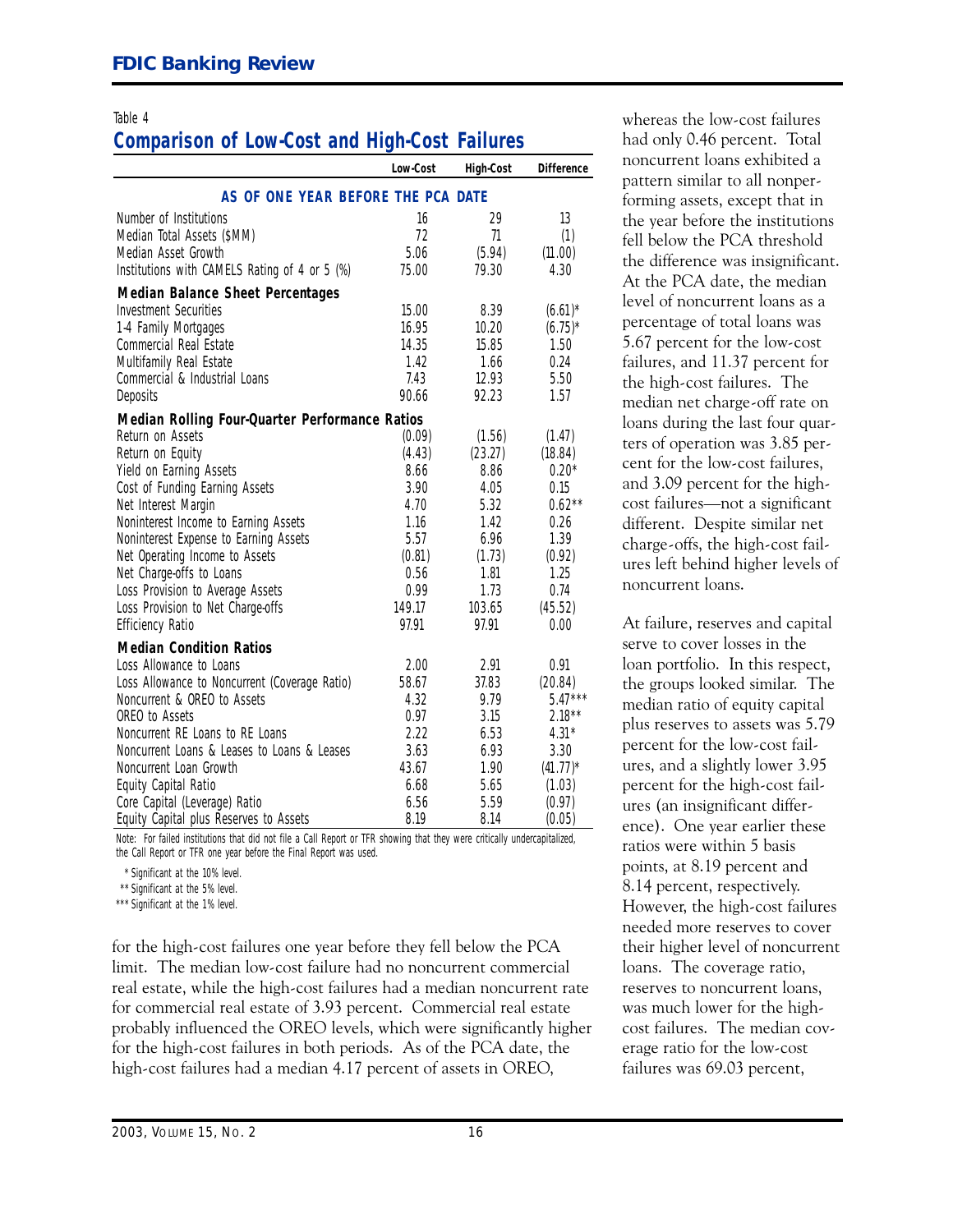|                                                                                                                                                                                                                                                                                                           | One Year<br><b>Before</b> | At PCA<br>Date         |  |  |  |
|-----------------------------------------------------------------------------------------------------------------------------------------------------------------------------------------------------------------------------------------------------------------------------------------------------------|---------------------------|------------------------|--|--|--|
| PRE-FAILURE ITEMS VERSUS TOTAL LOSS RATE                                                                                                                                                                                                                                                                  |                           |                        |  |  |  |
| Number of Institutions                                                                                                                                                                                                                                                                                    | 45                        | 45                     |  |  |  |
| Median Total Assets (\$MM)                                                                                                                                                                                                                                                                                | (0.07)                    | (0.06)                 |  |  |  |
| Median Asset Growth                                                                                                                                                                                                                                                                                       | (0.08)                    | 0.01                   |  |  |  |
| <b>Median Balance Sheet Percentages</b>                                                                                                                                                                                                                                                                   |                           |                        |  |  |  |
| <b>Investment Securities</b>                                                                                                                                                                                                                                                                              | $(0.28)$ ***              | $(0.27)$ ***           |  |  |  |
| 1-4 Family Mortgages                                                                                                                                                                                                                                                                                      | $(0.24)$ **               | $(0.26)$ <sup>**</sup> |  |  |  |
| Commercial Real Estate                                                                                                                                                                                                                                                                                    | (0.07)                    | (0.09)                 |  |  |  |
| Multifamily Real Estate                                                                                                                                                                                                                                                                                   | 0.00                      | (0.07)                 |  |  |  |
| Commercial & Industrial Loans                                                                                                                                                                                                                                                                             | (0.02)                    | (0.02)                 |  |  |  |
| Deposits                                                                                                                                                                                                                                                                                                  | 0.12                      | $0.22***$              |  |  |  |
| Median Rolling Four-Quarter Performance Ratios                                                                                                                                                                                                                                                            |                           |                        |  |  |  |
| Return on Assets                                                                                                                                                                                                                                                                                          | (0.10)                    | $(0.26)$ <sup>**</sup> |  |  |  |
| Return on Equity                                                                                                                                                                                                                                                                                          | (0.11)                    | $(0.18)^*$             |  |  |  |
| Yield on Earning Assets                                                                                                                                                                                                                                                                                   | $0.24***$                 | $0.18*$                |  |  |  |
| Cost of Funding Earning Assets                                                                                                                                                                                                                                                                            | 0.06                      | $0.20*$                |  |  |  |
| Net Interest Margin                                                                                                                                                                                                                                                                                       | $0.23**$                  | 0.07                   |  |  |  |
| Noninterest Income to Earning Assets                                                                                                                                                                                                                                                                      | 0.09                      | 0.15                   |  |  |  |
| Noninterest Expense to Earning Assets                                                                                                                                                                                                                                                                     | 0.14                      | $0.21**$               |  |  |  |
| Net Operating Income to Assets                                                                                                                                                                                                                                                                            | (0.04)                    | $(0.27)$ ***           |  |  |  |
| Net Charge-offs to Loans                                                                                                                                                                                                                                                                                  | $0.23***$                 | 0.09                   |  |  |  |
| Loss Provision to Average Assets                                                                                                                                                                                                                                                                          | 0.14                      | 0.15                   |  |  |  |
| Loss Provision to Net Charge-offs                                                                                                                                                                                                                                                                         | (0.07)                    | 0.07                   |  |  |  |
| <b>Efficiency Ratio</b>                                                                                                                                                                                                                                                                                   | 0.00                      | 0.12                   |  |  |  |
| <b>Median Condition Ratios</b>                                                                                                                                                                                                                                                                            |                           |                        |  |  |  |
| Loss Allowance to Loans                                                                                                                                                                                                                                                                                   | 0.10                      | 0.01                   |  |  |  |
| Loss Allowance to Noncurrent (Coverage Ratio)                                                                                                                                                                                                                                                             | $(0.19)^*$                | (0.12)                 |  |  |  |
| Noncurrent & OREO to Assets                                                                                                                                                                                                                                                                               | $0.26***$                 | $0.33***$              |  |  |  |
| OREO to Assets                                                                                                                                                                                                                                                                                            | $0.26**$                  | $0.28***$              |  |  |  |
| Noncurrent RE Loans to RE Loans                                                                                                                                                                                                                                                                           | 0.09                      | $0.20*$                |  |  |  |
| Noncurrent Loans & Leases to Loans & Leases                                                                                                                                                                                                                                                               | 0.07                      | 0.16                   |  |  |  |
| Noncurrent Loan Growth                                                                                                                                                                                                                                                                                    | $(0.21)^*$                | 0.08                   |  |  |  |
| Equity Capital Ratio                                                                                                                                                                                                                                                                                      | 0.01                      | (0.15)                 |  |  |  |
| Core Capital (Leverage) Ratio                                                                                                                                                                                                                                                                             | (0.01)                    | (0.15)                 |  |  |  |
| Equity Capital plus Reserves to Assets<br>$*$ $C1$ , $C1$ , $C2$ , $C3$ , $C4$ , $C4$ , $C5$ , $C5$ , $C6$ , $C6$ , $C6$ , $C6$ , $C6$ , $C6$ , $C6$ , $C6$ , $C6$ , $C6$ , $C6$ , $C6$ , $C6$ , $C6$ , $C6$ , $C6$ , $C6$ , $C6$ , $C6$ , $C6$ , $C6$ , $C6$ , $C6$ , $C6$ , $C6$ , $C6$ , $C6$ , $C6$ , | (0.01)                    | (0.14)                 |  |  |  |

Significant at the 10% level.

\* \*\* Significant at the 5% level.

\*\*\* Significant at the 1% level.

 groups was insignificant. Surprisingly, the correlation while the high-cost failures had just  $37.85$  percent-a statistically significant difference of 31.18 percent. One year earlier, the low-cost failures had a less favorable median of 58.67 percent, while the high-cost failures recorded virtually the same level, 37.83 percent; the difference between between the coverage ratio and the FDIC loss rate was insignificant as of the PCA date. One year earlier, it was -O.19 and significant at the 1O percent level.

 cant. The median ratio of noninterest During the year leading up to the PCA date, the correlation between ROA and the FDIC loss rate was  $-0.26$  (negative as expected) and significant; it was insignificant one year earlier. The low-cost failures had a median loss of 5.23 percent of assets in the year leading up to the PCA date, while the high-cost failures had a loss of 5.92 percent of assets. The difference in medians was relatively small (O.69) but significant at the 1O percent level. The net interest margin and the yield on earning assets favored the high-cost failures in both periods, and some of the differences were significant. One possible explanation for this result is that the high-cost institutions might have accrued more interest that was never subsequently collected, but this is hard to determine from the data we collected. The low-cost failures had a lower cost of funds in both periods: the difference in medians was 47 basis points (3.69 percent versus 4.16 percent) and significant in the institutions' last year of operations before falling below the PCA limit. During that period, the median ratio of noninterest income to earning assets favored the high-cost failures by 66 basis points but was statistically insignifiexpenses to earning assets favored the lowcost failures by 136 basis points. Although the difference in medians was insignificant, the correlation was O.21 and significant.

The low-cost failures operated in markets with much lower levels of problem banks than the high-cost failures. We measured the level of deposits held by problem banks from each market that the failing institutions operated in during the month of June before they fell below the PCA limit. The low-cost failures registered a median index of just 0.01, while the high-cost failures showed an index of O.11 for their markets. This difference was significant and indicates that the markets in which they operated were troubled enough to stress other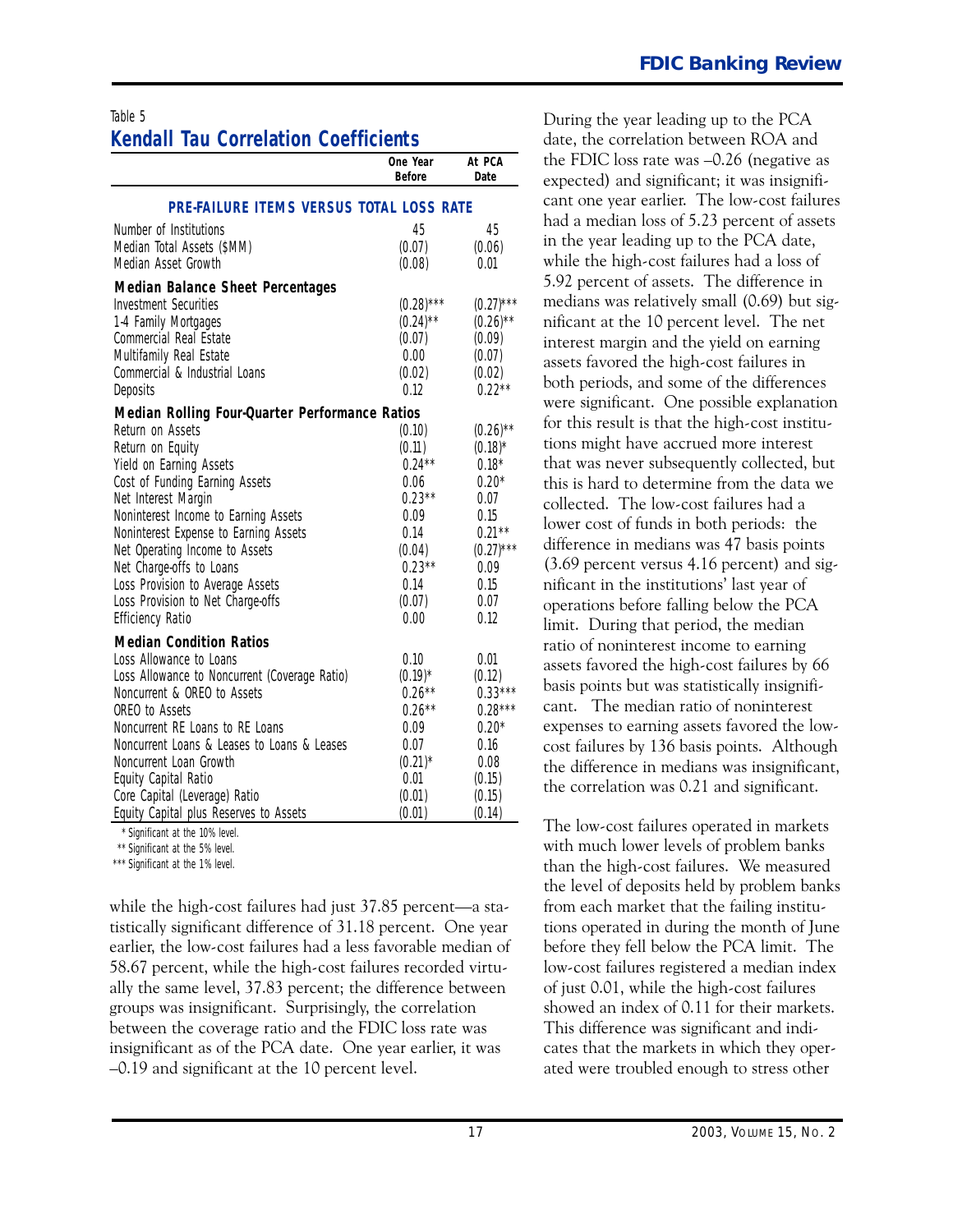institutions as well as their Figure 2 own resources.43 This relates to an important characteristic of the sample. While the near-failures and low-cost failures were more or less evenly distributed over the sample period, most of the high-cost failures occurred in 1994 and 1995. Figure 2 demonstrates this phenomenon.

Therefore, some of the differences between the high-cost failures and the other institutions were probably related to the economy, industry conditions, and/or regime changes rather than to the characteristics of the banks. As con-

firmed by the problem bank index, many of the high-cost failures occurred when a substantive number of nearby banks were experiencing difficulties and some markets (notably commercial real estate, particularly in New England) were still suffering from excess supply. When our sample period began (January 1994), over 1O percent of BIF member banks had CAMEL ratings of 3, 4, or 5 (indicating that the banks had significant problems); by year-end 1995, only 5 percent of BIF members had CAMEL ratings of 3, 4, or 5.

These results indicate that failures may well be more expensive during periods of stress—regardless of PCA.44 Periods of stress are often characterized by large, and sometimes sudden, shifts in market values. For example, fixed-rate mortgage loan values plummeted in the late 197Os and early

43 The correlation was 0.16 and insignificant. This could relate to idiosyncratic differences between banks (particularly the amount of loss attributable to fraud or mismanagement) and the small sample size.



198Os, farm prices fell sharply during the agricultural crisis in the mid-1980s, and commercial real estate prices plunged in Texas and New England during regional recessions. Some of the high-cost failures may have become market-value insolvent before the markets bottomed out.45 Because markets are often thin during periods of stress, asset valuation becomes more difficult as well. Therefore, it may not be feasible or desirable to create a regulatory regime that results in nearzero losses to the insurance funds during periods of stress.46

We briefly looked at the relationship between coverage ratios and industry stress. Coverage ratios were not correlated with the problem bank index. As shown in figure 3, coverage ratios varied widely over the sample (both for failed banks and nearfailures) throughout the sample period.

<sup>44</sup> McDill (2002) confirmed that a relationship exists. Using data from 1980 through 2000, she regressed the FDIC loss rates of failed banks against various business-cycle items and bank-specific characteristics. She found that loss rates were higher for institutions located in states with falling personalincome levels-particularly if the reduction occurred after a "boom." She also found that loss rates increased for institutions located in states that had concentrations of problem banks. As an example of the effects, she used the results to estimate the loss rate for a typical Texas failure in 1988 and 1999. The loss rate in 1988 was 6 percentage points higher than the loss rate in 1999.

<sup>45</sup> Capital is basically a measure of current condition and largely ignores the likelihood of future deterioration. Mailath and Mester (1993) developed a theoretical model on optimum bank closure policy and found that regulators should consider the future prospects and probable actions of a failing bank in order to minimize losses to the insurance funds. A more forward-looking measure of capital might mitigate losses during periods of stress, but it would introduce more subjectivity into the equation as well.

<sup>46</sup> If regulators imposed either extremely tight restrictions on risk (that is, narrow banking) or very high capital requirements, it might be feasible to largely eliminate insurance fund losses during periods of stress. However, there would probably be substantial costs in the form of tighter credit availability and higher credit costs for a large number of borrowers.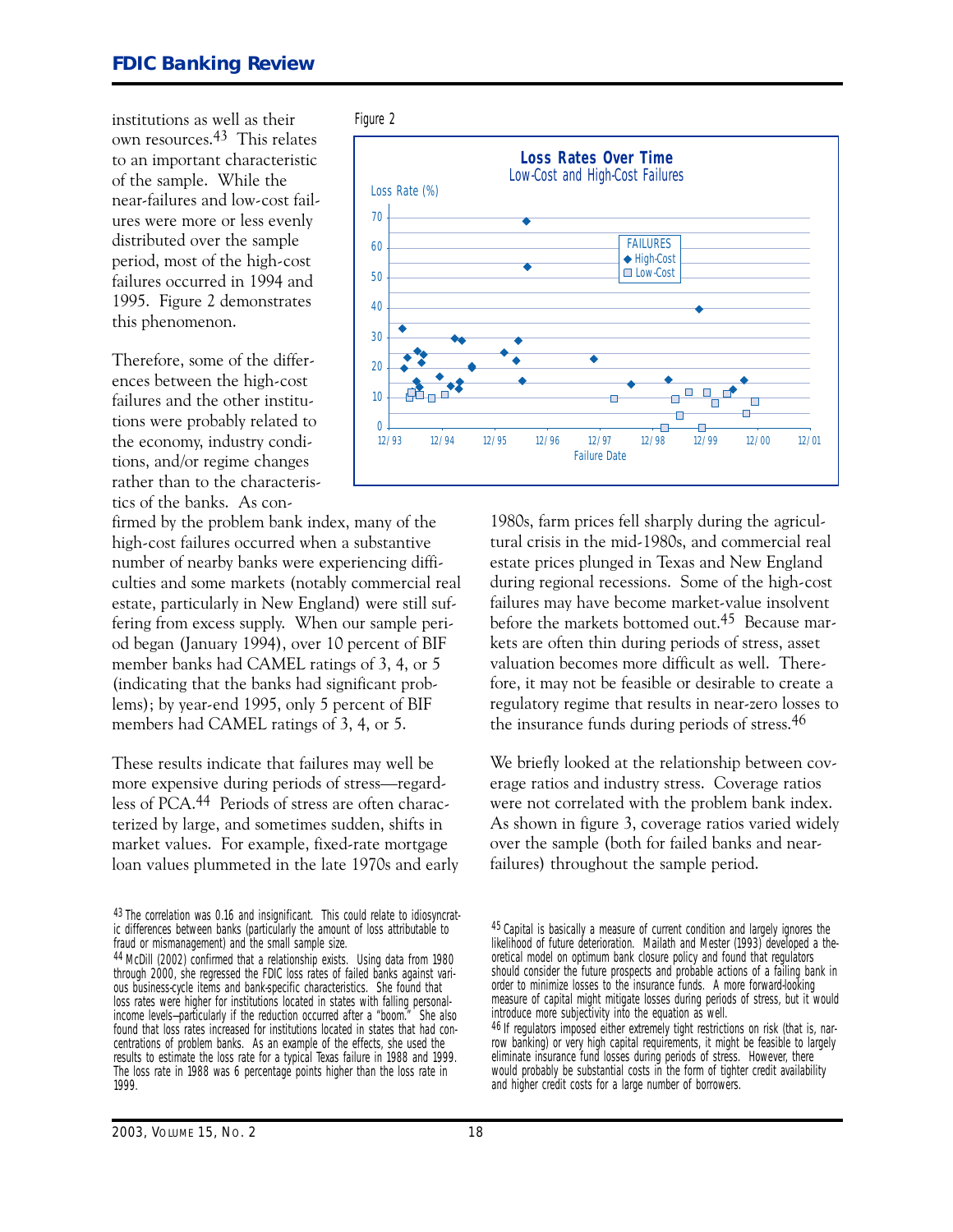



 decline. In addition, some of the costs experienced by the high-cost failures might be attributable to changes in the regulatory regime. Most banks that crossed the 2 percent PCA threshold after 1995 would have experienced their entire period of decline after FDICIA had been passed and the enabling regulations were in place. Those banks that crossed the threshold in 1994 (and perhaps also in 1995) might have had a less rigorous incentive structure in place during the early phases of their

We also investigated the level of classified loans in each group based on the last full examination before falling below the PCA limit, but none of our measures showed a significant difference between the groups. The median low-cost failure had 12.2O percent of its loans classified by examiners during their last full examination, while the median high-cost failure had 13.77 percent. Based on classified loans, we estimated appropriate levels of reserves and compared these with the actual reserves reported. The median low-cost failure reported reserves that were 114 percent of the estimated level, while the median high-cost failure reported reserves of 97 percent of the estimated level. This difference was not significant,

but this does support the higher level of reserves to noncurrent loans held by the low-cost failures.

As in the comparison between failures and near-failures, the coverage ratio and the level of nonperforming assets were important characteristics that distinguished between low-cost and high-cost failures. These items appear to be the most fruitful ones to consider for any policy changes that might reduce loss rates for failed banks. There were also important differences related to industry stress and the timing of the failures. We found evidence that failure costs were

influenced by industry conditions. However, changes in the regulatory treatment of seriously troubled banks may not influence the level of industry stress. Some differences in asset composition and performance were also statistically significant and may prove useful.

#### *Comparisons at Resolution*

We examined the number of institutions that submitted bids at failure. The median number of bidders was four for both the low-cost and high-cost failures, and the distribution around the median was similar. Thus, it appears that the market exposure was sufficient for both groups.47 The bid results (shown in tables 6 and 7) were somewhat different. As anticipated, low-cost failures generally had deposit franchises that were worth more than those of high-cost failures. At 2.88 percent, the median bid-to-deposit ratio for low-cost failures was 51 percent higher than the median for

47 The market for deposits was strong throughout the period. There could be a different result during periods of lower demand.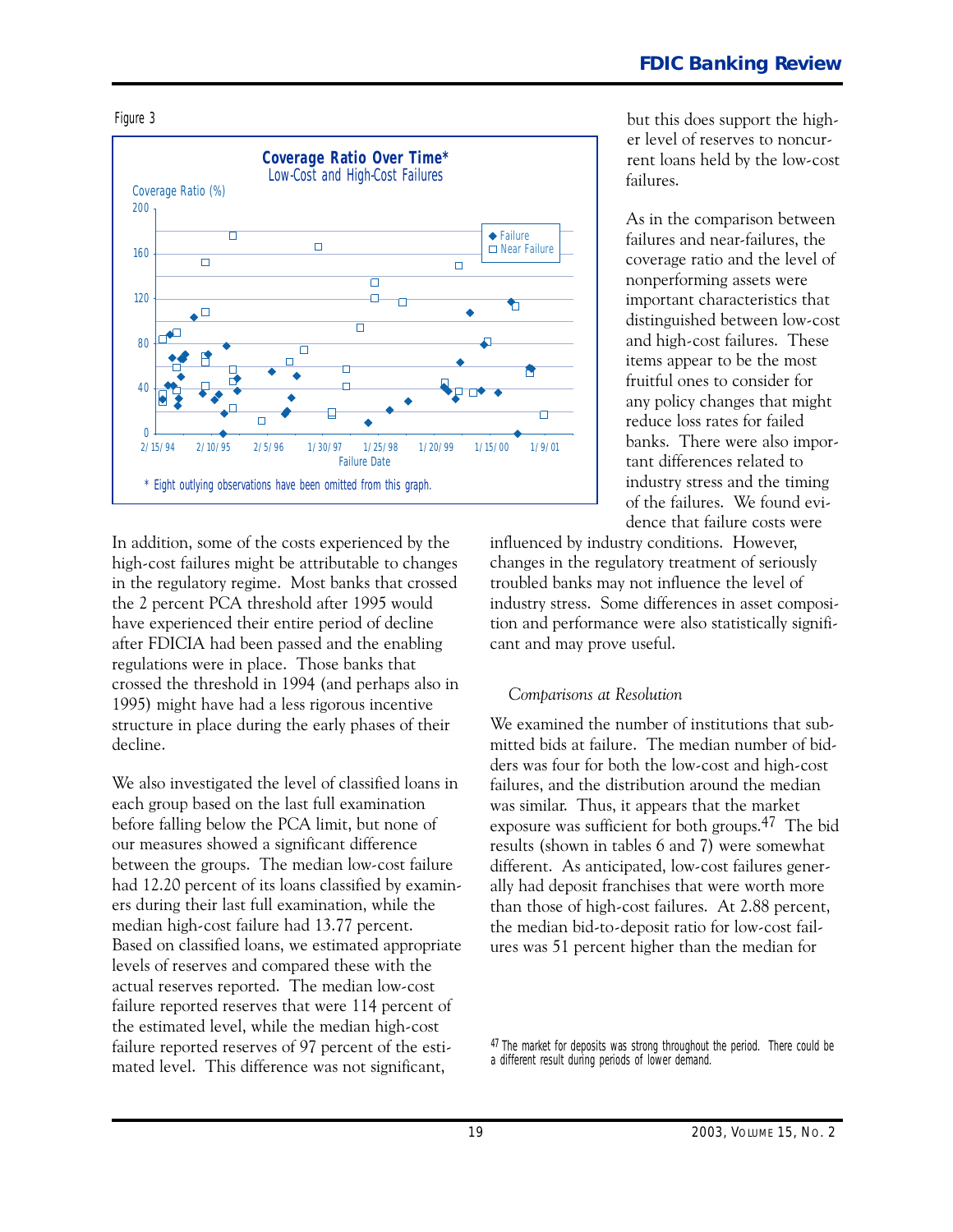high-cost failures. Although Table 6 tively strong  $(-0.22)$  and significant correlation between this ratio and the FDIC loss rate. Even so, the differences explain only a relatively small portion of the overall cost differences.

#### *Comparisons of Receivership Performance*

Table 6 provides comparisons of receivership performance and table 7 provides correlation statistics to loss rates. As anticipated, there was a strong relationship between asset loss rates and the FDIC loss rate. The asset type with the largest losses was OREO: even the low-cost failures suffered a 21 percent median loss rate on sales of those assets. The asset types with the largest differences between the two groups were OREO (21.O3 percentage points), C�I loans (13.11 percentage points), and other assets (1O.14 percentage points). The asset type with the strongest correlation with the FDIC loss rate was C�I loans (O.44). The correlations were significant for most asset types. Thus it appears that asset quality at the high-cost institutions was worse across the board.

The median loss rate on total assets for high-cost institutions was more than 2 1/2 times the loss rate for low-cost institutions. The difference exceeded the differences for most asset

### the differences in medians were **Comparison of Low-Cost and High-Cost Failures** At Resolution and In Receivership

| Number of Institutions<br>16<br>29<br>13<br>Median Total Assets (\$MM)<br>66<br>(2)<br>64<br><b>Median Resolution Data</b><br>Total Bid/Total Deposits<br>3.01<br>2.38<br>(0.63)<br>2.88<br>Deposit Bid/Total Deposits<br>1.42<br>(1.46)<br>Median Loss Rates over Life of the Receivership<br>(as % of Total Assets at Failure)<br>Investment Securities Loss <sup>a</sup><br>0.00<br>0.00<br>0.00<br>15.00<br>C&I Loan Loss<br>28.11<br>$13.11***$<br>Mortgage Loan Loss b<br>14.99<br>16.22<br>1.23<br>Consumer Loan Loss<br>9.26<br>13.37<br>4.11<br>21.27<br>Owned Real Estate (OREO) Loss<br>$21.03***$<br>42.30<br>Investment in Subsidiaries Loss<br>3.03<br>0.00<br>(3.03)<br>5.97<br>Other Asset Loss<br>10.14<br>16.11<br>$13.97***$<br>Total Asset Loss<br>7.99<br>21.96<br><b>Median Receivership Reserve Ratios</b><br>Reserves/Total Assets<br>2.84<br>3.04<br>0.20<br>Reserves/Total Asset Losses<br>28.67<br>14.27<br>$(14.40)$ **<br>Median Performance over Life of the Receivership |
|---------------------------------------------------------------------------------------------------------------------------------------------------------------------------------------------------------------------------------------------------------------------------------------------------------------------------------------------------------------------------------------------------------------------------------------------------------------------------------------------------------------------------------------------------------------------------------------------------------------------------------------------------------------------------------------------------------------------------------------------------------------------------------------------------------------------------------------------------------------------------------------------------------------------------------------------------------------------------------------------------------|
|                                                                                                                                                                                                                                                                                                                                                                                                                                                                                                                                                                                                                                                                                                                                                                                                                                                                                                                                                                                                         |
|                                                                                                                                                                                                                                                                                                                                                                                                                                                                                                                                                                                                                                                                                                                                                                                                                                                                                                                                                                                                         |
|                                                                                                                                                                                                                                                                                                                                                                                                                                                                                                                                                                                                                                                                                                                                                                                                                                                                                                                                                                                                         |
|                                                                                                                                                                                                                                                                                                                                                                                                                                                                                                                                                                                                                                                                                                                                                                                                                                                                                                                                                                                                         |
|                                                                                                                                                                                                                                                                                                                                                                                                                                                                                                                                                                                                                                                                                                                                                                                                                                                                                                                                                                                                         |
|                                                                                                                                                                                                                                                                                                                                                                                                                                                                                                                                                                                                                                                                                                                                                                                                                                                                                                                                                                                                         |
|                                                                                                                                                                                                                                                                                                                                                                                                                                                                                                                                                                                                                                                                                                                                                                                                                                                                                                                                                                                                         |
|                                                                                                                                                                                                                                                                                                                                                                                                                                                                                                                                                                                                                                                                                                                                                                                                                                                                                                                                                                                                         |
|                                                                                                                                                                                                                                                                                                                                                                                                                                                                                                                                                                                                                                                                                                                                                                                                                                                                                                                                                                                                         |
|                                                                                                                                                                                                                                                                                                                                                                                                                                                                                                                                                                                                                                                                                                                                                                                                                                                                                                                                                                                                         |
|                                                                                                                                                                                                                                                                                                                                                                                                                                                                                                                                                                                                                                                                                                                                                                                                                                                                                                                                                                                                         |
|                                                                                                                                                                                                                                                                                                                                                                                                                                                                                                                                                                                                                                                                                                                                                                                                                                                                                                                                                                                                         |
|                                                                                                                                                                                                                                                                                                                                                                                                                                                                                                                                                                                                                                                                                                                                                                                                                                                                                                                                                                                                         |
|                                                                                                                                                                                                                                                                                                                                                                                                                                                                                                                                                                                                                                                                                                                                                                                                                                                                                                                                                                                                         |
|                                                                                                                                                                                                                                                                                                                                                                                                                                                                                                                                                                                                                                                                                                                                                                                                                                                                                                                                                                                                         |
|                                                                                                                                                                                                                                                                                                                                                                                                                                                                                                                                                                                                                                                                                                                                                                                                                                                                                                                                                                                                         |
|                                                                                                                                                                                                                                                                                                                                                                                                                                                                                                                                                                                                                                                                                                                                                                                                                                                                                                                                                                                                         |
|                                                                                                                                                                                                                                                                                                                                                                                                                                                                                                                                                                                                                                                                                                                                                                                                                                                                                                                                                                                                         |
|                                                                                                                                                                                                                                                                                                                                                                                                                                                                                                                                                                                                                                                                                                                                                                                                                                                                                                                                                                                                         |
| Percentage Point Change in Cost Estimate<br>$5.15***$<br>(Original to 12/2000)<br>2.88<br>8.03                                                                                                                                                                                                                                                                                                                                                                                                                                                                                                                                                                                                                                                                                                                                                                                                                                                                                                          |
|                                                                                                                                                                                                                                                                                                                                                                                                                                                                                                                                                                                                                                                                                                                                                                                                                                                                                                                                                                                                         |
| (as % of Total Assets at Failure)                                                                                                                                                                                                                                                                                                                                                                                                                                                                                                                                                                                                                                                                                                                                                                                                                                                                                                                                                                       |
| Receivership Income<br>0.51<br>$4.07***$<br>4.58                                                                                                                                                                                                                                                                                                                                                                                                                                                                                                                                                                                                                                                                                                                                                                                                                                                                                                                                                        |
| 2.97<br>11.24<br>$8.27***$<br>Receivership Expenses (Excludes Holding Costs)<br>$2.76***$                                                                                                                                                                                                                                                                                                                                                                                                                                                                                                                                                                                                                                                                                                                                                                                                                                                                                                               |
| <b>Holding Costs</b><br>0.58<br>3.34<br>$(38.15)$ **<br>62.99<br>24.84                                                                                                                                                                                                                                                                                                                                                                                                                                                                                                                                                                                                                                                                                                                                                                                                                                                                                                                                  |
| Assets Passed to Acquirer                                                                                                                                                                                                                                                                                                                                                                                                                                                                                                                                                                                                                                                                                                                                                                                                                                                                                                                                                                               |
| (as % of Total Expenses)                                                                                                                                                                                                                                                                                                                                                                                                                                                                                                                                                                                                                                                                                                                                                                                                                                                                                                                                                                                |
| Legal Expenses<br>0.14<br>1.47<br>1.61<br>0.72<br>3.03<br>$2.31*$                                                                                                                                                                                                                                                                                                                                                                                                                                                                                                                                                                                                                                                                                                                                                                                                                                                                                                                                       |
| OREO Expenses (Net of OREO Income)<br>59.74<br>2.83<br>Indirect Expenses<br>62.57                                                                                                                                                                                                                                                                                                                                                                                                                                                                                                                                                                                                                                                                                                                                                                                                                                                                                                                       |

*Note:* The total bid includes all items that reduce the FDIC's cost; the deposit bid includes the amount that is directly tied to deposits. Receivership income and expenses exclude gains and losses from asset-sales adjustments made directly to equity.

\*\* \* Significant at the 10% level.

\*\* Significant at the 5% level. \*\*\* Significant at the 1% level.

a For failures that occurred in 2000, gains/losses on investment securities that were sold to the acquirer are excluded from these figures. Also note that some acquirers may bid for investment securities at par and adjust their bid for deposits accordingly, particularly if the deposit bid is contingent on receiving the securities as well.

b Mortgage loss rates (and possibly the difference between low-cost and high-cost failures) may be understated because of foreclosure activity. If the FDIC forecloses on a property, the receivership reclassifies the asset to an OREO asset prior to sale. Thus the losses from selling the underlying real estate are recorded under OREO instead of mortgages. We calculated the change in the percentage of the banks' assets held in OREO over the course of the receivership, and we found that the median increase (in percentage points) was 2 percent for the both groups of banks.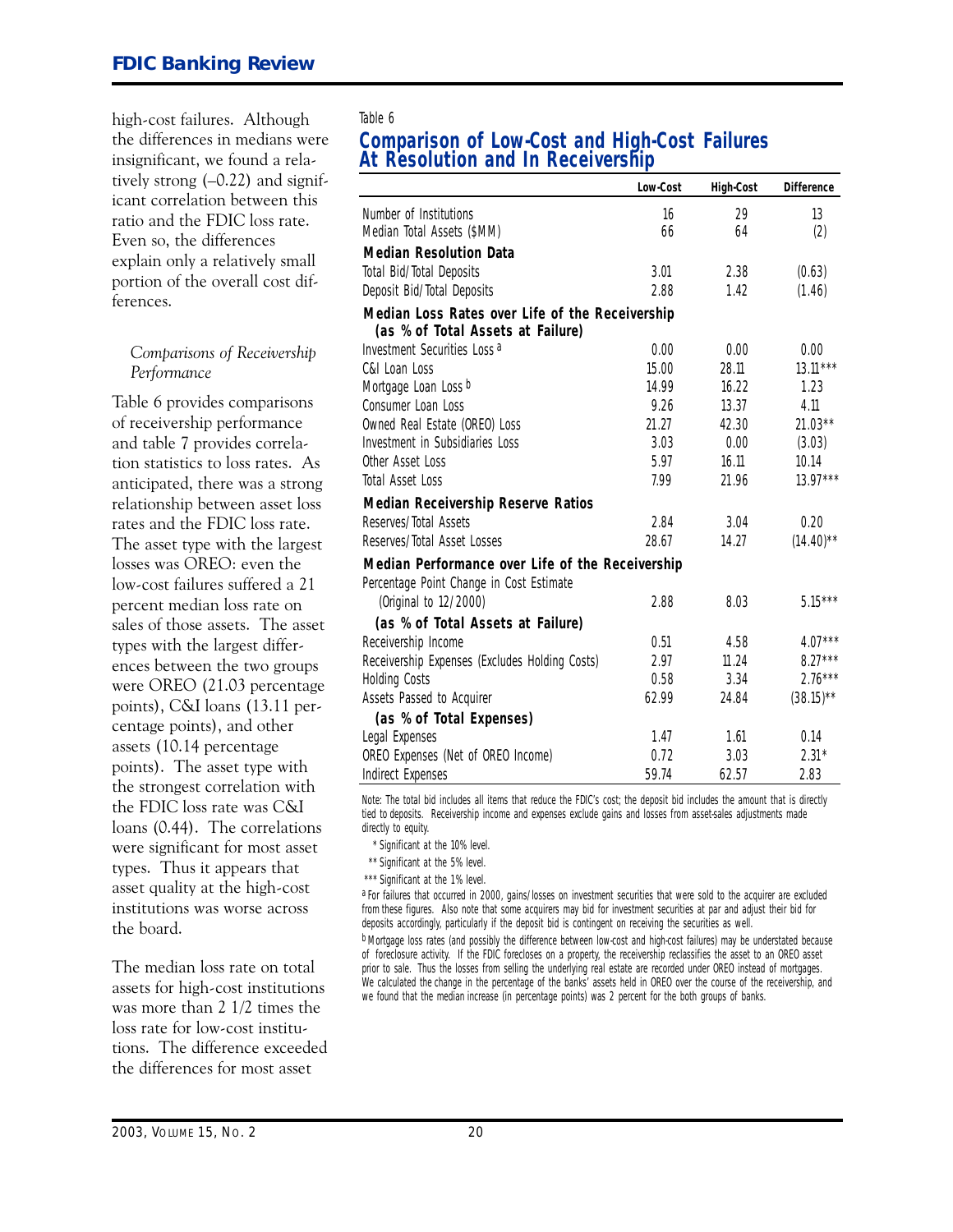#### **Kendall Tau Correlation Coefficients Resolution and Receivership Items versus Total Loss Rate**

|                                                                                                                                                                                                                                                                                  | <b>All Failures</b>                                                                             |
|----------------------------------------------------------------------------------------------------------------------------------------------------------------------------------------------------------------------------------------------------------------------------------|-------------------------------------------------------------------------------------------------|
| Number of Institutions<br>Median Total Assets (\$MM)                                                                                                                                                                                                                             | 45<br>(0.06)                                                                                    |
| <b>Median Resolution Data</b>                                                                                                                                                                                                                                                    |                                                                                                 |
| Total Bid/Total Deposits<br>Deposit Bid/Total Deposits                                                                                                                                                                                                                           | (0.15)<br>$(0.22)$ **                                                                           |
| Median Loss Rates over Life of the Receivership                                                                                                                                                                                                                                  |                                                                                                 |
| (as % of Total Assets at Failure)                                                                                                                                                                                                                                                |                                                                                                 |
| <b>Investment Securities Loss</b><br>C&L Loan Loss<br>Mortgage Loan Loss<br>Consumer Loan Loss<br>Owned Real Estate (OREO) Loss<br>Investment in Subsidiaries Loss<br>Other Asset Loss<br>Total Asset Loss<br><b>Median Receivership Reserve Ratios</b><br>Reserves/Total Assets | (0.03)<br>$0.44***$<br>$0.19*$<br>$0.25***$<br>$0.28***$<br>0.09<br>0.09<br>$0.48***$<br>(0.03) |
| Reserves/Total Asset Losses                                                                                                                                                                                                                                                      | $(0.27)^{**}$                                                                                   |
| Median Performance over Life of the Receivership                                                                                                                                                                                                                                 |                                                                                                 |
| Percentage Point Change in Cost Estimate                                                                                                                                                                                                                                         |                                                                                                 |
| (Original to 12/2000)                                                                                                                                                                                                                                                            | $0.44***$                                                                                       |
| (as % of Total Assets at Failure)<br>Receivership Income<br>Receivership Expenses (Excludes Holding Costs)<br><b>Holding Costs</b><br>Assets Passed to Acquirer                                                                                                                  | $0.27***$<br>$0.48***$<br>$0.24***$<br>$0.30***$                                                |
| (as % of Total Expenses)                                                                                                                                                                                                                                                         |                                                                                                 |
| Legal Expenses<br>OREO Expenses (Net of OREO Income)<br>Indirect Expenses                                                                                                                                                                                                        | 0.09<br>$(0.18)^*$<br>$0.21***$                                                                 |

\*\* \* Significant at the 10% level.

\*\* Significant at the 5% level. \*\*\* Significant at the 1% level.

types, indicating that the high-cost failures held more of their portfolios in the types of assets that experienced significant losses.48 This comports with our comparisons of low-cost and high-cost failures before failure (presented above).49

The receivership data showed that reserve ratios were about the same for the two groups (3 percent of total assets). Although the reserve ratios were much higher than industry averages (as a percentage of loans), reserves were much lower than the asset losses experienced by the receiverships. Reserves covered only 29 percent of the losses for the low-cost failures and a mere 14 percent for the high-cost failures.<sup>50</sup> Just as the coverage ratio was significantly higher for the low-cost failures, so were the reserves relative to actual losses. Many of these banks, and particularly the high-cost banks, may have had inadequate reserves; however, we do not have enough information to determine this with certainty.51

Receivership income, receivership expenses, and holding costs were all much higher for the highcost institutions, and both the correlations and the differences in medians were highly significant.52 There was almost no receivership income, and there were almost no holding costs, for the low-cost institutions. For the high-cost institutions, median receivership income over the life of the receivership was 4.58 percent of total assets at failure, and median holding costs over the life of the receivership were 3.34 percent of total assets at failure.53 The difference in median receivership expenses to total assets at failure was even larger: 2.97 percent for low-cost failures versus 11.24 percent for high-cost failures. At  $0.48$ , the correlation between receivership expenses and the FDIC loss rate was quite strong. Even with the

<sup>48</sup> We investigated the amount of foreclosure activity during receivership but found that the median change in OREO (as a percentage of total assets) between closing weekend and the final receivership balance increased about the same amount (2 percentage points) for both groups.

<sup>49</sup> Appendix 3 provides more detail about the asset composition at failure and in receivership.

<sup>50</sup> These loss rates were calculated as the difference between the gross book value recorded by the receivership and the sales proceeds. If the costs associated with selling the assets had been included, the difference between the two groups of institutions would have been larger.

<sup>51</sup> There are several reasons why reserves may be sufficient under GAAP for an operating institution but still be smaller than the asset losses experienced at liquidation. Some of the reasons are changes in market conditions, changes in interest rates, and differences in the value anticipated for an asset held in a long-term portfolio versus the value if the asset is sold relatively quickly.

<sup>52</sup> Receivership income and expenses were calculated on a cash basis, and they excluded gains and losses from asset sales, asset write-offs, holding costs, income from the bid premium and other equity adjustments. Holding costs were defined as the FDIC's lost income from funding the deposits up front and waiting for recovery from the receivership. Appendix 2 provides more information on the composition of these items.

<sup>53</sup> Because the level of activity and the duration (in time) of receiverships vary substantially, all income and expense items are reported as the total amount over the life of the receivership divided by total assets at failure.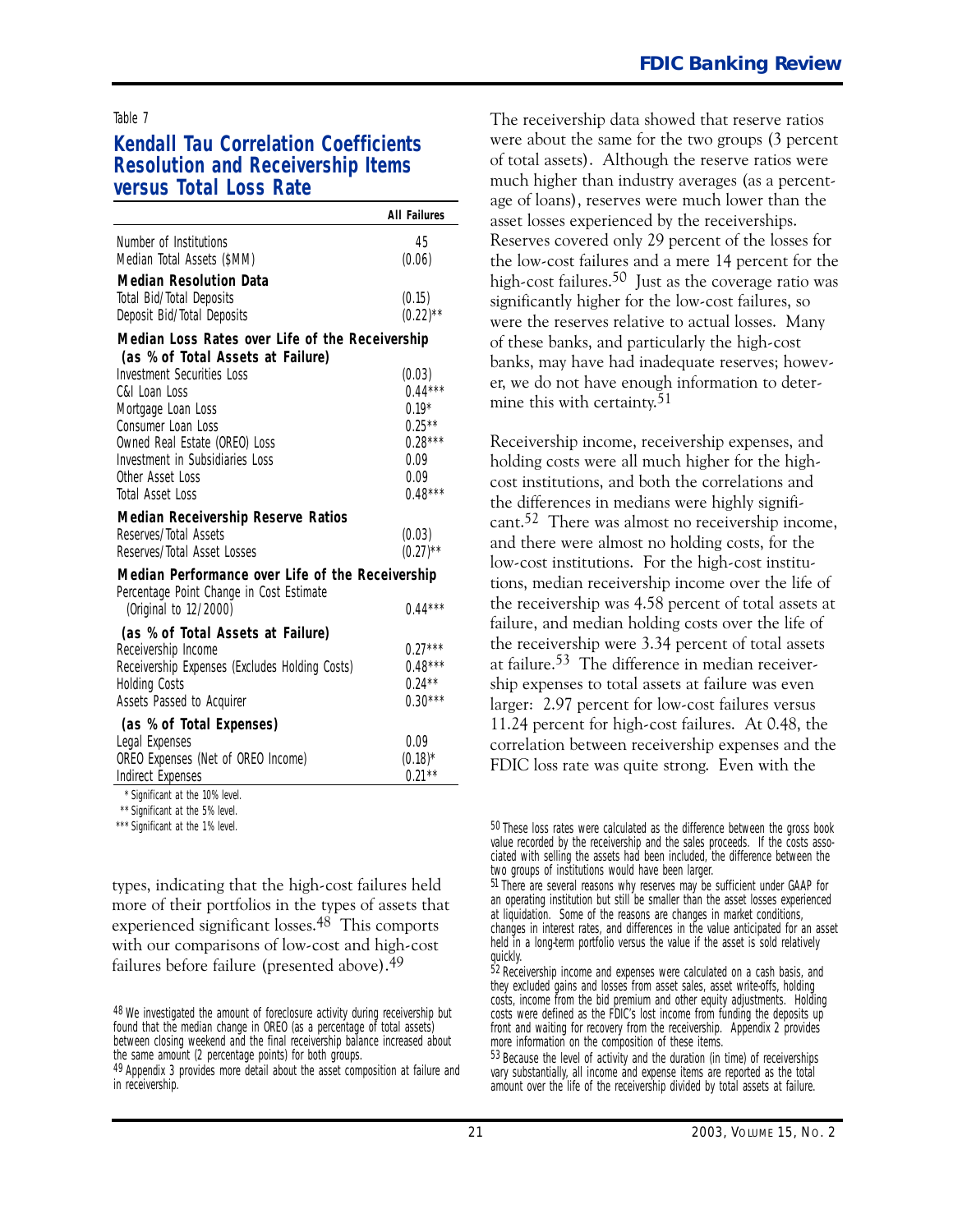extra income as an offset, it is clear that the net effect of these items made up a large portion of the cost differential between these two groups of institutions.54

These differences were closely Figure 4 tied to the enormous divergence in the portion of assets passed (that is, sold) to the acquirer.55 The FDIC passed 62.99 percent of assets to acquirers for the median lowcost institution, but only 24.84 percent for the median highcost institution (figure 4).56 For 75 percent of the highcost institutions, the FDIC retained over one-half of the assets in the receivership. On the surface, the cause of these immense differences appears to be the FDIC's sales methods. The true cause is not as simple.

One likely reason for the difference in assets sold to the acquirer is the quality of the assets held by the banks: assets of the high-cost banks were generally riskier and of lower quality. The markets for the riskier assets are typically thinner, and it may be harder to estimate the market price. The duediligence effort required for lower-quality assets is more extensive as well. Thus there might have been fewer interested buyers, and the odds of find-

54 One cannot merely subtract receivership income from receivership expenses and assume that the difference (as a percentage of total assets at failure) is the amount of loss in percentage points attributable to receivership operations. Many receiverships start with substantial amounts of positive equity (partly because reserves are reversed at failure). In addition, some losses and gains do not flow through the receivership income statement, and some receivership losses are borne by creditors other than the FDIC.

ing a buyer to purchase the deposits and the riskier assets simultaneously-and on a relatively tight time line-would probably have been much smaller.



The marketplace differences discussed above would almost certainly have affected the asset pass rates and the loss rates for some types of assets. As noted above, a relatively large proportion of the high-cost failures occurred when the industry was experiencing distress and the markets were still absorbing large amounts of troubled assets. Our analysis suggests that real estate loans were a large problem for the high-cost failures. Vacancy rates for office space dropped precipitously during the early years of our sample period, and the volume of sales transactions for office space increased dramatically in 1998.57 Therefore, some of the

<sup>55</sup> An acquirer is defined as the institution (or institutions) that purchased the deposits.

<sup>56</sup> The simple average for the percentage of assets sold to the acquirer was 30.01 percent for the high-cost institutions and 65.73 percent for the low-cost institutions.

<sup>57</sup> National vacancy rates for office space were 16.8 percent at the beginning of our sample period. They dropped to 13.8 percent at year-end 1995, and 9.9 percent at year-end 1997. The changes in sales volume were larger. According to Torto-Wheaton Research, there were only 18 sales made of Class A office buildings nationwide in 1996, and 35 in 1997—but 238 were made in 1998. The results were similar for other types of office buildings.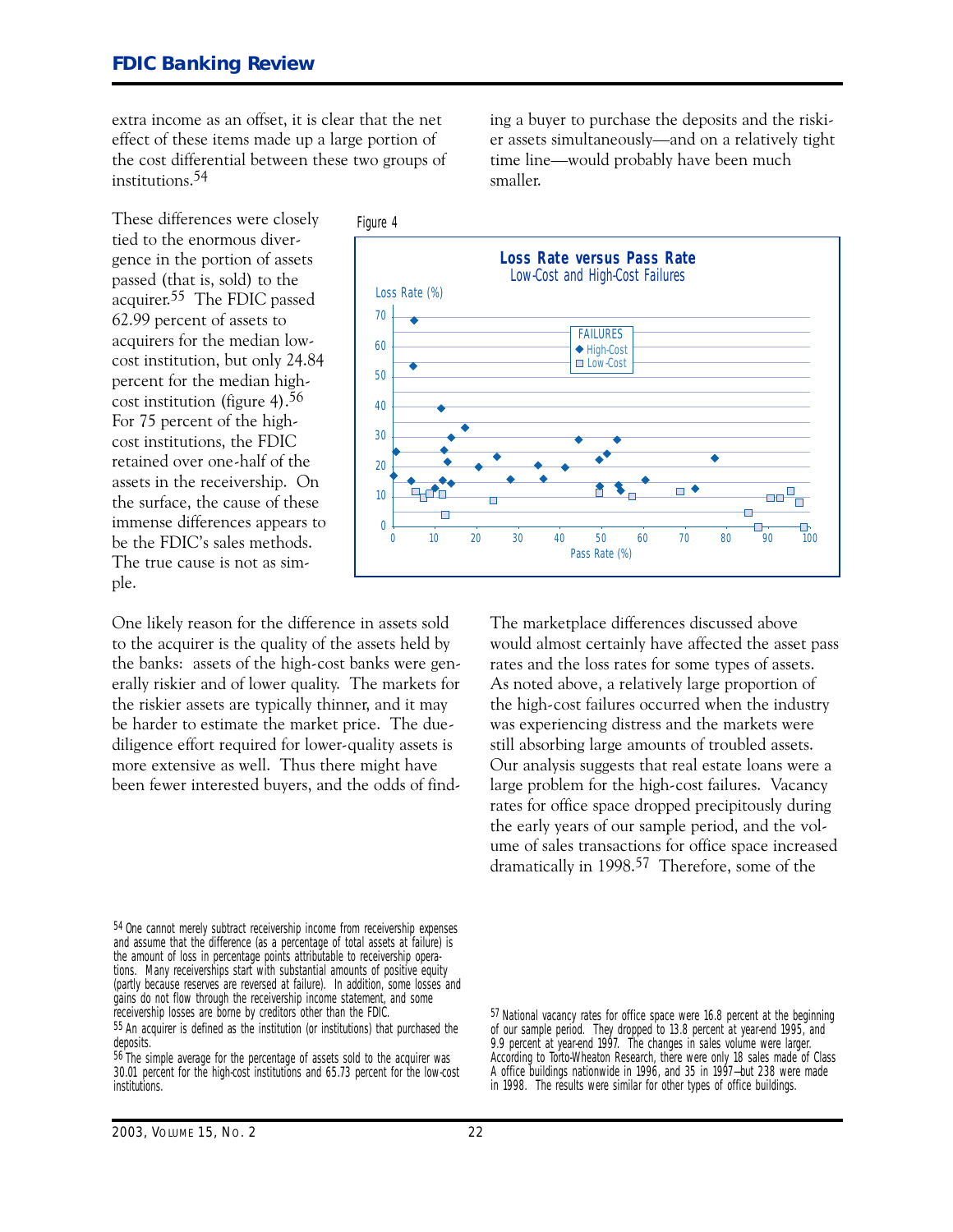variance in receivership performance across the groups almost certainly was related to differences in market conditions. The marketing process works best when the economy and the industry are performing well.58

Policy changes made at the FDIC may also have contributed to this result. The FDIC combined its Division of Resolutions and its Division of Depositor and Asset Services in 1996. The merger facilitated a more cohesive sales approach that starts before failure and continues past resolution with few disruptions from changes in staff or strategy at resolution. In 1997, the FDIC adopted a new asset sales procedure called "joint asset marketing." It emphasizes marketing homogeneous pools of assets to a large number of potential buyers quickly (preferably at resolution). The new procedures, combined with the strong economy, have considerably shortened the pace of asset sales from FDIC receiverships since the mid-1990s.

In summary, the results of the comparison of resolution and receivership results is consistent with the results from the pre-failure period. For the most part, these results merely demonstrate the way losses are realized when banks fail. However, the differences in asset pass rates and receivership performance may provide some evidence that FDIC losses are influenced by market conditions. To the extent that this is the case, it may be difficult or impossible to develop changes in regulatory treatment that yield nearzero losses to the insurance funds during times of industry stress.

#### *Low-cost Failures versus Near-failures*

A comparison between low-cost failures and nearfailures allows us to search, at the margin, for differences that distinguish failing banks from banks that can survive serious problems. This comparison investigates the robustness of the earlier comparison between all failures and near-failures. Any marginal distinctions may provide useful insights when considering marginal changes in the PCA threshold, or they might be helpful to examiners of similar banks. Our comparisons, shown in tables 8 and 9, reveal only a few significant differences between the low-cost failures and the nearfailures. Some of these differences, such as capital levels, may relate to the fact that whereas some failures never fell below the PCA limit, all nearfailures fell below the limit.

Median capital levels of the low-cost failures were significantly higher than those of the near-failures. The median equity capital ratio for the low-cost failures was 2.O9 percent at our analysis date, while the near-failures reported 0.97 percent when they fell below the PCA limit. The core capital (leverage) ratio also was significantly higher for the low-cost failures, at 2.03 percent compared with 0.87 percent for the near-failures. And deposits of the two groups were significantly different: deposits as a percentage of assets were a median 95 percent for low-cost failures but 98 percent for the near-failures. This difference was probably caused by the difference in capital.

For the performance of the two groups, the overall ROA was not significantly different, but the operating ROA was. The difference in overall ROA and operating ROA by our measures stemmed from the gains on the sales of securities and extraordinary items. The low-cost failures reported a loss on assets of 5.23 percent, but this loss was less for operating earnings—4.85 percent. The near-failures reported a median loss of 5.76 percent of assets, but a median operating loss of 6.O4 percent of assets. Although we did not calculate a ratio for the level of gains on the sales of securities or extraordinary items, the result on operating earnings implies that the lowcost failures reported non-operating gains that reduced their loss, while the near-failures reported nonoperating losses that increased their loss. The low-cost failures also reported significantly lower median costs of funding earning assets, at 3.69 percent, while the near-failures reported 4.37 percent.

<sup>58</sup> The results concerning changes in the FDIC loss estimates over time were also consistent with the concept that losses may increase when markets are weak. For high-cost failures, the FDIC loss estimates increased substantially between the original estimate and the latest estimate; for low-cost failures, they increased only a little bit. This supports the theory that markets deteriorated during the life of the receivership, or it might indicate that asset valuation at closure was more difficult for the high-cost institutions that carried riskier assets.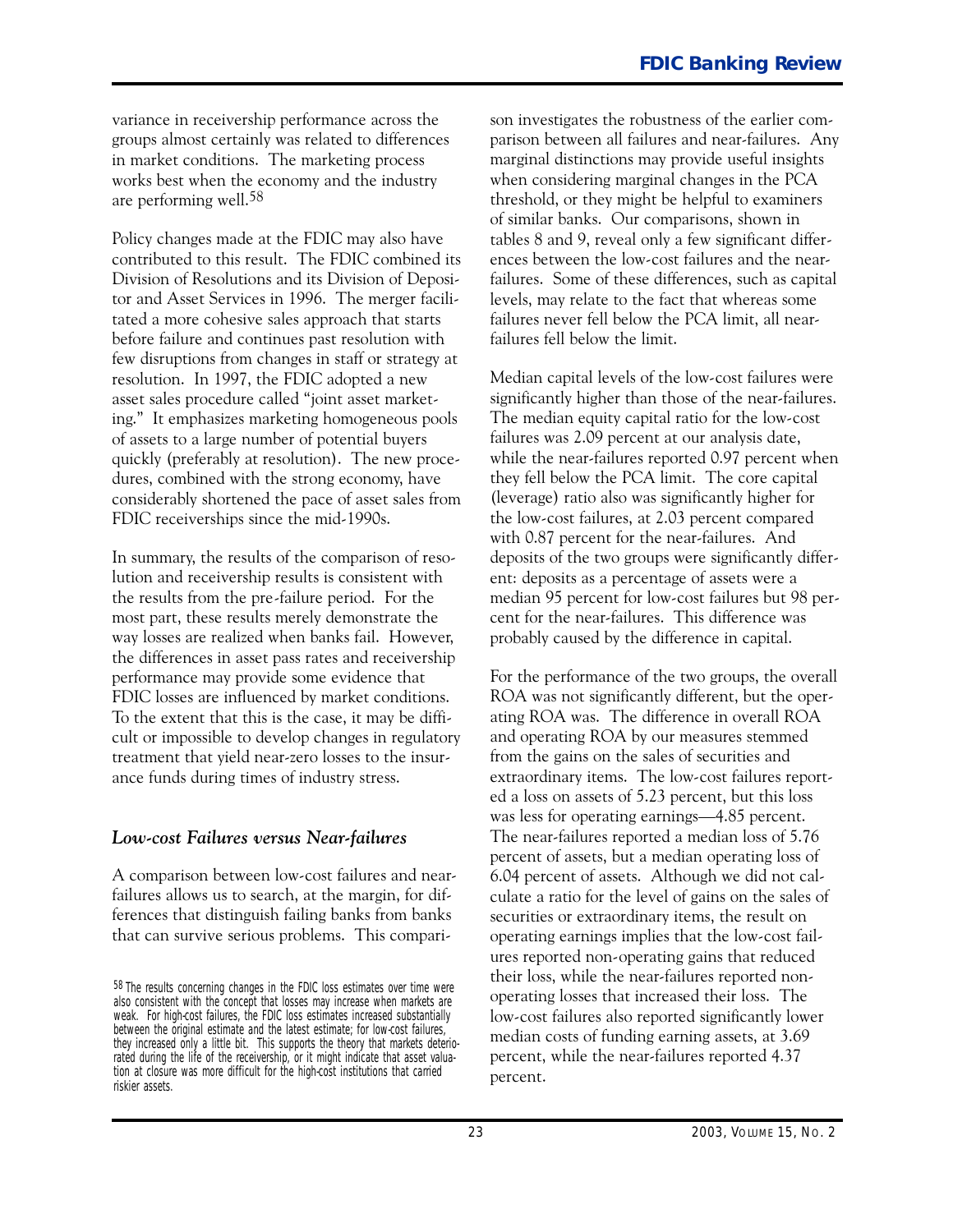# **Comparison of Low-Cost Failures and Near-Failures**

|                                                     | Low-Cost | <b>Near-Failures</b> | <b>Difference</b> |  |
|-----------------------------------------------------|----------|----------------------|-------------------|--|
| AS OF THE PCA DATE                                  |          |                      |                   |  |
| Number of Institutions                              | 16       | 39                   | 23                |  |
| Median Total Assets (\$MM)                          | 66       | 57                   | (9)               |  |
| Median Asset Growth                                 | (18.04)  | (8.52)               | 9.52              |  |
| Institutions with CAMELS Rating of 4 or 5 (%)       | 93.80    | 84.60                | (9.20)            |  |
| <b>Median Balance Sheet Percentages</b>             |          |                      |                   |  |
| <b>Investment Securities</b>                        | 10.14    | 11.51                | 1.37              |  |
| 1-4 Family Mortgages                                | 15.61    | 16.38                | 0.77              |  |
| Commercial Real Estate                              | 15.93    | 11.03                | (4.90)            |  |
| Multifamily Real Estate                             | 1.55     | 1.04                 | (0.51)            |  |
| Commercial & Industrial Loans                       | 10.51    | 11.84                | 1.33              |  |
| Deposits                                            | 95.13    | 98.00                | $2.87**$          |  |
| Median Rolling Four-Quarter Performance Ratios      |          |                      |                   |  |
| Return on Assets                                    | (5.23)   | (5.76)               | (0.53)            |  |
| Return on Equity                                    | (106.23) | (124.24)             | (18.01)           |  |
| Yield on Earning Assets                             | 8.11     | 8.77                 | 0.66              |  |
| Cost of Funding Earning Assets                      | 3.69     | 4.37                 | $0.68**$          |  |
| Net Interest Margin                                 | 4.41     | 4.69                 | 0.28              |  |
| Noninterest Income to Earning Assets                | 1.36     | 1.12                 | (0.24)            |  |
| Noninterest Expense to Earning Assets               | 7.87     | 6.66                 | (1.21)            |  |
| Net Operating Income to Assets                      | (4.85)   | (6.04)               | $(1.19)^*$        |  |
| Net Charge-offs to Loans                            | 3.85     | 3.98                 | 0.13              |  |
| Loss Provision to Average Assets                    | 2.44     | 3.58                 | 1.14              |  |
| Loss Provision to Net Charge-offs                   | 129.41   | 122.95               | (6.46)            |  |
| <b>Efficiency Ratio</b>                             | 117.61   | 123.03               | 5.42              |  |
| <b>Median Condition Ratios</b>                      |          |                      |                   |  |
| Loss Allowance to Loans                             | 4.50     | 4.50                 | 0.00              |  |
| Loss Allowance to Noncurrent (Coverage Ratio)       | 69.03    | 63.98                | (5.05)            |  |
| Noncurrent & OREO to Assets                         | 6.44     | 6.69                 | 0.25              |  |
| OREO to Assets                                      | 0.46     | 0.80                 | 0.34              |  |
| Noncurrent RE Loans to RE Loans                     | 4.35     | 3.54                 | (0.81)            |  |
| Noncurrent Loans & Leases to Loans & Leases         | 5.67     | 7.24                 | 1.57              |  |
| Noncurrent Loan Growth                              | 14.21    | 29.44                | 15.23             |  |
| Equity Capital Ratio                                | 2.09     | 0.97                 | $(1.12)$ **       |  |
| Core Capital (Leverage) Ratio                       | 2.03     | 0.87                 | $(1.16)$ ***      |  |
| Equity Capital plus Reserves to Assets              | 5.79     | 4.03                 | (1.76)            |  |
| AS OF MID-YEAR BEFORE PCA DATE. OR MOST RECENT EXAM |          |                      |                   |  |

#### **AS OF MID-YEAR BEFORE PCA DATE, OR MOST RECENT EXAM**

| <b>Median Economic Condition Measures</b>    |        |       |                       |
|----------------------------------------------|--------|-------|-----------------------|
| Problem Bank Index                           | 0.01   | 0.02  | 001a                  |
| Geographic Diversification Index             | 1.00   | 1.00. | n nn a                |
| <b>Median Examiner Classification Ratios</b> |        |       |                       |
| Reserves to Estimated Reserves               | 114.13 | 94.81 | $(19.32)$ a           |
| Classified Assets to Assets                  | 12 20  | 10 47 | $(1.73)$ <sup>a</sup> |

\*\* \* Significant at the 10% level.

\*\* Significant at the 5% level.

\*\*\* Significant at the 1% level.

Table 8 Table 8 The levels of nonperforming assets reported by these groups did not differ very much, but the low-cost failures reported significantly lower net chargeoffs on real estate loans. Their net charge-offs were just 0.05 percent of real estate loans, while the near-failures had net charge-offs that were 1.26 percent of real estate loans over the last four quarters before the institutions fell below the PCA limit. Both at the PCA date and one year earlier, the median coverage ratio was higher for the low-cost failures than for the near-failures. The differences in medians were relatively large (69.O3 versus 63.98 at the PCA date; 58.67 versus 43.47 one year earlier), but not statistically significant.

> Because the results for lowcost failures were remarkably similar-and in many ways superior-to the results for near-failures, one might conclude that the failed institutions could have survived, given the chance. However, only two of these failures resulted in no costs to the FDIC; our review of these two extraordinary cases indicates that failure was appropriate.59 The remaining low-cost failures had loss rates that ranged from 3 percent to 12 percent of assets. On the other hand, without the sale to another organization or an infusion of capital, some of the near-failures could easily have joined

59 See Shibut and Critchfield (2000) for details.

a Untested.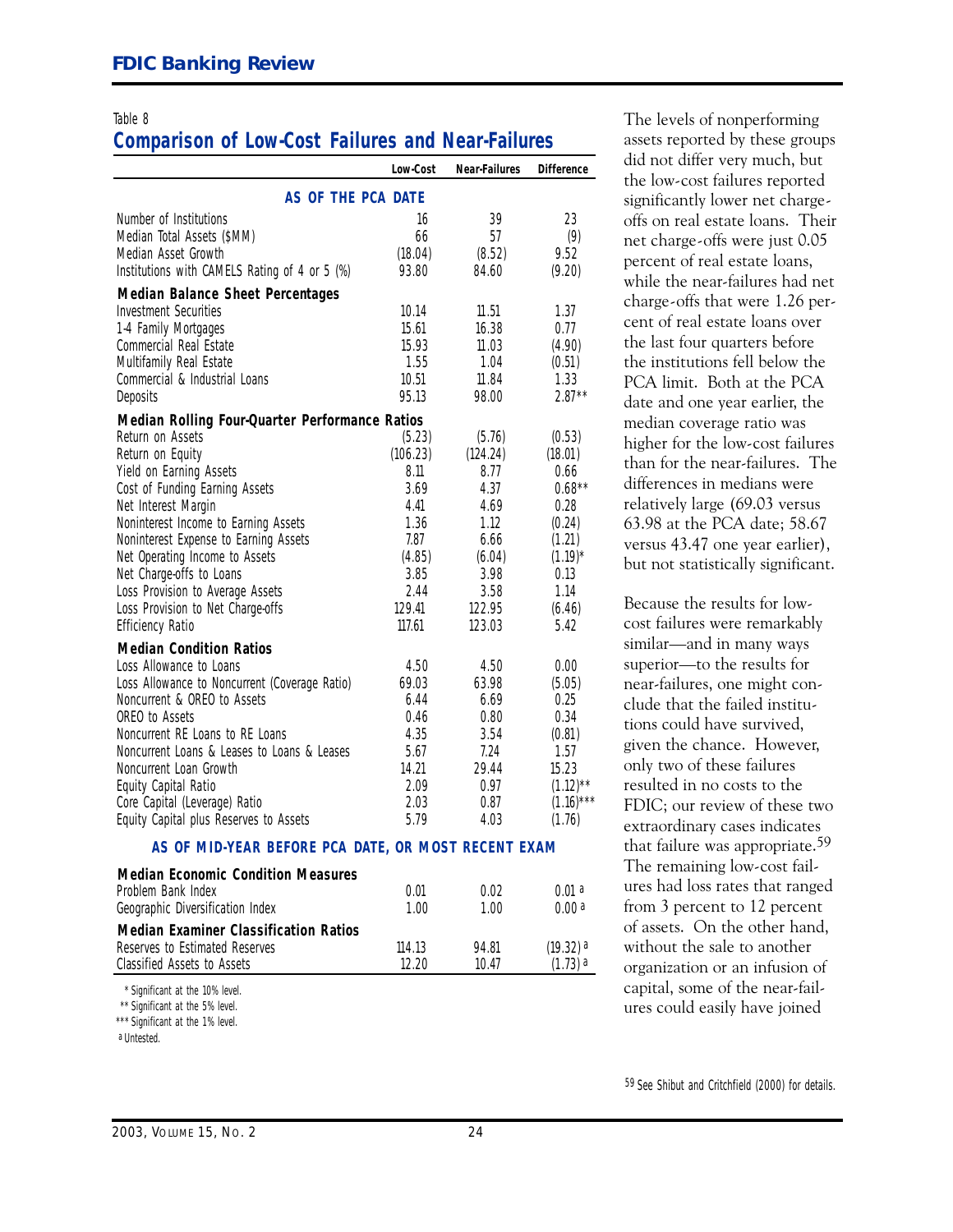#### Table 9 *Near-failures Purchased* **Comparison of Low-Cost Failures and Near-Failures** *versus Near-failures That*

|                                                | Low-Cost | <b>Near-Failures</b> | Difference <sup>a</sup> |  |  |
|------------------------------------------------|----------|----------------------|-------------------------|--|--|
| AS OF ONE YEAR BEFORE THE PCA DATE             |          |                      |                         |  |  |
| Number of Institutions                         | 16       | 39                   | 23                      |  |  |
| Median Total Assets (\$MM)                     | 72       | 59                   | (13)                    |  |  |
| Median Asset Growth                            | 5.06     | 0.34                 | (4.72)                  |  |  |
| Institutions with CAMELS Rating of 4 or 5 (%)  | 75.00    | 64.10                | (10.90)                 |  |  |
| <b>Median Balance Sheet Percentages</b>        |          |                      |                         |  |  |
| <b>Investment Securities</b>                   | 15.00    | 10.35                | (4.65)                  |  |  |
| 1-4 Family Mortgages                           | 16.95    | 15.28                | (1.67)                  |  |  |
| Commercial Real Estate                         | 14.35    | 10.76                | (3.59)                  |  |  |
| Multifamily Real Estate                        | 1.42     | 1.00                 | (0.42)                  |  |  |
| Commercial & Industrial Loans                  | 7.43     | 8.85                 | 1.42                    |  |  |
| Deposits                                       | 90.66    | 92.00                | 1.34                    |  |  |
| Median Rolling Four-Quarter Performance Ratios |          |                      |                         |  |  |
| Return on Assets                               | (0.09)   | (0.72)               | (0.63)                  |  |  |
| Return on Equity                               | (4.43)   | (12.89)              | (8.46)                  |  |  |
| Yield on Earning Assets                        | 8.66     | 8.46                 | (0.20)                  |  |  |
| Cost of Funding Earning Assets                 | 3.90     | 4.04                 | 0.14                    |  |  |
| Net Interest Margin                            | 4.70     | 4.68                 | (0.02)                  |  |  |
| Noninterest Income to Earning Assets           | 1.16     | 1.54                 | 0.38                    |  |  |
| Noninterest Expense to Earning Assets          | 5.57     | 6.21                 | 0.64                    |  |  |
| Net Operating Income to Assets                 | (0.81)   | (0.75)               | 0.06                    |  |  |
| Net Charge-offs to Loans                       | 0.56     | 1.48                 | 0.92                    |  |  |
| Loss Provision to Average Assets               | 0.99     | 1.21                 | 0.22                    |  |  |
| Loss Provision to Net Charge-offs              | 149.17   | 129.06               | (20.11)                 |  |  |
| <b>Efficiency Ratio</b>                        | 97.91    | 90.36                | (7.55)                  |  |  |
| <b>Median Condition Ratios</b>                 |          |                      |                         |  |  |
| Loss Allowance to Loans                        | 2.00     | 2.07                 | 0.07                    |  |  |
| Loss Allowance to Noncurrent (Coverage Ratio)  | 58.67    | 43.47                | (15.20)                 |  |  |
| Noncurrent & OREO to Assets                    | 4.32     | 4.62                 | 0.30                    |  |  |
| OREO to Assets                                 | 0.97     | 1.08                 | 0.11                    |  |  |
| Noncurrent RE Loans to RE Loans                | 2.22     | 3.14                 | 0.92                    |  |  |
| Noncurrent Loans & Leases to Loans & Leases    | 3.63     | 4.33                 | 0.70                    |  |  |
| Noncurrent Loan Growth                         | 43.67    | 3.92                 | (39.75)                 |  |  |
| Equity Capital Ratio                           | 6.68     | 6.28                 | (0.40)                  |  |  |
| Core Capital (Leverage) Ratio                  | 6.56     | 5.94                 | (0.62)                  |  |  |
| Equity Capital plus Reserves to Assets         | 8.19     | 7.77                 | (0.42)                  |  |  |

a None of these differences were found to be statistically significant at the 10% level.

our list of failures. All in all, this comparison highlights the difficulty of predicting failure. Given the lack of quantitative differences between these two groups, it is hard to identify changes in the PCA threshold that would consistently improve the cost tradeoffs.

# *Survived*

We split the near-failures into groups based on the way they survived. Twenty-one institutions were absorbed into other organizations within one year after they fell below the PCA limit, and eighteen near-failures survived their problems and remained independent for at least one year. We expected that the institutions that survived might have been in slightly better condition than the institutions absorbed by other organizations, but very few differences were significant (see tables 1O and 11).

Both the median and the average size of the survivors was much greater than the institutions purchased, but there were no statistically significant differences in asset size. As of the PCA date, the 18 survivors had a median asset size of \$91 million; the 21 institutions purchased had a median asset size of \$38 million.

The survivors had significantly higher noninterest income (which is common for larger institutions) in the year before they fell below the PCA limit. They reported a median 2.19 percent of earning assets in noninterest income, while the institutions that were purchased reported O.83 percent. This difference dwindled as the survivors approached the PCA threshold, and it was less significant by the time they fell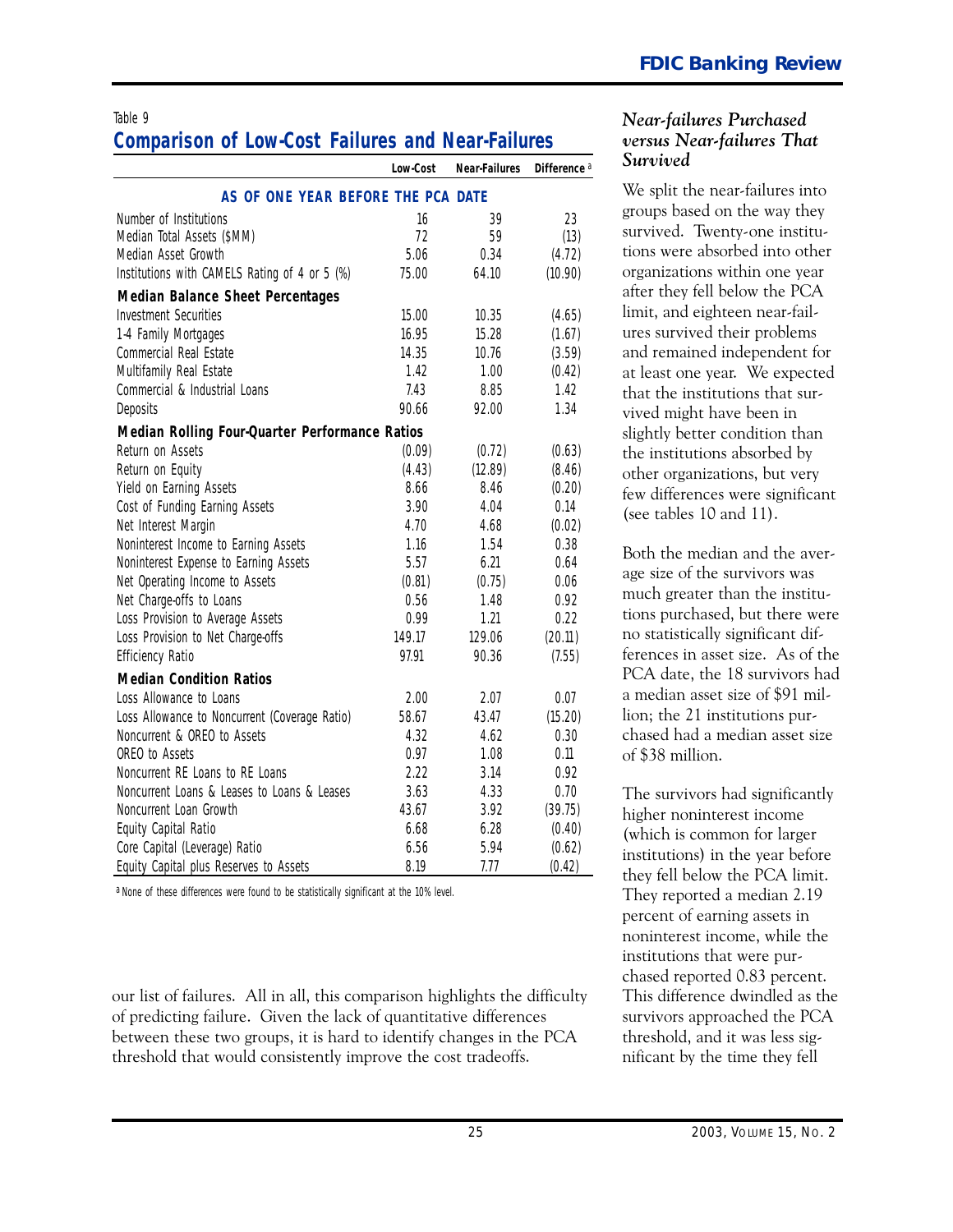#### Table 10

# **Comparison of Near-Failures by Outcome**

|                                                                                                          |                                                                                                          | AS OF THE PCA DATE                                                                                                   |  |  |  |  |  |  |
|----------------------------------------------------------------------------------------------------------|----------------------------------------------------------------------------------------------------------|----------------------------------------------------------------------------------------------------------------------|--|--|--|--|--|--|
| 18<br>91<br>(7.24)                                                                                       | 21<br>38<br>(12.57)                                                                                      | 3<br>(53)<br>(5.33)                                                                                                  |  |  |  |  |  |  |
|                                                                                                          |                                                                                                          | 12.70                                                                                                                |  |  |  |  |  |  |
| 12.46<br>18.01<br>6.42<br>1.42<br>6.44                                                                   | 8.83<br>16.38<br>12.39<br>0.53<br>12.60                                                                  | (3.63)<br>(1.63)<br>5.97<br>(0.89)<br>6.16<br>0.45                                                                   |  |  |  |  |  |  |
|                                                                                                          |                                                                                                          |                                                                                                                      |  |  |  |  |  |  |
| (4.20)<br>(116.31)<br>8.55<br>4.15<br>4.75<br>1.49<br>8.11<br>(4.33)<br>3.17<br>1.96<br>118.54<br>133.11 | (6.04)<br>(125.72)<br>9.12<br>4.46<br>4.69<br>0.83<br>6.14<br>(6.07)<br>4.56<br>4.08<br>124.65<br>115.98 | (1.84)<br>(9.41)<br>0.57<br>0.31<br>(0.06)<br>$(0.66)^*$<br>(1.97)<br>(1.74)<br>1.39<br>$2.12***$<br>6.11<br>(17.13) |  |  |  |  |  |  |
| 2.73<br>61.40<br>7.89<br>1.10<br>2.98<br>8.53<br>22.71<br>1.00<br>0.77<br>3.80                           | 5.05<br>74.66<br>6.02<br>0.57<br>3.54<br>6.36<br>29.44<br>0.88<br>1.26<br>4.11                           | 2.32<br>13.26<br>(1.87)<br>(0.53)<br>0.56<br>(2.17)<br>6.73<br>(0.12)<br>0.49<br>0.31                                |  |  |  |  |  |  |
|                                                                                                          | 77.80<br>97.44<br>Median Rolling Four-Quarter Performance Ratios                                         | 90.50<br>97.89<br>AS OF MID-YFAR REFORE PCA DATE. OR MOST RECENT EXAM                                                |  |  |  |  |  |  |

#### **AS OF MID-YEAR BEFORE PCA DATE, OR MOST RECENT EXAM**

| <b>Median Economic Condition Measures</b>    |        |       |         |
|----------------------------------------------|--------|-------|---------|
| Problem Bank Index                           | 0.05   | 0.01  | (0.03)  |
| Geographic Diversification Index             | 1.00   | 1 00  | 0.00    |
| <b>Median Examiner Classification Ratios</b> |        |       |         |
| Reserves to Estimated Reserves               | 104.05 | 91.97 | (12.08) |
| Classified Assets to Assets                  | 593    | 12 97 | 7.04    |
|                                              |        |       |         |

\*\* \* Significant at the 10% level.

\* \*\* Significant at the 5% level.

\*\*\* Significant at the 1% level.

below the PCA limit. At that time they reported 1.49 percent, while the purchased institutions reported O.83 percent.

The near-failures that were purchased held a higher median percentage of commercial real estate and C�I loans, but this difference was not significant. Capital plus reserves were higher for the purchased institutions, but again, the difference was not significant. The level of nonperforming assets was lower for the purchased institutions, but not significantly. The performance of the purchased institutions seemed worse because of higher losses, higher net chargeoffs and higher provisions for loan losses, but none of these differences was significant. Buyers may have been attracted to the higher levels of capital and reserves and lower nonperforming assets of the aquired institutions, but the lower performance might make a buyer take pause.

#### *Tracking Near-failures That Survived One Year Later*

For the 18 near-failures that survived, we compared their results during the year they crossed the PCA threshold to the following year; the results are in table 12. This group showed many significant differences across the two periods, mainly related to capital and performance.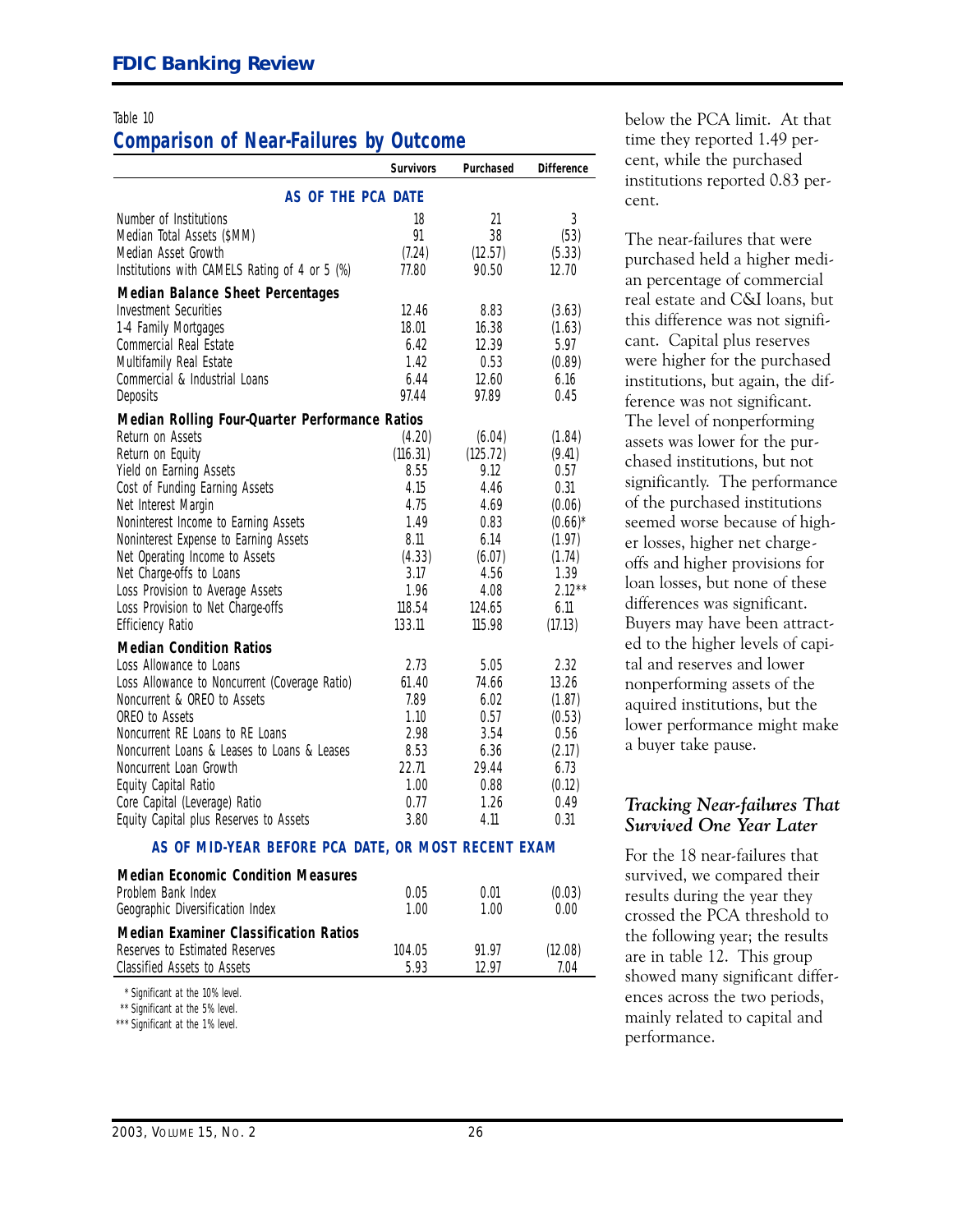# **Comparison of Near-Failures by Outcome**

|                                                | <b>Survivors</b> | Purchased | <b>Difference</b> |  |  |  |  |
|------------------------------------------------|------------------|-----------|-------------------|--|--|--|--|
| AS OF ONE YEAR BEFORE THE PCA DATE             |                  |           |                   |  |  |  |  |
| Number of Institutions                         | 18               | 21        | 3                 |  |  |  |  |
| Median Total Assets (\$MM)                     | 82               | 44        | (38)              |  |  |  |  |
| Median Asset Growth                            | (1.08)           | 0.34      | 1.42              |  |  |  |  |
| Institutions with CAMELS Rating of 4 or 5 (%)  | 66.70            | 61.90     | (4.80)            |  |  |  |  |
| <b>Median Balance Sheet Percentages</b>        |                  |           |                   |  |  |  |  |
| <b>Investment Securities</b>                   | 8.51             | 10.55     | 2.04              |  |  |  |  |
| 1-4 Family Mortgages                           | 16.65            | 14.99     | (1.66)            |  |  |  |  |
| Commercial Real Estate                         | 7.41             | 13.95     | 6.54              |  |  |  |  |
| Multifamily Real Estate                        | 1.91             | 0.69      | (1.22)            |  |  |  |  |
| Commercial & Industrial Loans                  | 4.41             | 10.41     | 6.00              |  |  |  |  |
| Deposits                                       | 90.64            | 92.09     | 1.45              |  |  |  |  |
| Median Rolling Four-Quarter Performance Ratios |                  |           |                   |  |  |  |  |
| Return on Assets                               | (0.75)           | (0.72)    | 0.03              |  |  |  |  |
| Return on Equity                               | (12.91)          | (12.37)   | 0.54              |  |  |  |  |
| Yield on Earning Assets                        | 8.21             | 8.70      | 0.49              |  |  |  |  |
| Cost of Funding Earning Assets                 | 3.65             | 4.12      | 0.47              |  |  |  |  |
| Net Interest Margin                            | 4.59             | 4.68      | 0.09              |  |  |  |  |
| Noninterest Income to Earning Assets           | 2.19             | 0.83      | $(1.36)$ **       |  |  |  |  |
| Noninterest Expense to Earning Assets          | 7.30             | 4.52      | $(2.78)^*$        |  |  |  |  |
| Net Operating Income to Assets                 | (0.78)           | (0.75)    | 0.03              |  |  |  |  |
| Net Charge-offs to Loans                       | 1.74             | 1.46      | (0.28)            |  |  |  |  |
| Loss Provision to Average Assets               | 1.14             | 1.25      | 0.11              |  |  |  |  |
| Loss Provision to Net Charge-offs              | 101.73           | 129.64    | 27.91             |  |  |  |  |
| <b>Efficiency Ratio</b>                        | 94.12            | 86.45     | (7.67)            |  |  |  |  |
| <b>Median Condition Ratios</b>                 |                  |           |                   |  |  |  |  |
| Loss Allowance to Loans                        | 1.82             | 2.09      | 0.27              |  |  |  |  |
| Loss Allowance to Noncurrent (Coverage Ratio)  | 51.35            | 35.08     | (16.27)           |  |  |  |  |
| Noncurrent & OREO to Assets                    | 5.96             | 4.50      | (1.46)            |  |  |  |  |
| OREO to Assets                                 | 1.80             | 0.71      | (1.09)            |  |  |  |  |
| Noncurrent RE loans to RE Loans                | 7.02             | 2.25      | (4.77)            |  |  |  |  |
| Noncurrent Loans & Leases to Loans & Leases    | 5.24             | 3.61      | (1.63)            |  |  |  |  |
| Noncurrent Loan Growth                         | (2.63)           | 20.08     | 22.71             |  |  |  |  |
| Equity Captial Ratio                           | 5.71             | 6.47      | 0.76              |  |  |  |  |
| Core Capital (Leverage) Ratio                  | 5.32             | 6.02      | 0.70              |  |  |  |  |
| Equity Capital plus Reserves to Assets         | 7.28             | 8.03      | 0.75              |  |  |  |  |

\*\* \* Significant at the 10% level.

\* \*\* Significant at the 5% level.

\*\*\* Significant at the 1% level.

All measures of capital were significantly higher, largely because of capital infusions. Equity capital increased from a median of 1.OO percent as of the PCA date to 5.28 percent one year later. These results provide some evidence of the importance of capital infusions that are large enough to ensure survival. Barakova and Carey (2OO1) found

Table 11 that both failed banks and that both failed banks and near-failures had capital infusions, but the infusions were larger for the near-failures. We found that some of the failed institutions in our sample also had capital infusions, but the amounts were insufficient. Regulators might be able to use this evidence to encourage troubled banks to seek enough capital to materially improve their survival chances.

> The capital position of the eighteen survivors improved much faster than nonperforming assets. Nonperforming assets as a percentage of total assets improved from a median level of 7.89 percent to 4.8O percent, but this was insignificant. Behind these numbers was a significant improvement in noncurrent C�I loans, down from 7.62 percent to 3.56 percent.

Over this one-year time span performance improved significantly, but these 18 institutions still reported a median loss on assets of O.73 percent, down from a loss of 4.2O percent one year earlier. The lower provision expense was a driving force in reducing losses. Provision expenses fell significantly from a median of 1.96 percent of average assets to O.6O percent. Net chargeoffs declined, but not significantly. Provisions declined significantly from a median of 119 percent of net charge-offs to 54 percent one year later.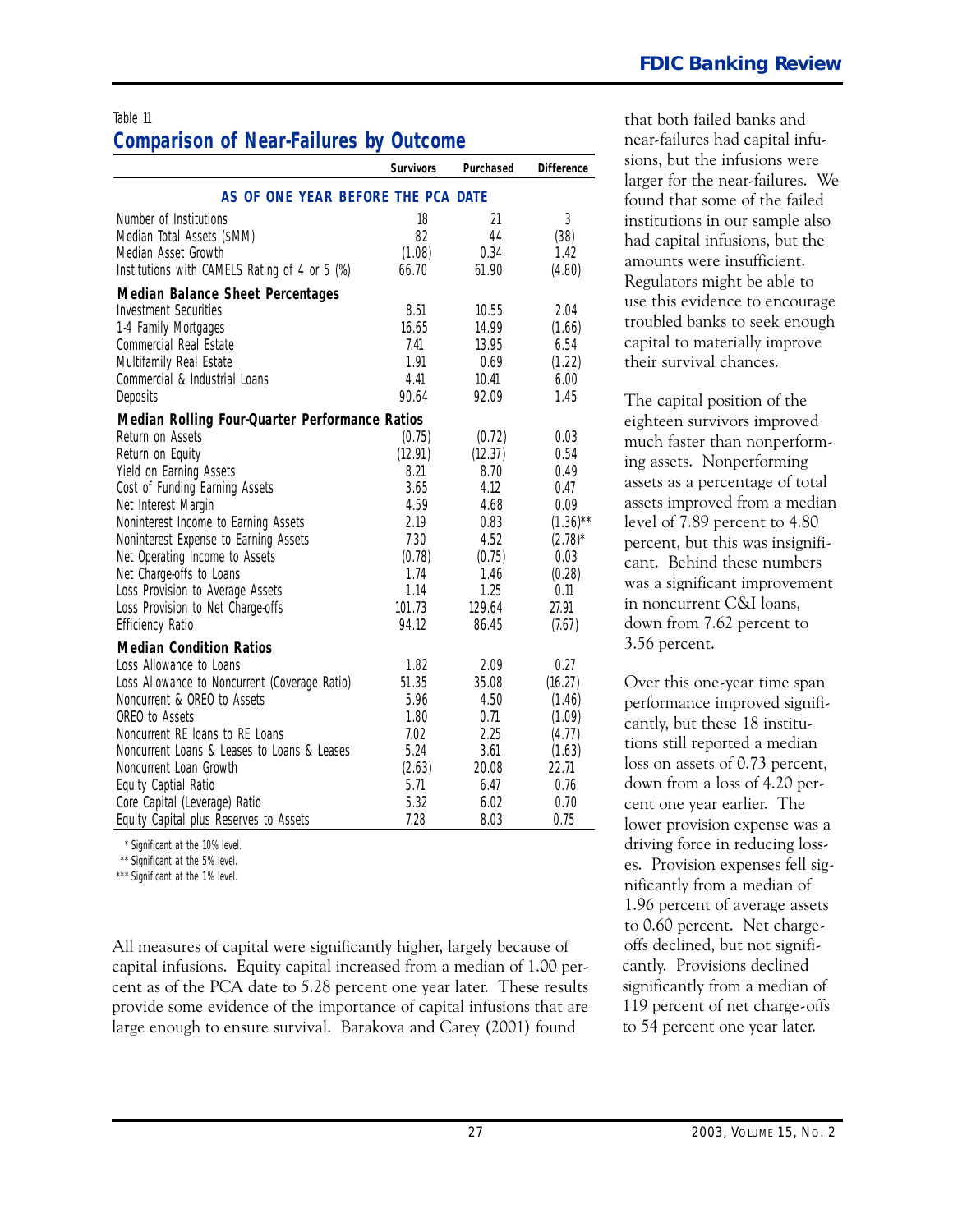# **Comparison of Survivors**

|                                                | At PCA<br>Date | One Year<br>Later | <b>Difference</b> |
|------------------------------------------------|----------------|-------------------|-------------------|
| Number of Institutions                         | 18             | 18                | $\overline{0}$    |
| Median Total Assets (\$MM)                     | 91             | 104               | 13                |
| Median Asset Growth                            | (7.24)         | (4.74)            | 2.50              |
| <b>Median Balance Sheet Percentages</b>        |                |                   |                   |
| <b>Investment Securities</b>                   | 12.46          | 10.26             | (2.20)            |
| 1-4 Family Mortgages                           | 18.01          | 20.39             | 2.38              |
| Commercial Real Estate                         | 6.42           | 7.59              | 1.17              |
| Multifamily Real Estate                        | 1.42           | 1.25              | (0.17)            |
| Commercial & Industrial Loans                  | 6.44           | 10.83             | 4.39              |
| Deposits                                       | 97.44          | 92.23             | $(5.21)***$       |
| Median Rolling Four-Quarter Performance Ratios |                |                   |                   |
| Return on Assets                               | (4.20)         | (0.73)            | $3.47***$         |
| Return on Equity                               | (116.31)       | (19.16)           | $97.15***$        |
| Yield on Earning Assets                        | 8.55           | 8.48              | (0.07)            |
| Cost of Funding Earning Assets                 | 4.15           | 4.11              | (0.04)            |
| Net Interest Margin                            | 4.75           | 4.54              | (0.21)            |
| Noninterest Income to Earning Assets           | 1.49           | 1.01              | (0.48)            |
| Noninterest Expense to Earning Assets          | 8.11           | 6.81              | (1.30)            |
| Net Operating Income to Assets                 | (4.33)         | (0.77)            | $3.56***$         |
| Net Charge-offs to Loans                       | 3.17           | 1.37              | (1.80)            |
| Loss Provision to Average Assets               | 1.96           | 0.60              | $(1.36)$ ***      |
| Loss Provision to Net Charge-offs              | 118.54         | 54.30             | $(64.24)$ **      |
| <b>Efficiency Ratio</b>                        | 133.11         | 98.59             | (34.52)           |
| <b>Median Condition Ratios</b>                 |                |                   |                   |
| Loss Allowance to Loans                        | 2.73           | 2.23              | (0.50)            |
| Loss Allowance to Noncurrent (Coverage Ratio)  | 61.40          | 51.27             | (10.13)           |
| Noncurrent & OREO to Assets                    | 7.89           | 4.80              | (3.09)            |
| OREO to Assets                                 | 1.10           | 1.06              | (0.04)            |
| Noncurrent RE Loans to RE Loans                | 2.98           | 3.08              | 0.10              |
| Noncurrent Loans & Leases to Loans & Leases    | 8.53           | 5.73              | (2.80)            |
| Noncurrent Loan Growth                         | 22.71          | (29.97)           | $(52.68)^*$       |
| Equity Capital Ratio                           | 1.00           | 5.28              | $4.28***$         |
| Core Capital (Leverage) Ratio                  | 0.77           | 5.28              | $4.51***$         |
| Equity Capital plus Reserves to Assets         | 3.80           | 7.58              | $3.78***$         |

\*\* \* Significant at the 10% level.

\* \*\* Significant at the 5% level.

\*\*\* Significant at the 1% level.

### Table 12 **Concluding Remarks**

Contrary to the expectations of many economists, PCA has not resulted in the FDIC's experiencing little or no loss when a depository institution fails. From 1994 to 2OOO, most failures imposed significant costs (as a percentage of assets) on the insurance funds. However, 55 percent of the FDIC-insured institutions that fell below the PCA threshold for critically undercapitalized institutions avoided failure, and almost 3O percent of the failed institutions never breached the PCA threshold.

 society. Because the tradeoffs We explored the tradeoffs associated with the PCA threshold for critically undercapitalized institutions. When market-value solvent institutions breach the threshold, both financial costs and nonfinancial costs (loss of freedom) are imposed on many of the bank owners and, to a lesser extent, supervisors. These costs are probably offset by savings associated with prompt closure (for failed institutions) and with higher survival rates (for troubled institutions, if the threshold successfully aids in recapitalizing some institutions that would otherwise fail). Ideally, the PCA threshold would be set at the level that balances these tradeoffs to yield the highest net benefit to are difficult to measure, we do not know the optimum level. However, the decidedly mixed outcomes of the institutions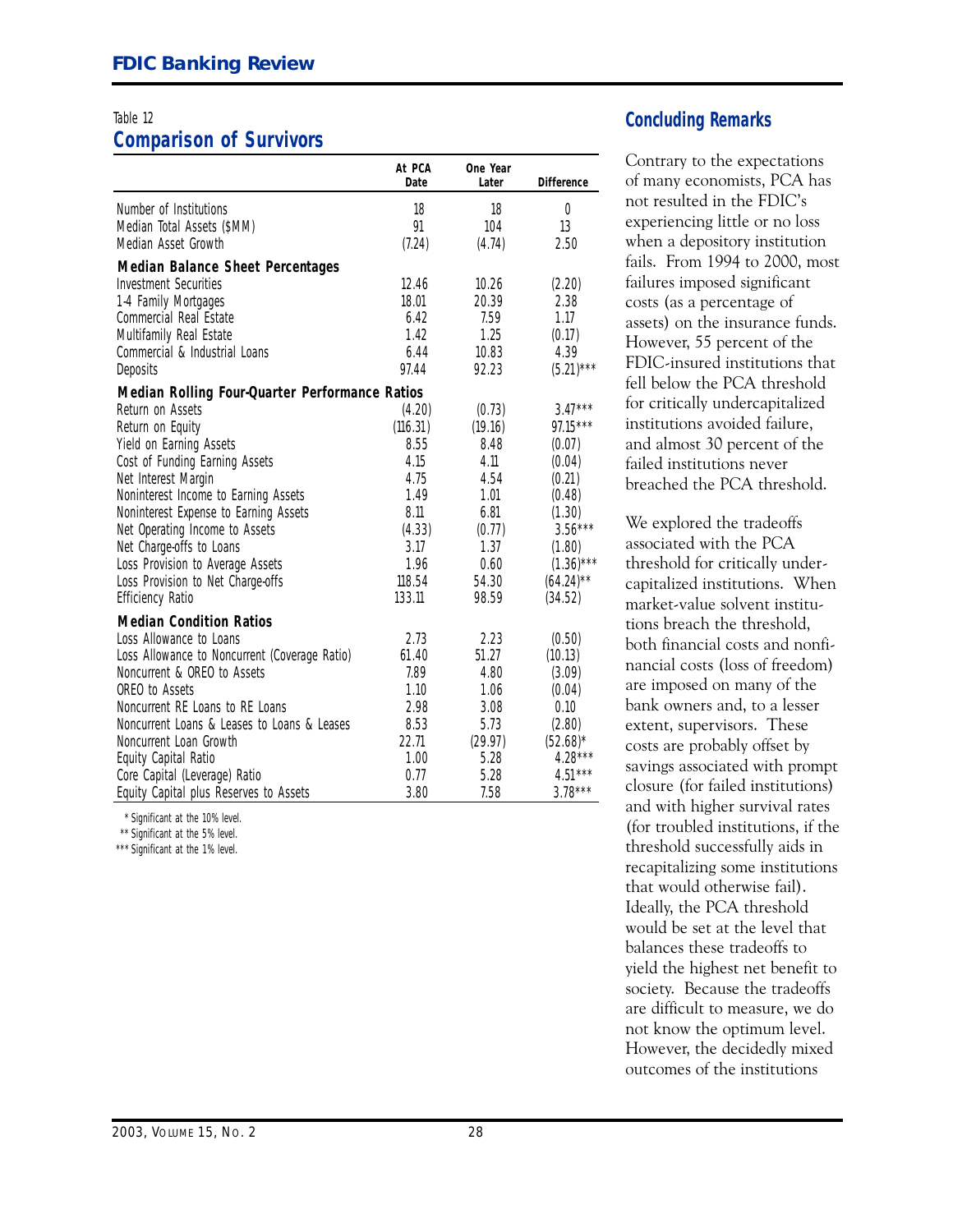that have breached the threshold to date provide us with some assurance that the current threshold is not too wide off the mark. If almost all of the institutions that breached the threshold had survived or if almost all of them had failed, then it would be more likely that an adjustment to the threshold level would yield substantial benefits.

We investigated the differences between the critically undercapitalized institutions that did and did not fail, in hopes of finding information that could be used to improve the regulatory treatment of seriously troubled banks. The most meaningful differences across outcomes are related to nonperforming assets, coverage ratios (calculated as reserves divided by noncurrent loans), and the local economy. The failed institutions had median nonperforming ratios that were significantly higher than those of the near-failures, particularly for real estate loans. The high-cost failures had nonperforming levels that were roughly double those of the lowcost failures. The nonperforming levels of the low-cost failures and of the near-failures were roughly the same.

Of all the measures we tested, the coverage ratio appears to be the most useful indicator that serious losses may await the FDIC. At the PCA date, the median coverage ratio was 43 percent for the failures and 64 percent for the near-failures. However, the median coverage ratio was higher for the low-cost failures than for the near-failures (69 percent versus 64 percent). The median coverage ratio for high-cost failures was only 38 percent.

The high-cost failures were much more likely to be located in areas where a relatively large number of banks were experiencing problems. Unlike the low-cost failures and near-failures, they were also more likely to have occurred in 1994 and 1995—a period at the end of the banking crisis, when some markets for troubled assets (particularly commercial real estate markets) were sluggish. Thus some of the differences in outcome are probably related to the marketplace rather than to individual bank characteristics. During periods of stress, asset values sometimes experience steep declines, and slow-moving markets increase the difficulty of measuring asset values. Because of these phenomena, the FDIC may experience higher loss rates during periods of stress than during good times, even with PCA.

 except that the surviving institutions were larger. The differences in other items were smaller. The failed banks had somewhat riskier asset portfolios than the near-failures; likewise, the high-cost failures had riskier asset portfolios than the low-cost failures. The performance measures were similar across groups. There were few differences between the low-cost failures and near-failures, and-surprisingly-the differences tended to favor the low-cost failures. The near-failures that were purchased were also similar to those that survived,

There are several reasons why these results may not be robust in the future. First, our sample period did not include a full business cycle, and we have found evidence, albeit limited, that the results vary across the business cycle. Second, a disproportionate number of the high-cost failures occurred in 1994-1995; thus, regime changes (which we were unable to isolate) may have influenced the results. Third, we did not test for intangible items such as the quality of bank management, which could be important. Finally, historical results do not always provide a good indicator of future performance.

### **Recommendations**

The PCA regulations emphasize capital and not reserves. Because we found that loan-loss reserves differentiate relatively strong and weak institutions that have already fallen below the PCA threshold, we think the level of reserves should be studied more closely. Instead of trying to find a better threshold capital level for critically undercapitalized institutions, regulators may want to refine the rules governing reserves or limit the discretion of seriously troubled banks to set their own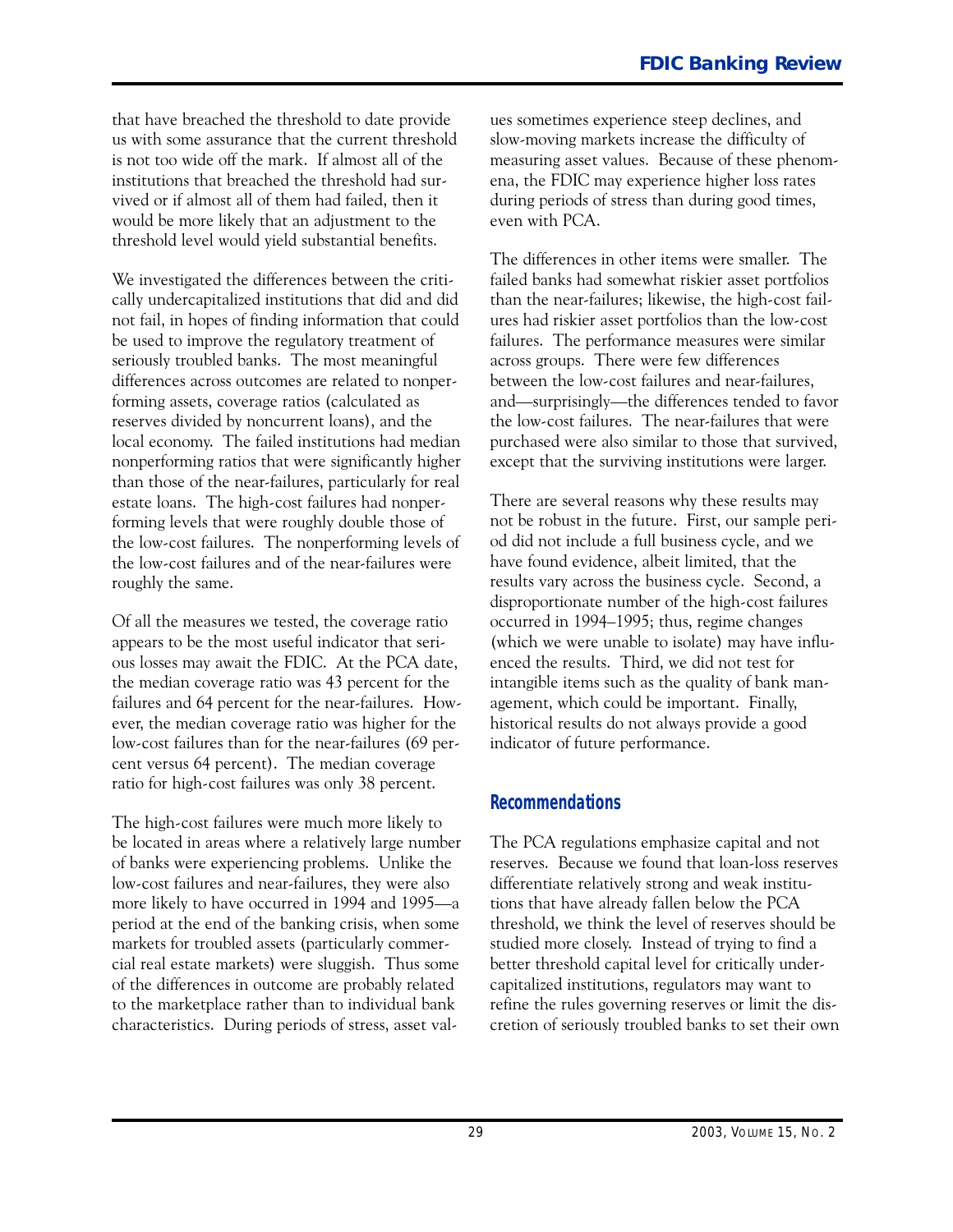reserve levels.6O If troubled banks consistently adjust their reserves so they are always adequate to absorb the estimated credit losses associated with the banks' loan portfolios, then capital would become a better measure of condition.

We recommend that regulators attempt to develop a formula for minimum reserve levels that could potentially be used to improve the supervision of seriously troubled institutions.<sup>61</sup> Our results give us hope that such a formula would be feasible.<sup>62</sup> Once such a formula were developed, regulators could require that seriously troubled banks set reserve levels by using the higher of their normal reserving procedures or the formulaic approachat least for calculating regulatory capital.63 Alternatively, seriously troubled banks could be allowed to record reserve levels that fell below the formula only if approved by an examiner or the FDIC.64 Because many troubled institutions are slow to adjust reserve levels for deteriorating conditions, this approach could potentially reduce insurance fund costs by hastening the closure of non-viable banks. This approach might also improve the tradeoffs associated with the 2 percent PCA threshold, since it appears that the high-cost failures would be more seriously impacted by such a change than the low-cost failures or the near-failures. Alternatively, regulators could adopt other, less prescriptive ways to use this information in the supervisory process.

<sup>60</sup> Regulators often use cease-and-desist orders to force troubled banks to use appropriate methods for setting reserves. Because we did not collect data on formal and informal actions, we do not know whether there was a relationship between such orders and coverage ratios. In addition, the heterogeneity of banks, coupled with the amount of subjective judgment inherent in reserve levels, may make the task of limiting bank discretion through industry-wide rules a daunting one.

<sup>61</sup> This idea is not original with us. See also U. S. Department of the Treasury (1991), Berger et al. (1991), and Jones and King (1995).

<sup>62</sup> Based on our research, the formula might use a combination of classified assets, asset types, changes in and levels of noncurrent loans and OREO, and data about local-market conditions. Given the results of the Jones and King (1995) estimate, the appropriate formula for banks approaching insolvency may differ from the optimum formula for less-troubled banks. Thus it would be important to match the regulatory use of the formula to the methods and data used in its development.

<sup>63</sup> A formulaic approach may not meet GAAP, in which case the regulatory burden associated with a change may increase. The regulatory burden could be mitigated if the formula were used solely for setting regulatory capital standards.

<sup>64</sup> If such a policy were adopted, it might be beneficial for a separate team of FDIC staff (including examiners) to be involved in such decisions. This might reduce the potential for inefficiencies stemming from the principal-agent problem, which is eloquently described by Mishkin (1997).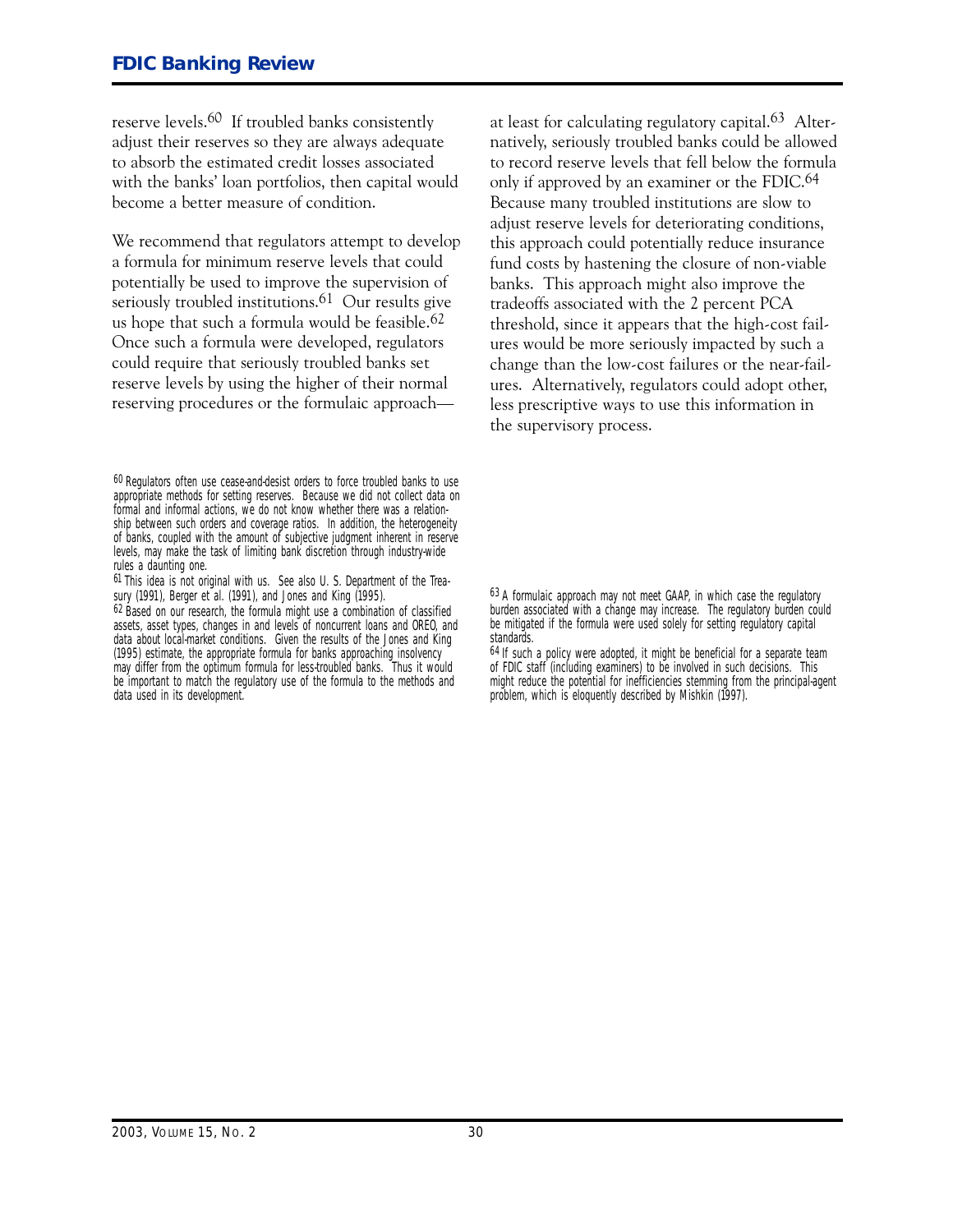### **APPENDIX 1**

### **Summary of the PCA Provisions in FDICIA**

The PCA provisions in FDICIA require that banking regulators take prespecified actions whenever bank capital levels fall below established levels. Table A1-1 summarizes the requirements for each capital level, except for critically undercapitalized institutions (defined as institutions with a leverage ratio below 2 percent).

#### Table A1-1 **Capital-Ratio Thresholds under PCA**

|                                                                               | Capital Ratio                                           |                                                        |                                          |  |
|-------------------------------------------------------------------------------|---------------------------------------------------------|--------------------------------------------------------|------------------------------------------|--|
| Capital Category                                                              | <b>Total Risk-based</b>                                 | Tier 1 Risk-based                                      | Leverage                                 |  |
| Well-capitalized <sup>a</sup><br>Adequately capitalized<br>Undercapitalized b | 10% or more, and<br>8% or more, and<br>Less than 8%, or | 6% or more, and<br>4% or more, and<br>Less than 4%, or | 5% or more<br>4% or more<br>Less than 4% |  |
| Significantly undercapitalized                                                | Less than 6%, or                                        | Less than 3%, or                                       | Less than 3%                             |  |
|                                                                               |                                                         |                                                        |                                          |  |

*Source:* GAO (1997).

a An institution is not considered to be well-capitalized if it is subject to a formal regulatory action that requires the institution to meet and maintain a specific capital level.

b The leverage ratio can be as low as 3% if the institution has a CAMELS rating of 1.

Table A12 provides a summary of the required actions and limits set by FDICIA. The limits are additive. For example, the restrictions for a significantly undercapitalized bank include those for an undercapitalized institution as well.

#### Table A1-2

# **Mandatory Actions under the PCA Provisions of FDICIA**

#### **Well-capitalized and adequately capitalized**

• None

#### **Undercapitalized**

- May not pay dividends or management fees.
- Subject to increased monitoring.
- Must implement acceptable capital plan.
- Asset growth restricted.
- Approval needed for acquisitions, branching, and new business lines.
- May not issue brokered deposits.
- Access to discount window restricted.

#### **Significantly undercapitalized**

- Subject to provisions applicable to undercapitalized institutions.
- Compensation of senior officers restricted.
- Unless action would not further the purposes of PCA, supervisor shall
	- Require bank to raise additional capital or be merged.
	- Enforce Section 23A of Federal Reserve Act as if exemptions in act do not apply.
	- Restrict deposit interest rates to those prevailing in region.

*Source:* Primarily Jones and King (1995).

#### **Critically undercapitalized**

- After 60 days, may not make payments on subordinated debt without approval.
- Must be placed in receivership
	- Within 90 days, unless action would not achieve the purposes of PCA.
	- Within 270 days, unless specific statutory requirements are met.
- Access to discount window restricted more than for undercapitalized.
- May not do the following without FDIC approval
	- Undertake material transactions, except in usual course of business. — Extend credit for any highly leveraged transaction.
	- Make any material change in accounting methods.
	- Undertake covered transactions, as defined in Section 23A of Federal Reserve Act.
	- Pay excessive compensation or bonuses.
	- Pay interest on liabilities above prevailing market rates.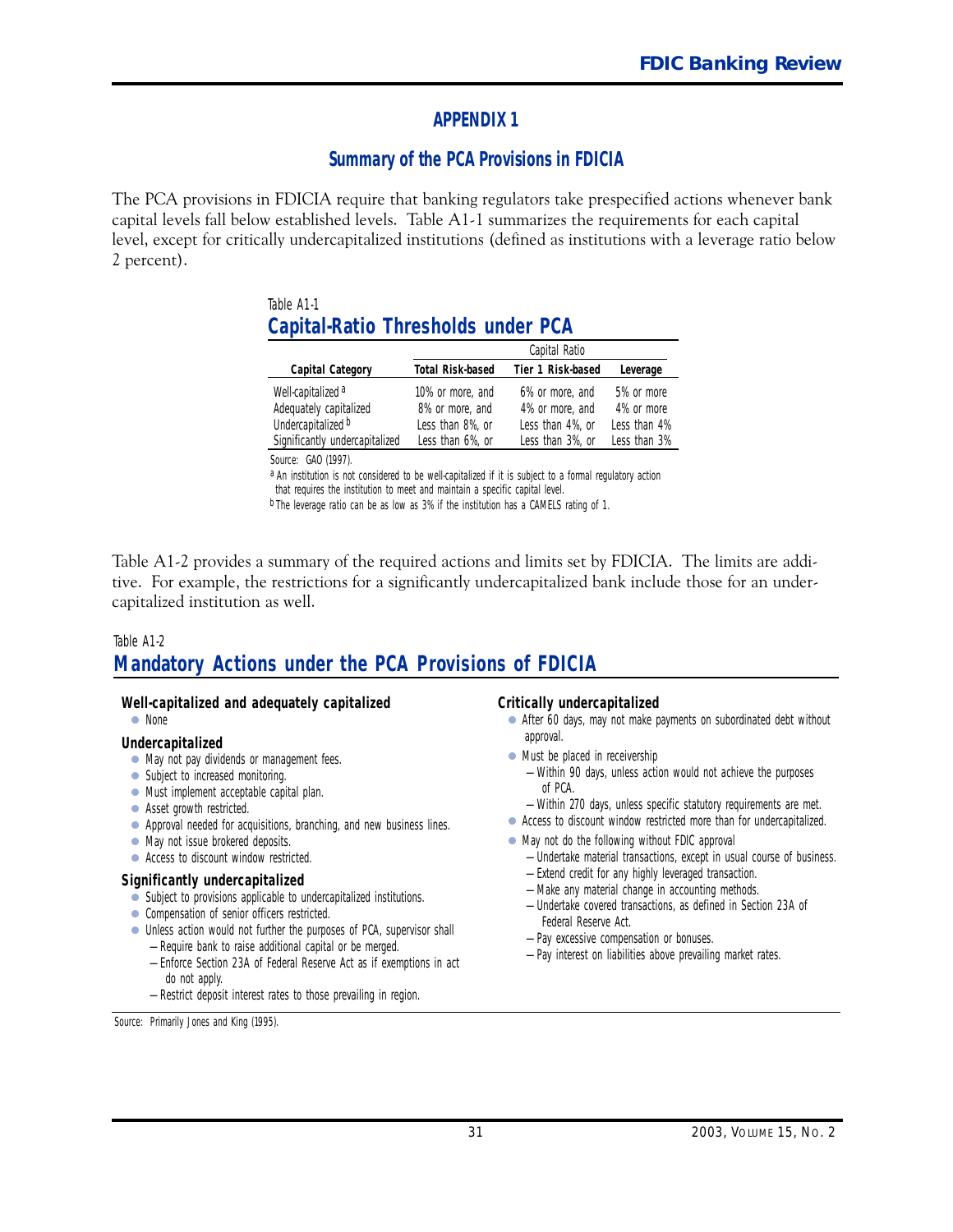#### **APPENDIX 2**

#### **Details on Selected Calculations**

This appendix discusses selected calculations and accounting policies that influence the data sources used for this article. Some of the accounting policies inhibit the comparability of failed-bank data across time. The more material items are discussed here.

#### **Calculation of FDIC Loss**

At resolution, the FDIC generally bases its loss estimate on an Asset Valuation Review (AVR). The AVR estimate of loss is calculated as the difference between the FDIC's anticipated outlay and the net present value of the funds recovered from the receivership.65 As the receivership progresses, the loss calculation (as published by the FDIC in the Failed Bank Cost Analysis (FBCA)) changes somewhat: it is essentially calculated as the FDIC's resolution outlays minus the funds recovered from the receivership and the estimated funds to be recovered from the receivership in the future.<sup>66</sup> Both cost figures exclude pre-closing expenses associated with preparing the bank for resolution and determining which deposit accounts are insured.67 These items tend to be a relatively small component of FDIC losses.

The FDIC is required to fund the insured deposits at the time of failure; however, the receivership pays dividends to the FDIC and other creditors as assets are sold (after meeting expenses). Thus, the FDIC has working capital requirements during the interim period between the failure date and the dates when dividends are paid by the receivership.

Because funding costs are a real cost to the FDIC (in the form of lost interest income to the insurance fund) but are largely excluded from the FBCA, we estimated the funding cost for each bank where the FBCA figure was the most up-todate published figure. $68$  To make the estimate, we collected the FDIC claim and dividend payments made through year-end 2000. For open receiverships, we assumed that the remaining asset value (based on discounted cash flow, net of expenses) would be paid to the FDIC on December 31, 2OOO. Then, we calculated the interest that the receivership owed to the FDIC on the portion of its claim that either had been paid or that we assumed would have been paid on December 31, 2OOO. We used the FDIC's average yield on its investments as the interest rate. We also treated two items included in the FBCA figure as holding costs: interest earned on the receivership's cash balances (which reduced holding costs) and interest paid to other creditors by the receivership (which increased holding costs). This allows for a more accurate comparison of the economic costs across receiverships, and of the initial cost estimate and the latest available cost estimate.<sup>69</sup> Across the full sample of banks, the median difference between the FBCA cost and the cost used in this article was 3.75 percent of total assets as of the quarter-end date before failure.

<sup>65</sup> The steps of the calculations are (1) estimate the net present value of the assets; (2) estimate the volume of creditors in each creditor class; (3) estimate payments to each creditor class, given the discounted asset value estimates; and (4) estimate the FDIC loss as the difference between the FDIC's claim and its anticipated recoveries.

<sup>66</sup> For terminated receiverships, all cash flows are undiscounted. For ongoing receiverships, actual recoveries to date are undiscounted, and expected future recoveries are discounted to the date of the estimate. For example, assume that a failure occurred in 1995. The FDIC loss as of year-end 2000 would be calculated as the 1995 outlay minus all dividends paid through year-end 2000 minus estimated future dividends (which would be based on the anticipated future recoveries from the receivership, discounted to year-end 2000). In addition, the interest due to the FDIC is calculated and placed on the receivership books in cases in which the FDIC expects some or all of the interest to be paid in the near future. This interest is excluded from the cost reported in the Failed Bank Cost Analysis (FBCA) even in cases in which it is reported and/or paid by the receivership.

<sup>&</sup>lt;sup>67</sup> Differences in the cost of insurance determination are considered when the FDIC determines the least-cost bid. The cost of preparing for resolution is a sunk cost that would not influence the selection of a winning bidder and thus is excluded from the least-cost test.

<sup>68</sup> Our estimates do not follow FDIC regulations and practices for the payment of interest to receivership creditors.

<sup>69</sup> This adjustment still does not result in a fully consistent comparison of economic costs. The initial cost estimate uses risk-adjusted discount rates based on the asset composition of the bank, whereas the adjustment to the 2000 FBCA cost estimate effectively uses the FDIC's cost of funds for discounting.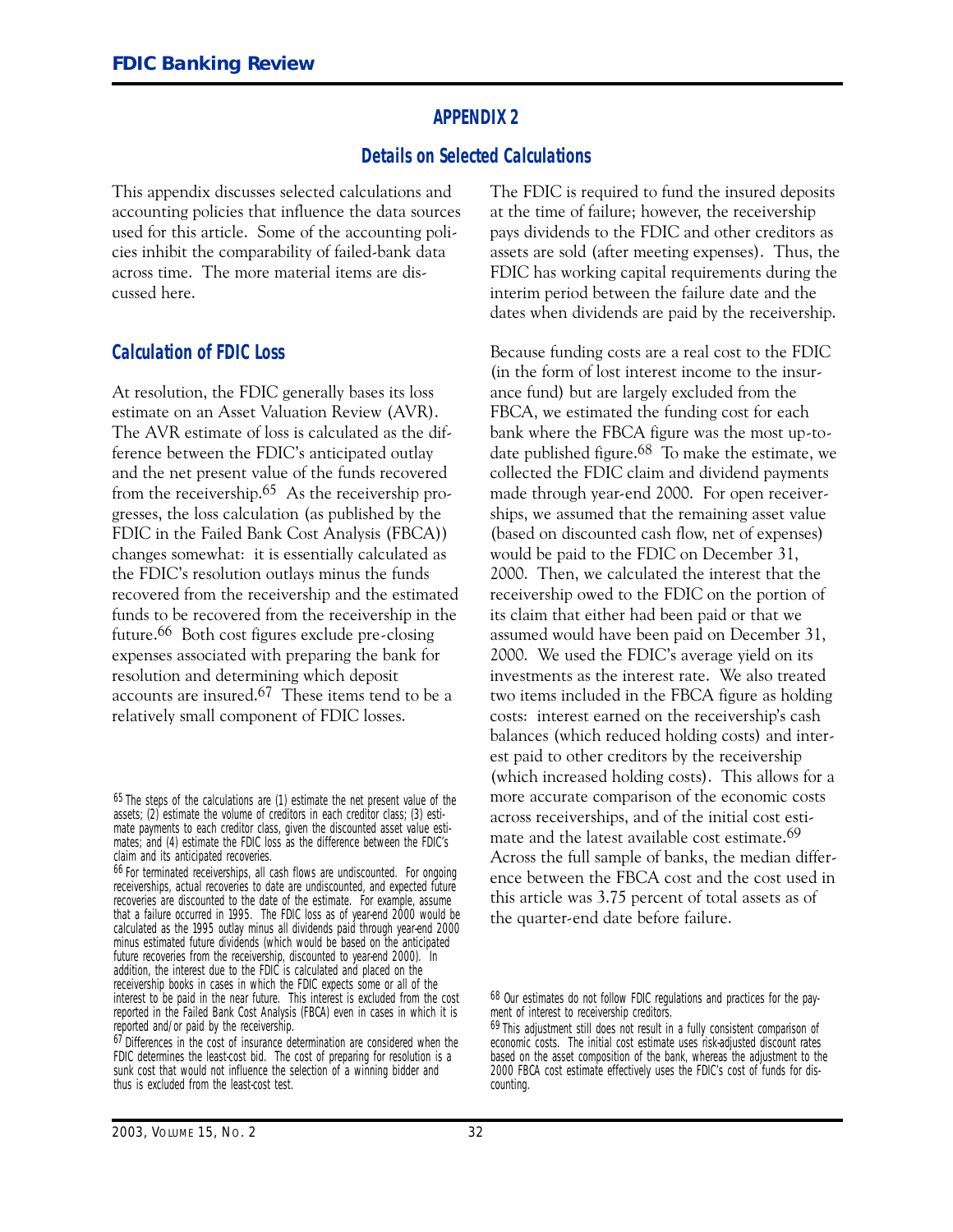#### **Differences between GAAP and the FDIC's Receivership Accounting Policies**

Whereas open banks normally prepare financial statements and Call Reports using accounting principles that are predicated on their being ongoing concerns, receiverships use cash-basis accounting. The primary difference between bank and FDIC receivership accounting policies relates to the treatment of accrued items, reserves for troubled assets, and intangible assets. Receiverships do not typically record accrued items or intangible assets, except in cases where certain intangible assets are recorded on the books at one dollar for control purposes.7O Receiverships record loans at gross book value, thereby reversing partial chargeoffs or reserves recorded by the failed bank.71 These differences sometimes result in large changes in the equity ratio of a bank when the basis of accounting shifts at failure, at times resulting in a receivership's initially showing more equity than the failed bank. As assets are sold, receivership equity inevitably declines, reflecting the asset recovery received.

At closing, the FDIC calculates the institution's closing balance sheet and then makes adjustments to conform to the receivership accounting policies. Although we collected both initial balances, we relied primarily on the institution's closing balance sheet for analysis because it is more comparable to the Call Report. Thus, all references to the bank's balance sheet at closing exclude the adjustments made to conform to receivership accounting policies unless an exception is cited.

The data on asset composition as of the failure date and during the receivership should be interpreted with care, partly because of differences in the accounting basis (discussed above) and partly because of different asset categories.72 It appears likely that many---perhaps even all---of the failed banks used asset categories for their general ledgers that did not align closely with the asset categories used on the Call Report.73 Differences in asset category may be quite small for securities and other real estate owned (OREO) but appear much larger for loans. Other differences may occur because of limits in data availability and time. Therefore, the results should be interpreted with these caveats in mind.

The financial statements of a receivership differ substantially from those of an ongoing bank or thrift in other ways as well. For example, the liabilities are grouped according to claims that have been proven (or remain unproven), and the income statement does not include interest expenses for most classes of creditors.74

### **Asset Losses, Charge-offs, and Reserves**

Asset losses are a primary factor that determines the FDIC loss. There are substantial disparities in the information collected about asset losses of a failed bank over its life cycle. This section discusses certain adjustments made to the receivership loss figures to improve the comparability across the bank's life cycle and summarizes differences in policies and practices between the asset losses estimated at resolution and the asset losses recorded by the receivership.

<sup>70</sup> For example, assume that a bank sells a portfolio of mortgages but retains the servicing rights. The servicing rights may have real value, but they are typically recorded on the books of the receivership at one dollar.  $71$  Gross book value is typically defined as the historical cost or unpaid loan balance minus any charge-offs that were recorded by the bank. If there are partial charge-offs recorded by the failed bank that are identifiable at failure, they will normally be reversed; however, this is frequently not the case. Thus, the treatment of charge-offs is not always consistent across receiverships.

<sup>72</sup> By asset categories, we mean types of assets grouped by loan purpose (such as single-family mortgages or C&I loans).

<sup>73</sup> Banks frequently categorize assets on their general ledgers on the basis of the subsystems used in servicing the assets. For example, all fixed-rate amortizing instruments may be boarded on one subsystem (regardless of loan purpose), and the general ledger may carry one set of accounts that is used for all such instruments. To prepare the Call Reports, a bank would typically use information from both the general ledger and the subsystems. At failure, the FDIC attempts to align the general ledger categories with those used internally by the FDIC receiverships (stratified by loan purpose, as in the Call Report), but time constraints and the differences in asset categories limit the FDIC's ability to succeed in this effort.

 $74$  For many creditors, receiverships pay post-insolvency interest only after the principal is paid in full. The FDIC's current policy is to calculate and record the interest cost due to creditors when 95 percent of the principal balance has been repaid. Such costs are treated as an adjustment to equity rather than an interest expense, because the bulk of such claims are typically accrued but not paid and receiverships use cash-accounting principles.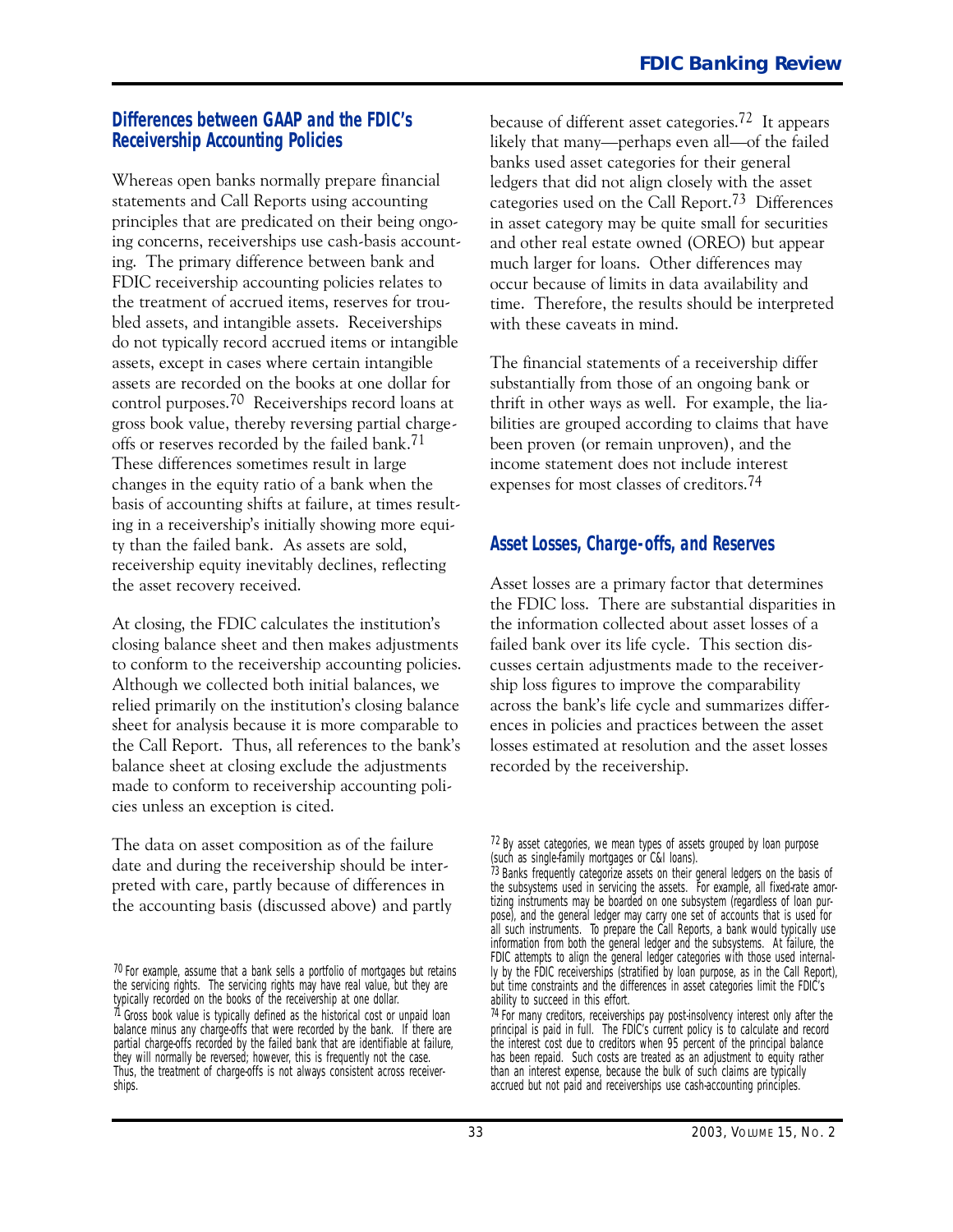In preparation for resolution, the FDIC prepares an Asset Valuation Review (AVR) that estimates asset losses for the entire portfolio. These losses are based on total assets-gross of reserves-as per the Call Report.75 To prepare the estimates, analysts review the available documentation, project all cash flows (including associated income and expenses), and discount the cash flows using a market-based discount rate. These estimates are made for various pools of assets, which are typically packaged to facilitate the marketing process. Because these packages do not always align with the asset categories recorded on the Call Report, we have largely omitted such comparisons.

Receiverships record asset losses as the difference between the gross asset balance (after reversing reserves and, to some extent, charge-offs) and the sales price. The receivership asset-loss figures are not discounted, and they exclude sales expenses and net income (loss) received prior to the sale.76 Because both the definition of asset loss and the asset categories differ between the AVR and the receivership, we made no attempt to analyze changes in loss estimates between resolution and year-end 2000 by asset category.

Receiverships record judgments (awards made in a court) and certain deficiency balances (chargedoff assets) at gross book value, whereas they are typically not recorded at all on the Call Reports. For this analysis, we exclude judgments and deficiencies (both balances and losses) recorded by the receiverships to improve the comparability of losses over the life of the failed bank.

Some of the receiverships had unsold assets as of yearend 2OOO. To facilitate comparisons across the full sample of failed institutions, we estimated future losses by asset type and incorporated these

75 Charge-offs are not reversed.

estimates into the asset loss rates for the receiverships. To prepare the estimates, we relied upon supporting documents for the FDIC's year-end financial statements for 2OOO .

In addition to differences in practices and policies, the asset-loss data are difficult to interpret because of activity that occurs between the last Call Report and the failure date. Because no financial statements are filed during this period, we have no information about charge-offs, loss provisions, asset sales, or realized losses. If a bank sells a substantial amount of assets during the period, we have no record of the transaction. We can merely make inferences based on balance sheet changes between these dates. Comparisons also become difficult when interest rates or the health of the economy change during the course of the resolution and the receivership.

In summary, comparisons of financial data over time and across the stages of a failed bank (prefailure, failure, receivership) are difficult to interpret because of differences in accounting policy and data collection, changes in the economy, and missing data for a brief period. For a typical failed bank, the initial equity balance of the receivership is markedly higher than the closing equity found on the Call Report. Because many receiverships begin with positive equity balances, losses recorded on the income statement of the receiverships usually exceed the FDIC's loss on its receivership claim.77 Asset losses recorded by the receivership may be either higher or lower than the reserve levels recorded by the bank and the original AVR asset-loss estimates because of different calculation methods-even in cases where original expectations are met exactly. Therefore, one must be careful when interpreting comparisons of results over the life of a failed bank.

77 This could also occur because of losses incurred by other creditors. However, most at-risk creditors flee banks before failure, so the FDIC and the bank's stockholders typically bear almost all the losses at failure.

<sup>&</sup>lt;sup>76</sup> Although accounting policy excludes all asset-sales expenses from these figures, occasionally certain asset-sales expenses incurred at the time of sale are included.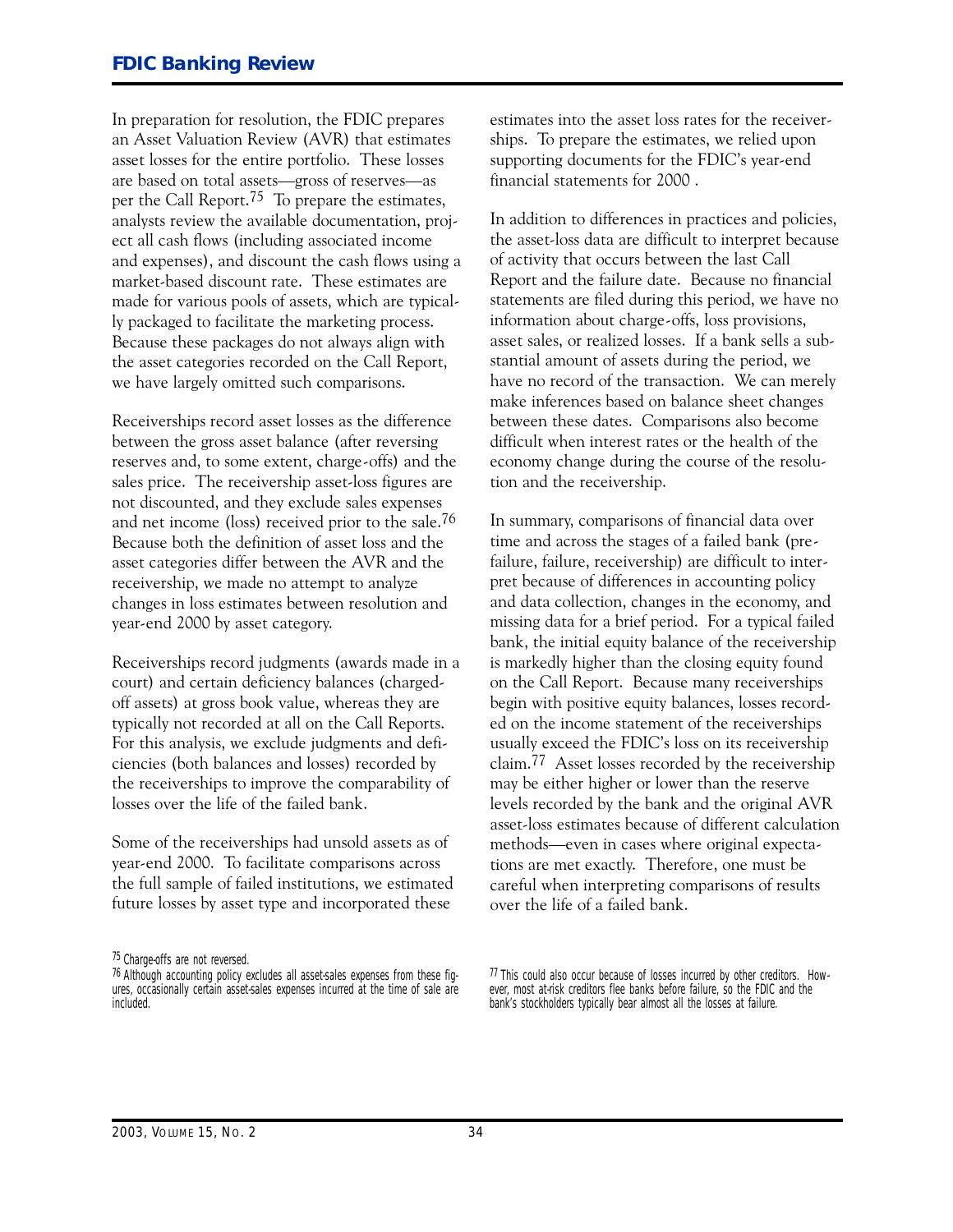### **APPENDIX 3**

#### **Comparison of Asset Composition: Call Report vs. Receivership**

We collected high-level balance sheet data as recorded both by the failed bank's general ledger on the date of failure, and by the initial balance sheet of the receivership (that is, at failure), after adjustments were made over the life of the receivership.78 We also compared these to the final Call Report data filed by the institution. The comparison is found in table  $A3-1$ . All figures are shown as a percentage of total assets.

The data on asset composition at receivership are difficult to interpret, partly because of accounting differences and partly because of different asset categories. Appendix 2 discusses these obstacles to straightforward comparison. The results should be interpreted with these caveats in mind.

Both the low-cost and high-cost failures shrank between the final Call Report date and failure. The median shrinkage was 7.1O percent for lowcost failures and 9.34 percent for high-cost failures. Between failure and receivership, both groups experienced a small increase in assets (attributable largely to the reversal of reserves).

high-cost institutions. A review of the results for From the final Call Report date to failure, the median level of securities increased slightly for low-cost institutions and decreased slightly for individual institutions indicates that a few of the low-cost institutions apparently sold a material amount of loans during the intervening period.

The mortgage results were puzzling. From the final Call Report date to failure, the median percentage of mortgages to total assets increased: from 23.00 percent to 27.53 percent for low-cost failures, and from 17.58 percent to 22.O9 percent for high-cost failures. The increase continued in

the receivership. The change in median levels between the failure date and the receivership is negligible for the low-cost failures but large (22.09) percent at failure; 3O.25 percent in receivership) for the high-cost failures. Reviewing the results by institution, one infers that the largest factor is differences in asset category definitions.79 Some portion of the increase between the Call Report date and failure is probably attributable to reductions in other types of assets (thereby increasing the proportion of mortgages).

Like the mortgage results, the C�I loan results were characterized by substantial swings that frequently appear to be changes in asset type definitions at failure. The median percentages dropped for the low-cost failures. For the high-cost failures, they increased between the Call Report date and failure but decreased during the receivership.

The OREO results appear to be untainted by differences in asset category definitions. Between the final Call Report and failure, there was a substantial change in the median ratio for high-cost failures (3.64 percent on the final Call Report, 5.69 percent at failure) but little change for the low-cost failures (0.69 percent on the final Call Report, O.91 percent at failure). The median increase in OREO during the receivership, calculated in percentage points of total assets at failure, was similar (1.96 percent for low-cost failures, 2.19 percent for high-cost failures). These figures include foreclosure activity.

There were few changes in reserves between the final Call Report date and failure. Reserves are reversed in receivership.

<sup>79</sup> Unfortunately, we were not always able to determine which report provides the most accurate picture of the institutions. For some of these institutions, there was a change in receivership that appears to bring the institution's balance sheet into closer conformity with the Call Report. This type of change probably indicates that the asset types recorded on the institution's general ledger did not align well with the Call Report.

 $78$  Some of the adjustments made during the receivership relate to post-closing activities rather than the institution's asset balance at closing. We dropped all adjustments that we could identify as occurring after failure.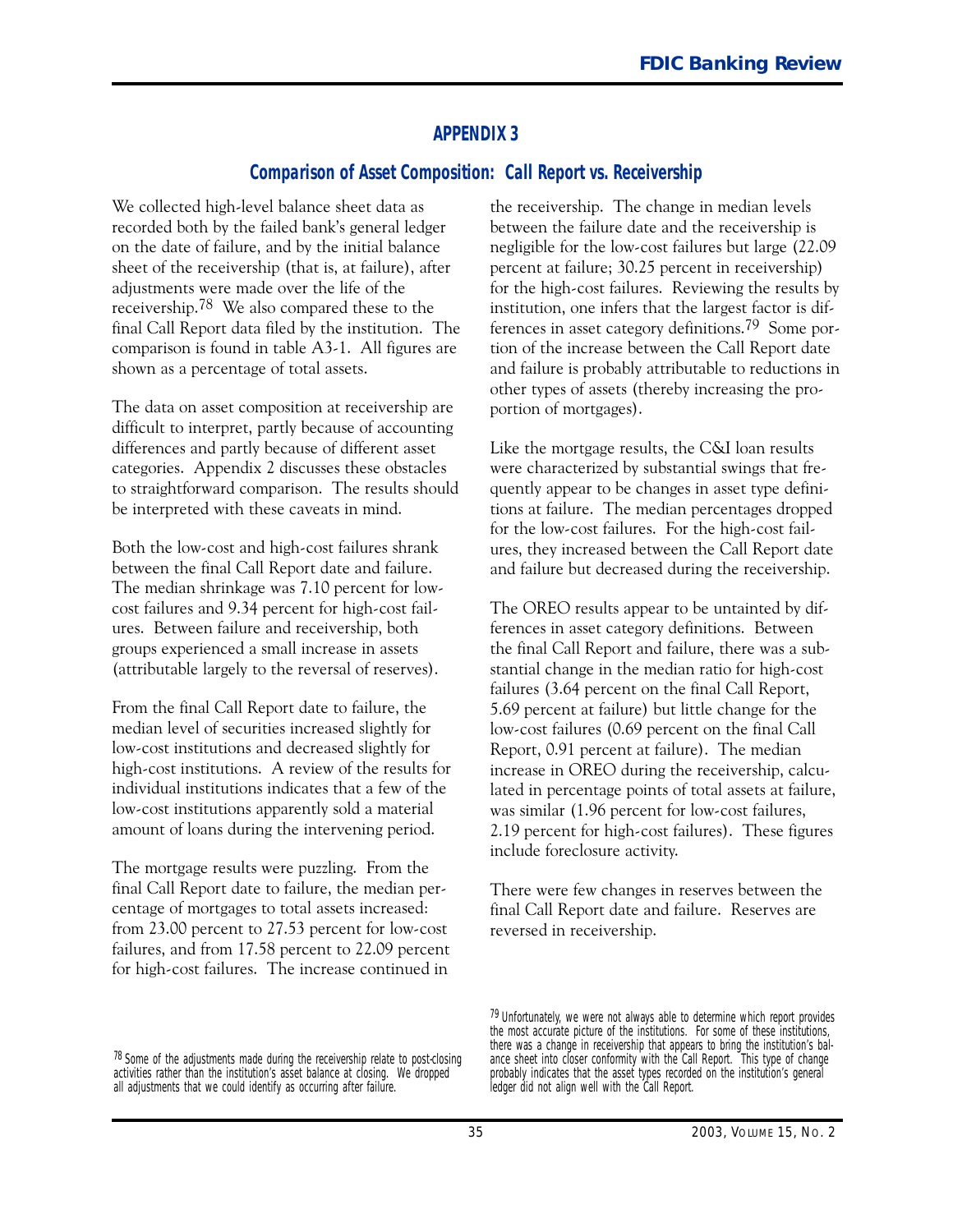There were substantive changes in the median levels of other assets (including cash and fed funds). From the final Call Report date to failure, the median level of other assets increased slightly for low-cost institutions (16.21 percent to 18.92 percent) and decreased slightly for high-cost institutions (19.54 percent to 14.24 percent). Most institutions reduced their balances of other assets between the Call Report and failure, although a

few institutions showed substantive increases because of apparent asset sales. We were unable to ascertain the underlying reasons for the persistent reductions shortly before failure. There were also large and persistent reductions in the receivership: the most likely cause was write-offs of intangible assets, accrued interest, and prepaid expenses.

#### Table A3-1

|                                   |  |  | <b>Comparison of Median Balance Sheet Composition before and at Failure</b> |  |  |
|-----------------------------------|--|--|-----------------------------------------------------------------------------|--|--|
| (as a percentage of total assets) |  |  |                                                                             |  |  |

|                   | Low-Cost Failures (%) |                                  |                   | High-Cost Failures (%) |                                  |                   | All Failures (%) |                                  |                   |
|-------------------|-----------------------|----------------------------------|-------------------|------------------------|----------------------------------|-------------------|------------------|----------------------------------|-------------------|
|                   | Call<br>Report        | <b>Bank</b><br>General<br>Ledger | Receiver-<br>ship | Call<br>Report         | <b>Bank</b><br>General<br>Ledger | Receiver-<br>ship | Call<br>Report   | <b>Bank</b><br>General<br>Ledger | Receiver-<br>ship |
| <b>Securities</b> | 10.82                 | 12.91                            | 18.01             | 9.73                   | 7.55                             | 12.04             | 10.06            | 9.10                             | 12.56             |
| Mortgages         | 23.00                 | 27.53                            | 28.98             | 17.58                  | 22.09                            | 30.25             | 18.94            | 27.27                            | 28.98             |
| C&L Loans         | 31.74                 | 26.31                            | 23.90             | 33.95                  | 44.47                            | 36.36             | 33.50            | 32.62                            | 33.08             |
| Other Loans       | 3.07                  | 3.58                             | 3.54              | 4.00                   | 5.18                             | 5.31              | 3.92             | 5.01                             | 4.97              |
| ORF <sub>0</sub>  | 0.69                  | 0.91                             | 3.80              | 3.64                   | 5.69                             | 5.33              | 2.47             | 4.15                             | 5.14              |
| Reserves          | $-2.76$               | $-2.58$                          | 0.0               | $-2.68$                | $-3.09$                          | 0.0               | $-2.72$          | $-3.04$                          | 0.0               |
| Other Assets      | 16.21                 | 18.92                            | 7.04              | 19.54                  | 14.24                            | 6.35              | 19.33            | 14.35                            | 6.51              |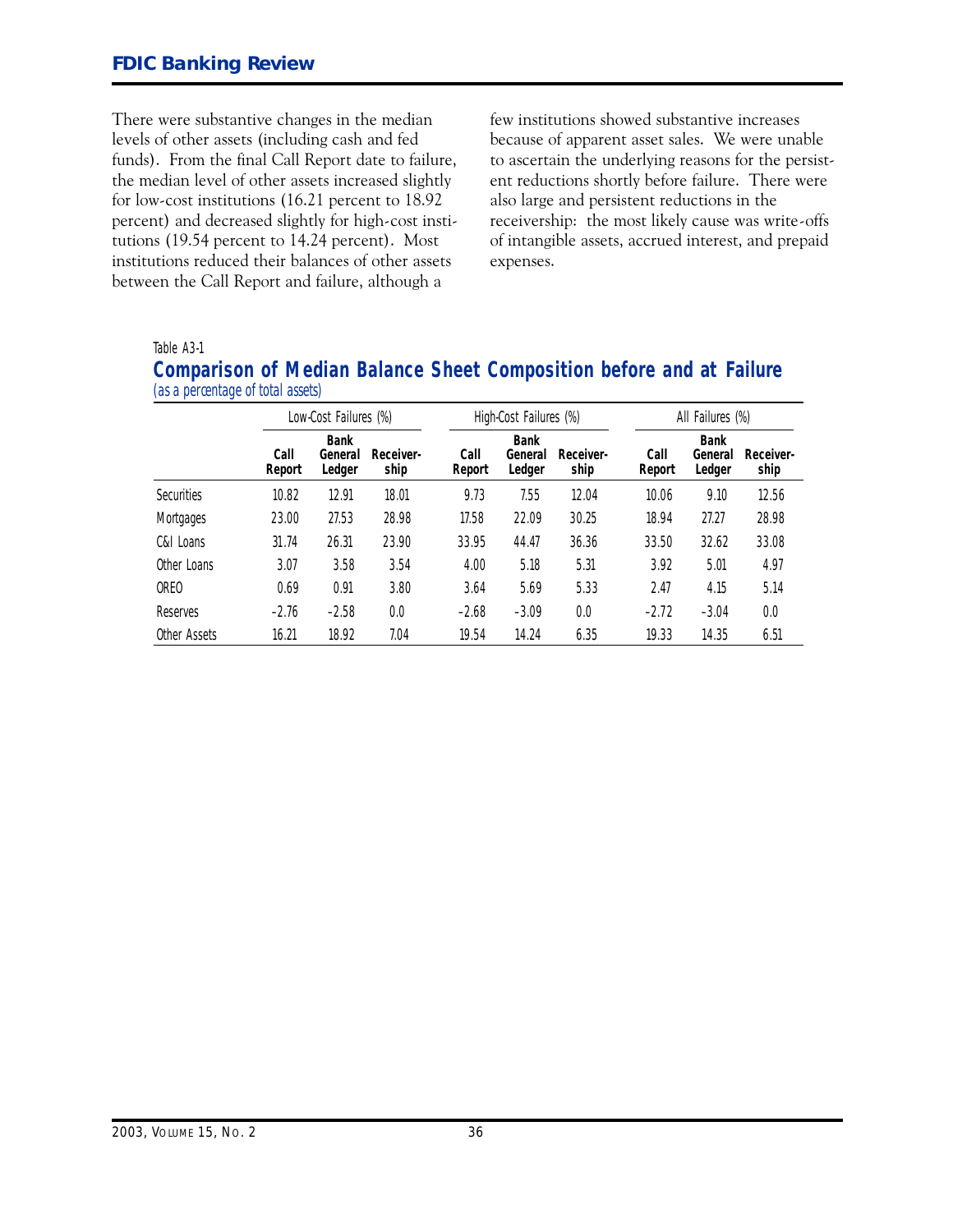#### **BIBLIOGRAPHY**

- Aggarwal, Raj, and Kevin Jacques. 2OOO. The Impact of FDICIA and Prompt Corrective Action on Bank Capital and Risk: Estimates Using a Simultaneous Equations Model. *Journal of Banking and Finance* 25:1139-6O.
- Barakova, Irina, and Mark Carey. 2OO1. How Quickly do Troubled U.S. Banks Recapitalize? With Implications for Portfolio VaR Credit Loss Horizons. Working paper presented at the 2OO1 Financial Management Association meetings.
- Benston, George J., and George G. Kaufman. 1997. FDICIA after Five Years. *Journal of Economic Perspectives* 11, no. 3:139–58.
- Barth, Mary E., Wayne R. Landsman, and James M. Wahlen. 1995. Fair Value Accounting: Effects on Banks' Earning Volatility, Regulatory Capital, and Value of Contractual Cash Flows. *Journal of Banking and Finance* 19:577-6O5.
- Berger, Alan N., K. K. King, and J. M. O'Brien. 1991. The Limitations of Market Value Accounting and a More Realistic Alternative. *Journal of Banking and Finance* 15:753-83.
- Carnell, Richard Scott. 1997a. FDICIA After Five Years: What has Worked and What has Not? in *FDICIA: Bank Reform File Years Later and File Years Ahead*, edited by George G. Kaufman, 11-16, JAI Press.
- ————. 1997b. A Partial Antidote to Perverse Incentives: The FDIC Improvement Act of 1991 in *FDICIA: Bank Reform File Years Later and File Years Ahead*, edited by George G. Kaufman, 199-233, JAI Press.
- Dahl, Drew, John P. O'Keefe, and Gerald A. Hanweck. 1998. The Influence of Examiners and Auditors on Loan-Loss Recognition. *FDIC Banking Review* 11, no. 4:10–25.
- Eisenbeis, Robert A., and Larry D. Wall. 2OO2. Reforming Deposit Insurance and FDICIA. Federal Reserve Bank of Atlanta *Economic Review* 87, no. 1:1–16.
- Federal Deposit Insurance Corporation (FDIC). 1997. *History of the Eighties-Lessons for the Future: An Examination of the Banking Crises of the 1980s and Early 1990s.* 2 vols. FDIC.
- Gilbert, R. Alton. 1992. The Effects of Legislating Prompt Corrective Action on the Bank Insurance Fund. Federal Reserve Bank of St. Louis *Review* 42, no. 4:3–22.
- Gilbert, R. Alton, and Levis A. Kochin. 1989. Local Economic Effects of Bank Failures, Journal of Financial Services Research 3:333–45.
- Gunther, Jeffrey W., and Robert R. Moore. 2OOO. Financial Statements and Reality: Do Troubled Banks Tell All? Federal Reserve Bank of Dallas *Economic and Financial Review* (Third Quarter), 30–35.
- Jones, David S., and Kathleen Kuester King. 1995. The Implementation of Prompt Corrective Action: An Assessment. *Journal of Banking and Finance* 19:491-51O.
- Kaufman, George G. 1997. FDICIA After Five Years: What has Worked and What has Not?, in *FDICIA: Bank Reform Five Years Later and Five Years Ahead*, edited by George G. Kaufman, 35-43, JAI Press.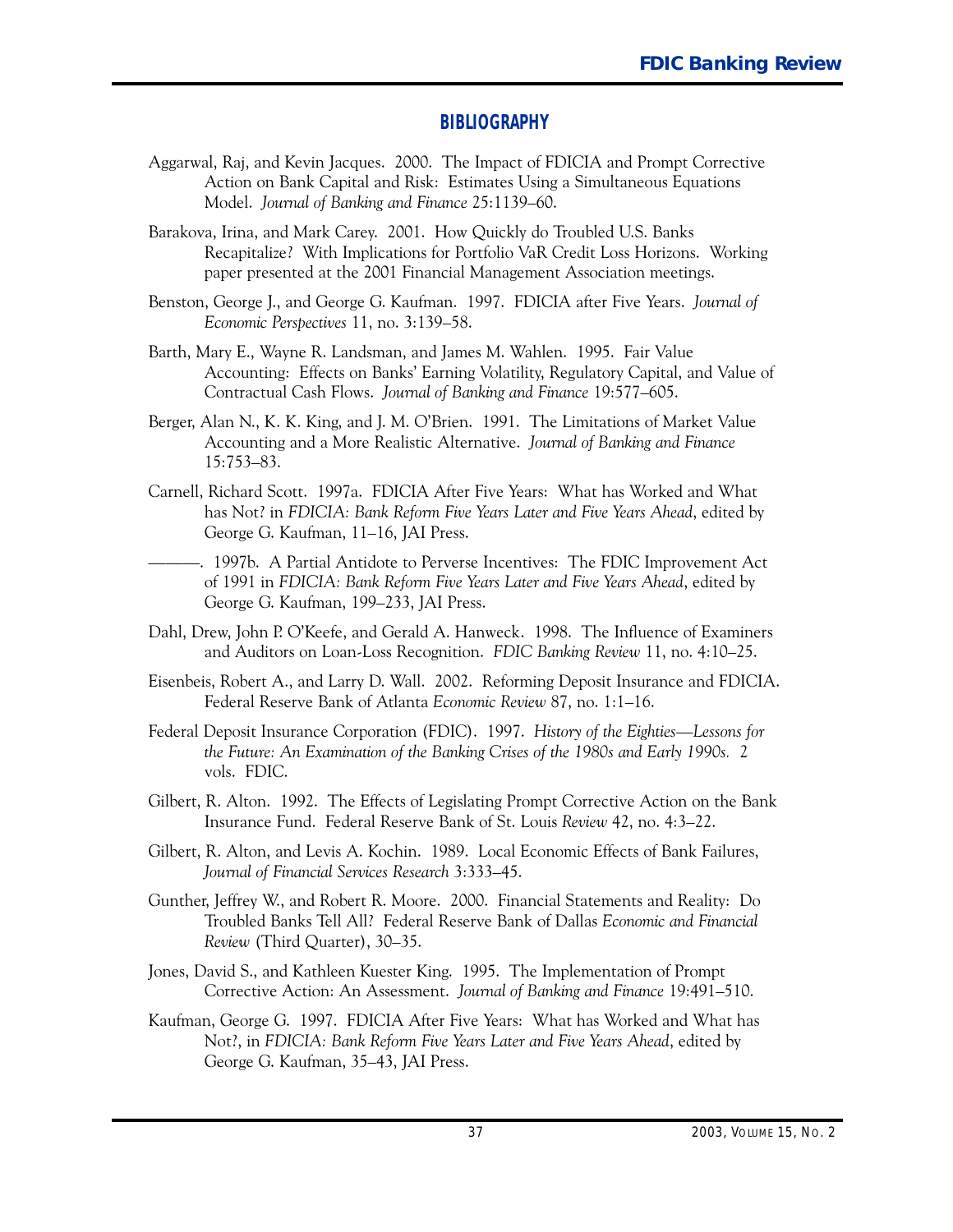- Mailath, George J., and Loretta J. Mester. 1993. When Do Regulators Close Banks? When Should They? Working Paper no. 93-1O. Federal Reserve Bank of Philadelphia.
- McDill, Kathleen. 2OO2. Federal Deposit Insurance Corporation memo on the loss rates of bank failures over the business cycle (January 28).
- Mishkin, Frederick S. 1997. Evaluating FDICIA in *FDICIA: Bank Reform File Years Later* and Five Years Ahead, edited by George G. Kaufman, 17–32, JAI Press.
- Peek, Joe, and Eric S. Rosengren. 1996. The Use of Capital Ratios to Trigger Intervention in Problem Banks: Too Little, Too Late. Federal Reserve Bank of Boston *New England Economic Review (September/October), 49-58.*
- ---. 1997. Will Legislated Early Intervention Prevent the Next Banking Crisis? *Southern Economic Journal* (July), 268-8O.
- Shibut, Lynn, and Timothy Critchfield. 2OOO. An Analysis of Low Cost Failures. Unpublished manuscript (December 11). FDIC.
- U.S. General Accounting Office (GAO). 1990. *Bank Insurance Fund: Additional Reserves* and Reforms Needed to Strengthen the Fund. GAO/AFMD-90-100.
- ---. 1992. *Depository Institutions: Flexible Accounting Rules Lean to Inflated Financial Reports.* GAO/AFMD-92-52.
- ---. 1996. *Bank and Thrift Regulation: Implementation of FDICIA's Prompt Regulatory* Action Provisions. GAO/GGD-97-18.
- U.S. Department of the Treasury. 1991. *Modernizing the Financial System: Recommendations for Safer, More Competitive Banks. Publication L, no. 101–73.*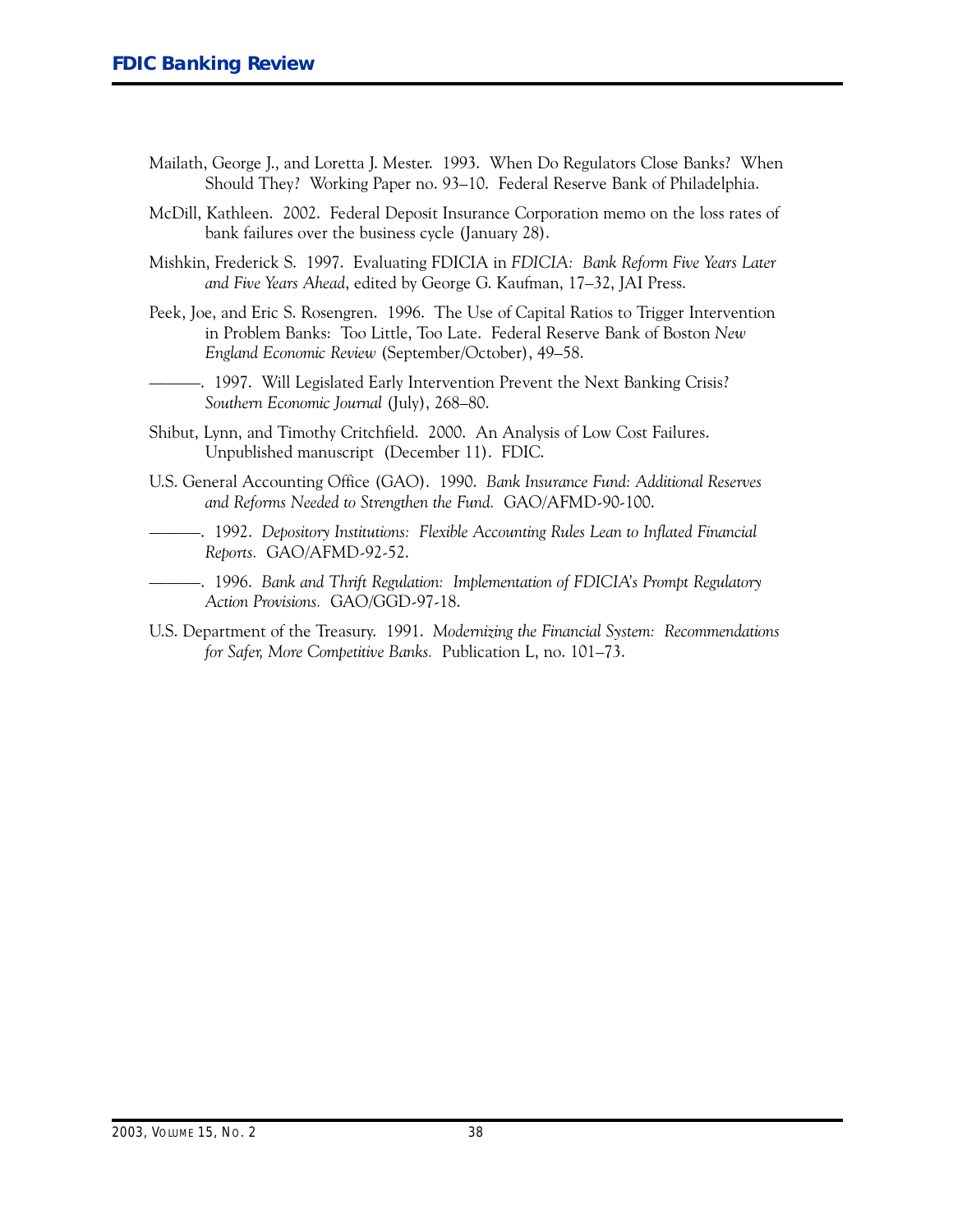# **Do Local Economic Data Improve Off-Site Bank-Monitoring Models?**

*by Daniel A. Nuxoll, John O'Keefe, and Katherine Samolyk\**

 Researchers at U.S. bank regulatory agencies have developed several types of statistical models to monitor potential problems at individual banks off-site (that is, without having to visit bank premises). These off-site monitoring models tend to be "unconditional" forecasting models that use available data on a bank's current and past condition to predict its future condition; they do not require the user to "condition" the forecast on assumptions about the future values of any of the variables in the model. Generally the models attempt to predict one of two phenomena: either that a bank will fail or that its condition has deteriorated enough that it will receive a downgrade in its supervisory rating (composite safety-and-soundness rating) during the next on-site examination. Although most models use fairly standard measures of banking conditions, variables describing conditions in the broader economy in which banks operate have not been important features of the

models.1 And whereas historical episodes of regional recessions and banking-sector difficulties have been studied, the contribution of economic data in forecasting future bank distress has received relatively little attention in empirical banking research.<sup>2</sup>

Improving off-site monitoring capabilities would enable regulatory agencies to allocate supervisory resources more efficiently and intervene more promptly and would reduce the costs associated with bank failures. For these reasons we investigate the extent to which state-level economic data could be used to improve the performance of standard types of statistical models that forecast a bank's condition off-site. Specifically, we focus on the linkages between economic conditions and problems of bank performance between the mid-

<sup>\*</sup> Daniel A. Nuxoll is Senior Economist, John O'Keefe is Chief of the Financial Risk Measurement Section, and Katherine Samolyk is Senior Financial Economist in the Division of Insurance and Research, Federal Deposit Insurance Corporation. The views expressed here are those of the authors and not necessarily those of the Federal Deposit Insurance Corporation or its staff.

<sup>1</sup> For discussions of off-site monitoring models, see: Cole, Cornyn, and Gunther (1995); Gilbert, Meyer, and Vaughan (1999); and Reidhill and O'Keefe (1997). 2 Samolyk (1994a) finds linkages between state banking conditions and state personal-income growth during the 1980s and early 1990s that are consistent with the existence of a regional credit channel. Neely and Wheelock (1997) conclude that the dispersions in state-level bank earnings can be attributed largely to disparities in state economic conditions; similarly, Samolyk (1994b) finds that state economic conditions explain significant amounts of observed differences in bank asset quality and bank profitability during the1980s and the early 1990s.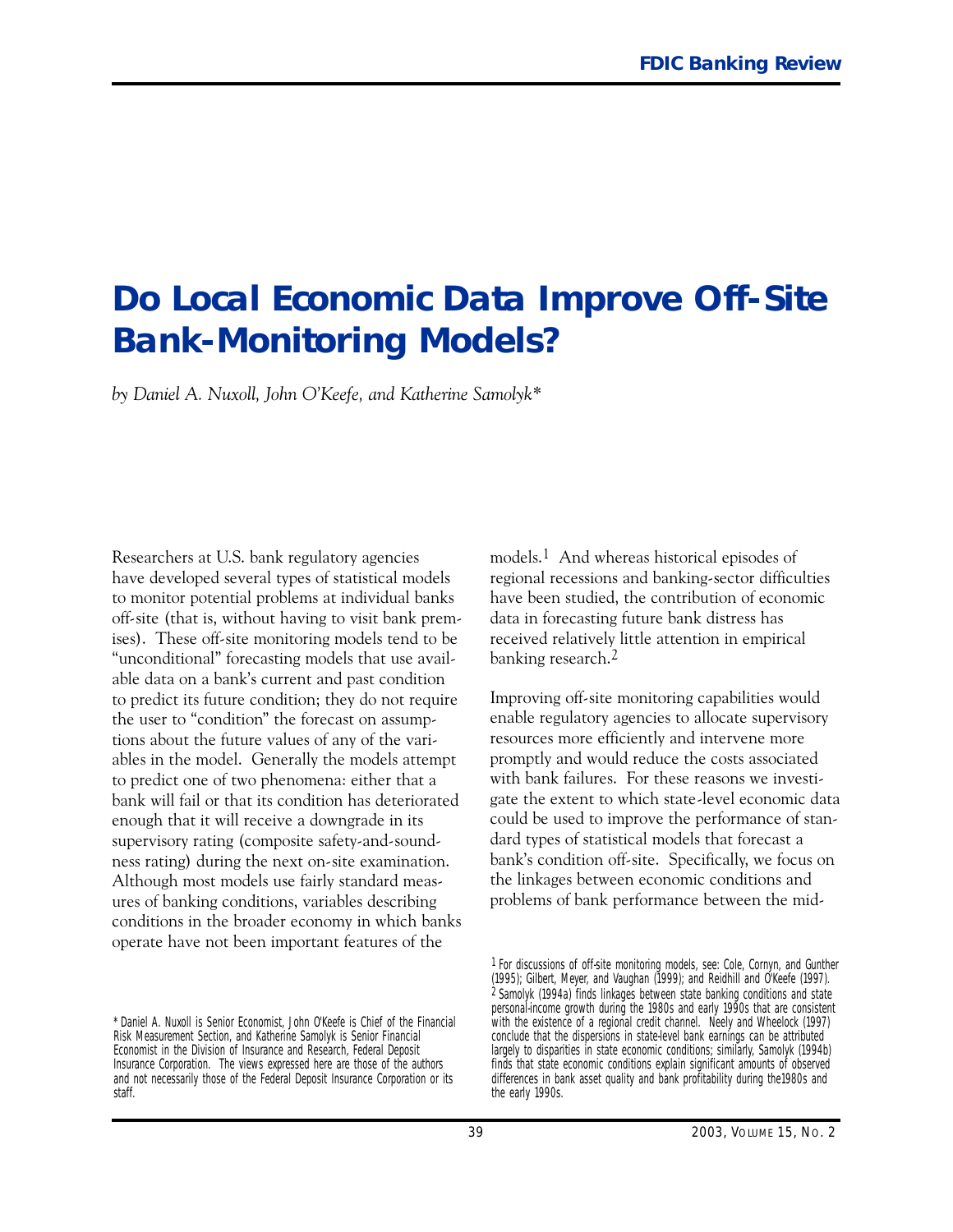1980s and the early 1990s-a period characterized by significant regional disparities in both bankingsector and broader economic conditions. The national economic expansion that followed the recession of the early 1980s was an uneven one: agricultural and oil-producing states alike experienced local economic problems and serious banking-sector difficulties. In addition, the national recession of the early 1990s was largely concentrated along the coasts and was linked to bank failures in New England and California. Since the early 1990s the U.S. banking industry has consolidated into larger, more geographically diverse institutions, so one might argue that the industry is now less vulnerable to local economic conditions of the type experienced in the 1980s and early 1990s. Nonetheless, for thousands of small U.S. banks, linkages between local economic conditions and bank performance are likely to remain significant.

Our empirical strategy is to take variables measuring economic conditions in the state where a bank is located and add them to statistical models that attempt to identify institutions likely to experience financial difficulties. We study the contribution of state-level economic variables in three types of forecasting models—specifically, those that forecast bank failures, those that forecast changes in the quality of bank assets, and those that forecast risky bank growth (as indicated by supervisory rating downgrades). The sole criterion for success is whether these variables improve the accuracy of forecasts.

By way of preview, the addition of state-level economic variables generally does not improve upon the forecasts generated by models using only data on a bank's condition. Indeed, the models forecasting bank failures and changes in the quality of bank assets perform about the same or worse when state-level economic variables are included. The models predicting risky bank growth, however, show a more consistent, albeit modest, improvement. These findings do not imply that economic conditions are unimportant for a bank's performance. Rather, as we discuss in the conclusion, it is possible that factors not considered in our models

contribute to this finding of no, or little, predictive improvement.

The next section discusses the conceptual link between state-level economic data and bank performance. The subsequent three sections present the results of incorporating state-level economic data into models forecasting the three aspects of bank performance that we focus on (failures, changes in asset quality, and risky growth). The final section presents our conclusions and discusses the implications of our findings for future research on bank off-site monitoring.

#### **Conceptual Link between Local Economic Conditions and Bank Performance**

Because the purpose of our study is to investigate whether local economic variables can improve the ability of statistical models to forecast which banks will experience difficulties, we judge the success of each model in terms of the accuracy of its forecasts relative to the forecasts of an otherwise equivalent model that does not include the economic variables. Before we turn to the models we develop, however, it will be helpful to discuss the conceptual link between local economic conditions and bank performance.

Some theories posit that the main comparative advantage of banks relative to other financial firms lies in banks' information about and expertise in lending locally. This advantage is viewed as particularly important for smaller, morelocalized banking institutions. In making its lending decisions, bank management must address the risk that local economic conditions will affect the profitability of local borrowers and the subsequent performance of loans granted to those borrowers. Bank lending tends to move procyclically as borrowers seek to fund profitable business opportunities in economic expansions and to retrench during economic downturns. Once loans are issued, a bank's profitability and credit quality will depend to some extent on the economic fortunes of its borrowers. Indeed, when economic conditions change dramatically, we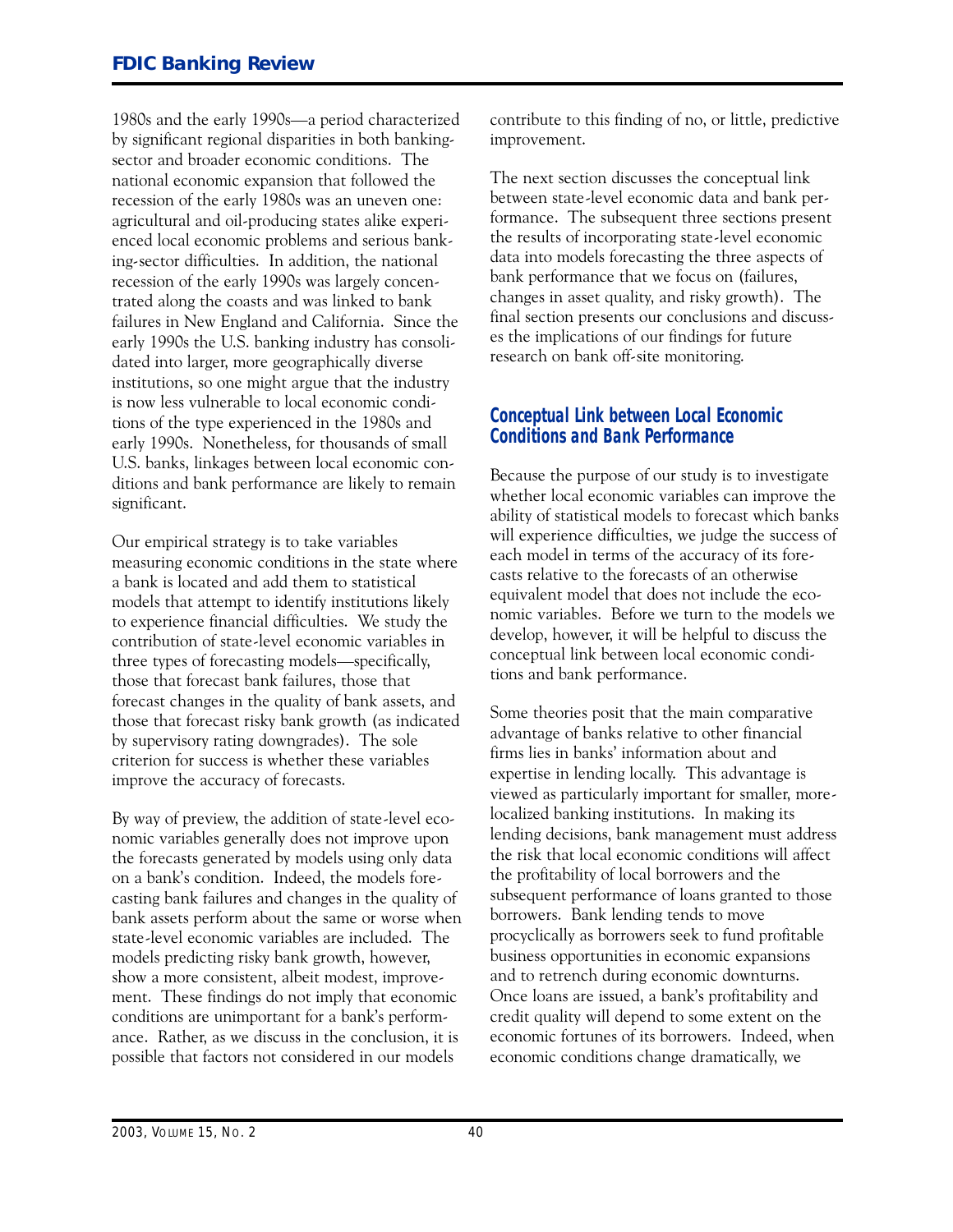expect to find a correlation between these conditions and the likelihood that a bank will fail.<sup>3</sup> Thus, when local economic conditions vary substantially, we expect to find some relationship between these variations and the performance of local banks. And because profitability and asset quality are key factors affecting bank supervisory ratings, we also expect to see a link between local economic conditions and the on-site examination ratings received by institutionsall other things being equal.

But all other things may not be equal. The relationship between local economic conditions and a bank's performance also is affected by the management of the bank. Differences in credit cultures, lending strategies, underwriting standards, and asset-and-liability management will lead to differences in the exposure of institutions to local economic developments. We expect that "better-managed" banks will be able to weather local economic downturns better than poorly managed banks. Because management is so important to a bank's success, it receives particular attention during on-site safetyand-soundness examinations. The summary, or composite, safety-andsoundness rating (CAMELS rating) reflects not only the bank's current profitability, asset quality, and capital adequacy but also the soundness of

the bank's current management.4 The linkages among the local economic conditions a bank faces, its management policies, its profitability and asset quality, its on-site composite safety-and-soundness examination rating, and its survival are depicted in figure 1.

Despite the multiplicity of factors at play, banks operating in poorly performing economies are nonetheless more likely to perform worse than banks in healthier environments. This suggests that local economic data have the potential to improve the performance of the statistical models used for identifying banks that are likely to experience problems. Whether these data do improve the models' performance is ultimately an empirical question. But the fairly dramatic regional differences in U.S. economic conditions and bank performance during the 1980s and early 1990s present a good opportunity to study this question (especially given the regulatory structure of the industry at the time, and in particular the interstate banking restrictions that to a large degree delineated banking activities along state lines).



### **Data Considerations**

 study period. Second, we wanted to use variables that would A number of considerations influenced our decision to investigate the usefulness of state-level economic data in off-site monitoring models. First, we wanted to use economic variables that were consistently reported for all regions during the have been available in a timely fashion for inclusion in off-site monitoring models. Third, we wanted to use economic data

<sup>3</sup> But since bank failure is an extreme event, its correlation with standard measures of local economic conditions (such as income growth or unemployment rates) may be more complex than the correlation of continuous performance measures, such as bank asset-quality ratios. In addition, external capital injections or friendly mergers can prevent bank failures from occurring.

 4 CAMEL stands for Capital, Asset quality, Management, Earnings, and Liquidity. In 1997, the ratings became CAMELS with the addition of a market Sensitivity rating. However, because most of our data are from the period before 1997, we refer to CAMEL ratings.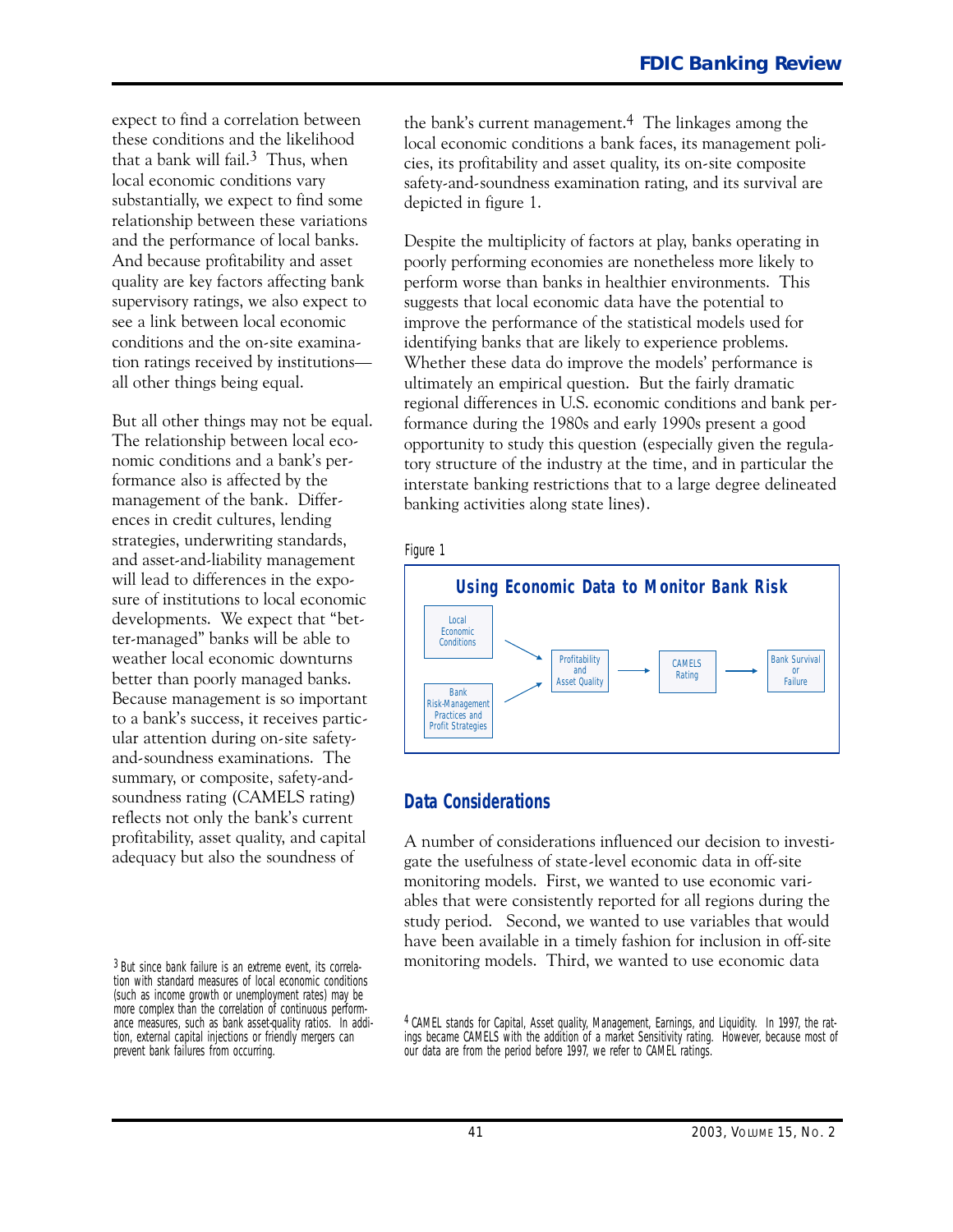measured for the type of geographic region that reasonably could be expected to reflect the conditions faced by many banks. Various data series are available for counties (or parishes), states, or Census-level divisions, but given our selection criteria, state-level data seemed the best choice.5 A fair number of data series are available for all states within a reasonable time frame.6 In addition, interstate banking restrictions and state banking laws delineated banking markets along state lines. Therefore, for the U.S. banking industry of the 1980s and early 1990s, state-level economic data seemed to be reasonable measures of the local economic conditions affecting banks.

### **Predicting Bank Failures**

The first part of our study examines the contribution that state-level economic variables make when added to standard models predicting bank failures.7 Patterns in the state-level data during the 1980s and early 1990s suggest that regional economic conditions were related to the incidence of bank failure. More specifically, states experiencing economic booms followed by busts tended to have high failure rates. Figure 2 shows this by comparing state personal-income growth rates and bank-failure rates for Texas and for Massachusetts.

5 State-level economic variables can contribute to off-site monitoring models without being perfect measures of the relevant economic conditions because they bear on all banks. What is necessary is only that the economic variables provide reasonable approximations of the relevant "local" conditions for most banks in the sample. 6 In contrast, although employment and (annual) income data are produced at the county level, the latter are not available until 18 months after the end of the year. 7 For more detail, see Nuxoll (2003).

Although there were also regions where weak economic performance was not followed by high bank-failure rates, these tended to be regions where the economic weakness had not been preceded by an economic boom.

Here we look at whether measures of state-level economic conditions would have helped supervisors identify the institutions that ultimately failed during the late 1980s and early 1990s. Taking what have become fairly standard logistic regression models, we use bank financial data at the beginning



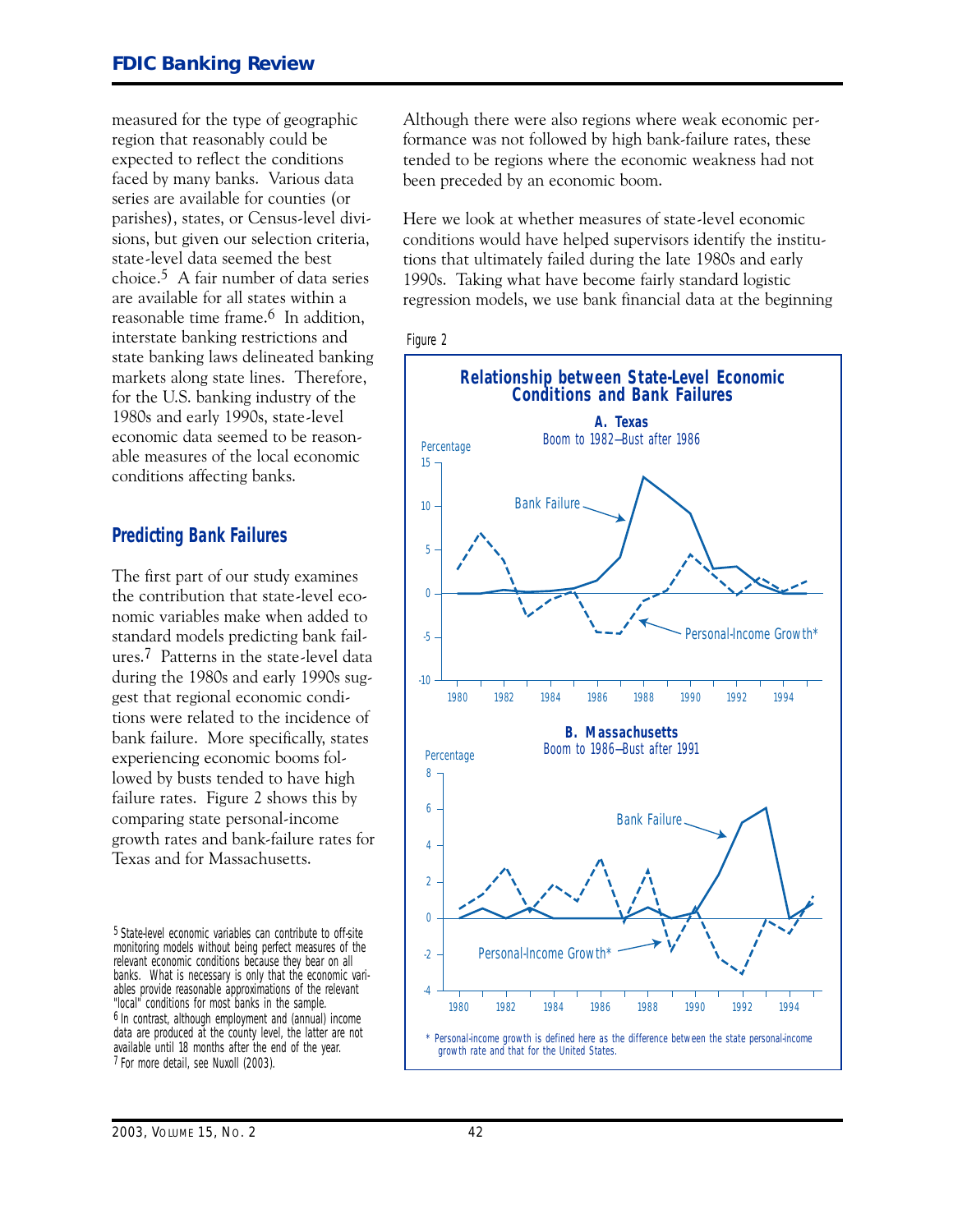of a period to predict the likelihood that an institution will fail sometime during a subsequent twoyear interval. In these models, the precise relationships used to assign bank-failure probabilities are based on the historical relationships observed for failures during the prior two-year interval. That is, first we estimate statistical relationships about the conditions preceding failures during the previous two years, and then we use these relationships to forecast specific failures during the subsequent two years.

 vivors. A more accurate failure-prediction model Because these models generate a failure probability for each bank, one must choose a critical (or cutoff) probability in order to classify banks as survivors or failures. For example, a critical probability of 50 percent indicates that all banks having estimated failure probabilities greater than 5 percent are classified as "predicted failures." Obviously, choosing a lower, more-stringent critical probability will yield a greater number of predicted bank failures than will a higher, lessstringent one. Furthermore, the accuracy of failure-model predictions is measured in terms of two types of forecast errors that the model can make: one, bank failures that are not predicted (missed failures); and two, surviving banks are erroneously identified as failures (missed survivors). Thus, in choosing a critical failure probability, a model user faces a trade-off in terms of the types of prediction errors that will be obtained from the model. By choosing a lower critical probability, a user can generally reduce the percentage of missed failures but will increase the percentage of missed suris one that gives the user a better trade-off in terms of these forecast errors. In other words, given the percentage of missed failures yielded by the user's cutoff, a more accurate model will yield fewer missed survivors (and a less-accurate model will yield more).

Here we report forecast results for two periods. For the first period, we use the relationship between bank and state-level economic conditions as of year-end 1986 and actual failures in the years 1987 and 1988 to predict failures occurring in 1989 and 1990. For the second period, we use the relationship between bank and state-level economic conditions as of year-end 1988 and actual failures in the years 1989 and 1990 to predict failures occurring in 1991 and 1992.

Table 1 lists the variables in the bank failureprediction models. As indicated in the top panel, the basic "banking" model uses fairly standard bank financial data and supervisory (CAMEL) ratings to predict failure/survival during the subsequent two years. The statistical relationships yielded by the models for the subperiods studied here are generally consistent with those reported by other researchers. All else being equal, banks with less capital, more asset-quality problems, and lower supervisory ratings for management and liquidity are assigned higher projected failure probabilities. We next examine the contribution to the basic banking model made by various proxies measuring state-level economic conditions (see the bottom panel of table 1). Model results are displayed in figure 3.

The solid line in figure 3A illustrates the prediction-error trade-off yielded by the banking model using actual failures in 1987 and 1988 to predict

#### Table 1

#### **Variables Included in Bank Failure-Prediction Models**

#### **Standard Bank Financial Data**

- Asset-quality measures
- CAMEL ratings
- Capital/asset ratios

#### **Other Bank Data**

- Five years of loan growth, asset growth
- Growth associated with mergers
- Mean and standard deviation of operating income
- Average salary
- Loan-to-asset ratio
- Other

#### **Proxies for Economic Conditions**

*(during previous five years)* 

- State personal-income growth
- State employment growth
- State unemployment rate
- Growth in total loans issued by insured banks headquartered in the state
- Growth in total assets held by insured banks headquartered in the state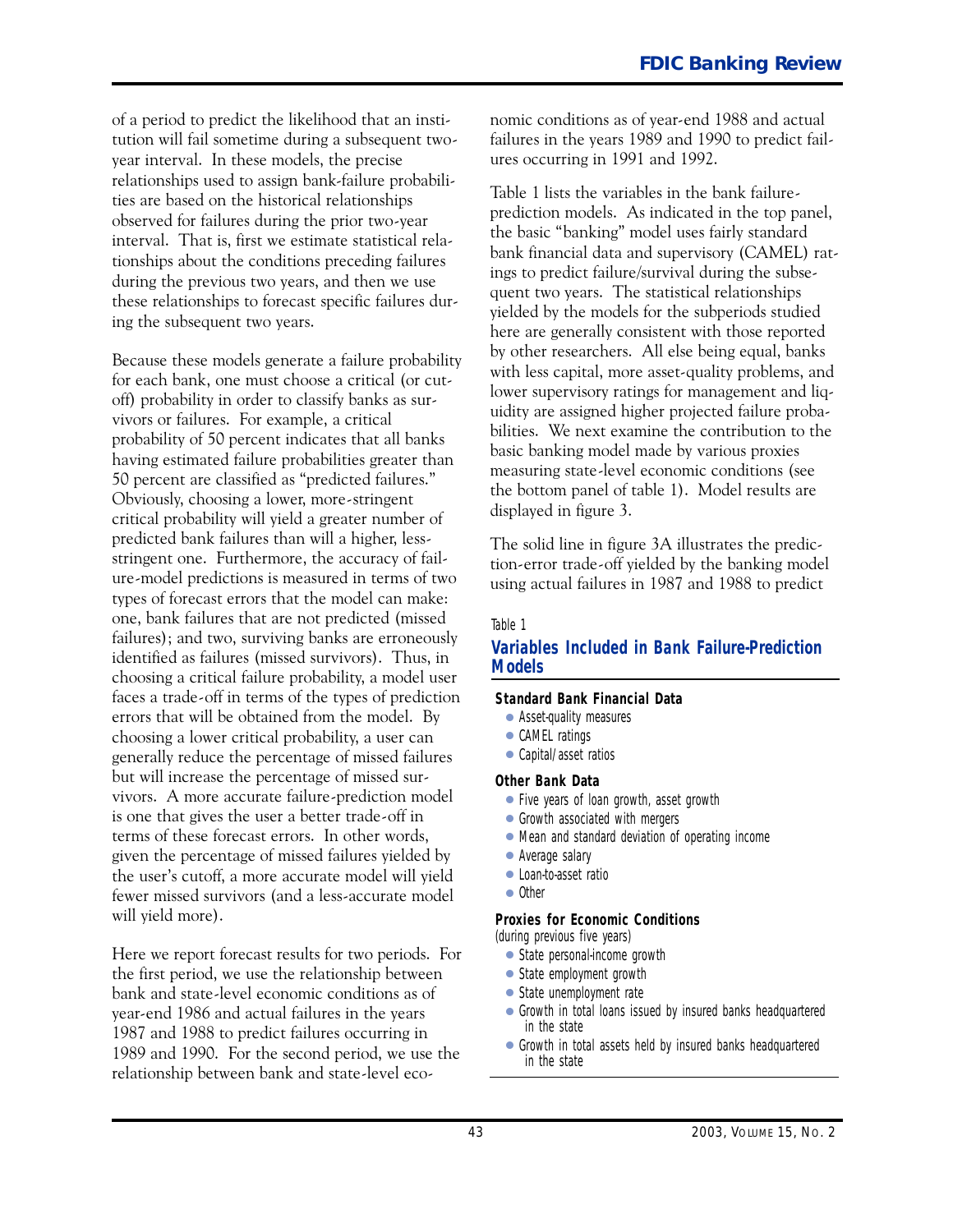failure in 1989 and 1990. Here the prediction-error trade-off is not as good as that depicted in figure 3B. There is a greater trade-off between minimizing missed survivors and minimizing missed failures. The broken line summarizes the predictive accuracy of the model when measures of state-level personal-income growth  $\frac{1}{40}$ are added to the pure banking model: the addition of the economic data materially reduces the accuracy of the bank-failure predictions for 1989 and 1990.

The solid line in figure 3B illustrates the prediction-error trade-off yielded  $\overline{0}$ by the banking model using actual failures in 1990 and 1991 to predict failure in 1992 and 1993. The model predicts fairly well, in the sense that one could have chosen a lower critical probability (fewer missed survivors) without dramatically increasing the proportion of missed failures. The broken line summarizes the predictive accuracy of the model when measures of state-level personal-income growth are added to the pure banking model: the economic data do not materially improve our ability at year-end  $1991$  10 to predict bank failures.

Although evidence about the contribution of state-level economic data in off-site monitoring models is sparse, our findings are consistent with what has been reported. The most relevant work in this area was conducted by researchers at the Federal Reserve System when they were developing their near-term-prediction Financial Institution Monitoring System (FIMS) in the early 1990s. These researchers' systemwide effort yielded two models that have been modified and improved over time. The developers of the FIMS model found that

#### Figure 3



including state-level data on unemployment rates, personal income, and housing permits did not significantly improve upon predictions based solely on bank-examination and bankfinancial data.8

8 Cole, Cornyn, and Gunther (1995) report on the development of the Federal Reserve System's failure-prediction and CAMEL-prediction models. Various prototypes included state-level data on unemployment rates, personal-income growth, and housing permits; however, the explanatory power of the state-level economic variables "is attenuated by the inclusion of bank-specific variables in the model" (p. 8). Other researchers have estimated bank failure-prediction models that include economic proxies, but they do not assess the contribution of the economic variables in their models.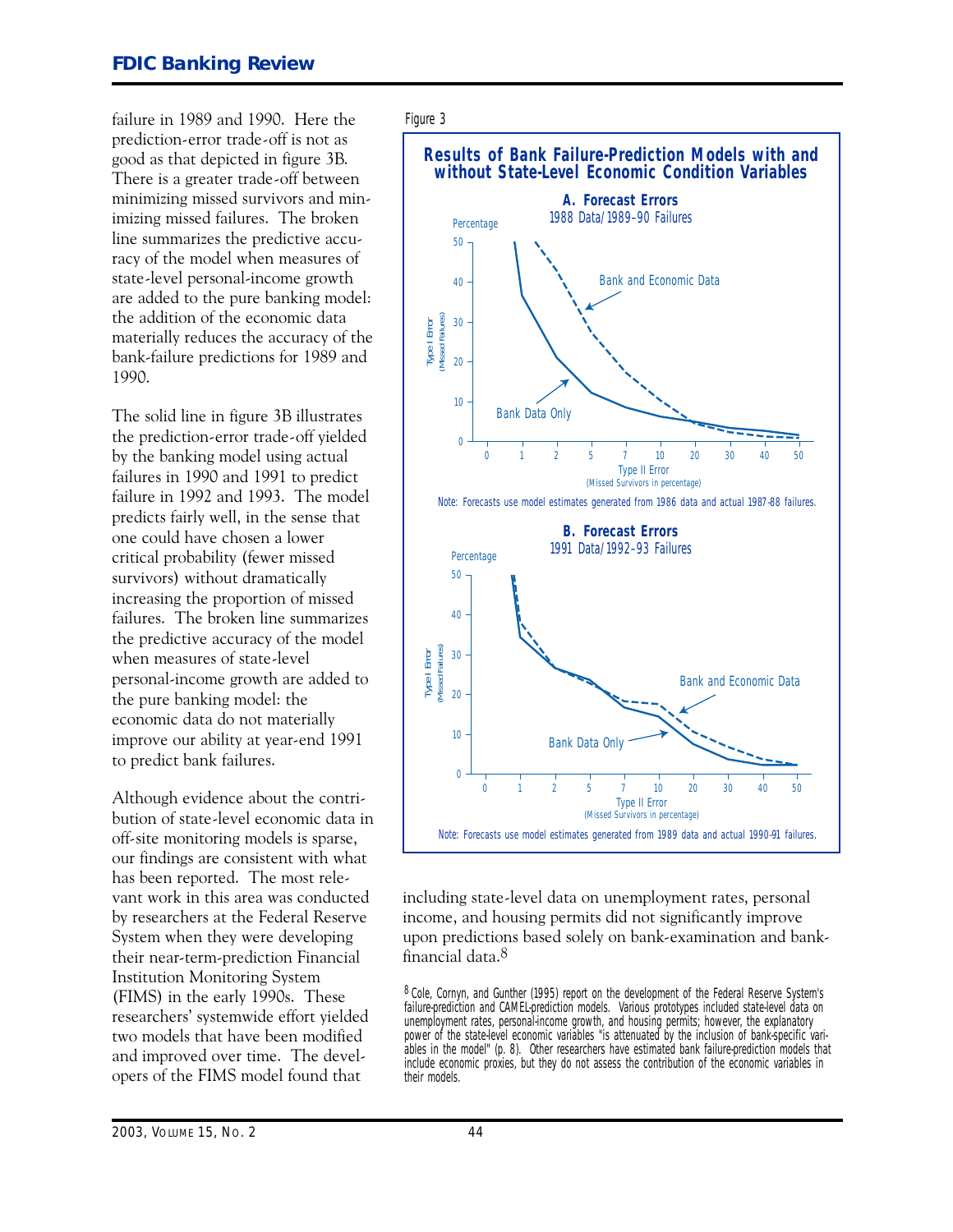### **Predicting Changes in the Credit Quality of Bank Assets**

 itability and asset quality. Here we Since the goal of off-site monitoring models is to identify emerging banking problems, accurate forecasts of bank nonperforming-asset ratios are useful, insomuch as declining asset quality generally is a precursor of more serious banking problems. Thus, the second part of our study investigates whether state-level economic variables would improve the performance of reduced-form models that predict changes in bank profreport results for models that predict changes in nonperforming-asset ratios.9

As with the incidence of bank failure, one can find examples of states where poor economic conditions have been correlated with higher-than-average bank asset-quality problems. Figure 4A illustrates a situation in which the nonperforming-asset ratio of banks in a state is inversely related to the state's economic health. However, one also can find examples of states where bank asset-quality problems are not clearly related to state-level economic conditions. As figure 4B shows, the nonperforming-asset ratio of California banks was high even when the state's economy was healthy.<sup>10</sup>

<sup>9</sup> The nonperforming-asset ratio equals the sum of total loans and leases more than 90 days past due plus nonaccruing loans and leases plus other real estate owned as a share of total assets. 10 Because the nonperforming-asset ratios of very large banks reflect the national and international scale of their activities, banks with more than \$20 billion (1994) in assets were excluded from the calculations illustrated in figure 4.

The nature of bank asset-quality ratios makes them an attractive candidate to study. First, as discussed above, the economic conditions affecting a bank's borrowers should be directly related to the credit quality of the bank's loan portfolio. Second, unlike bank failure (which is a discrete event occurring only when a bank's condition worsens beyond some threshold level), the quality of bank assets is measured in the same continuous fashion as economic variables; hence, it may exhibit a more systematic correlation with economic variables.



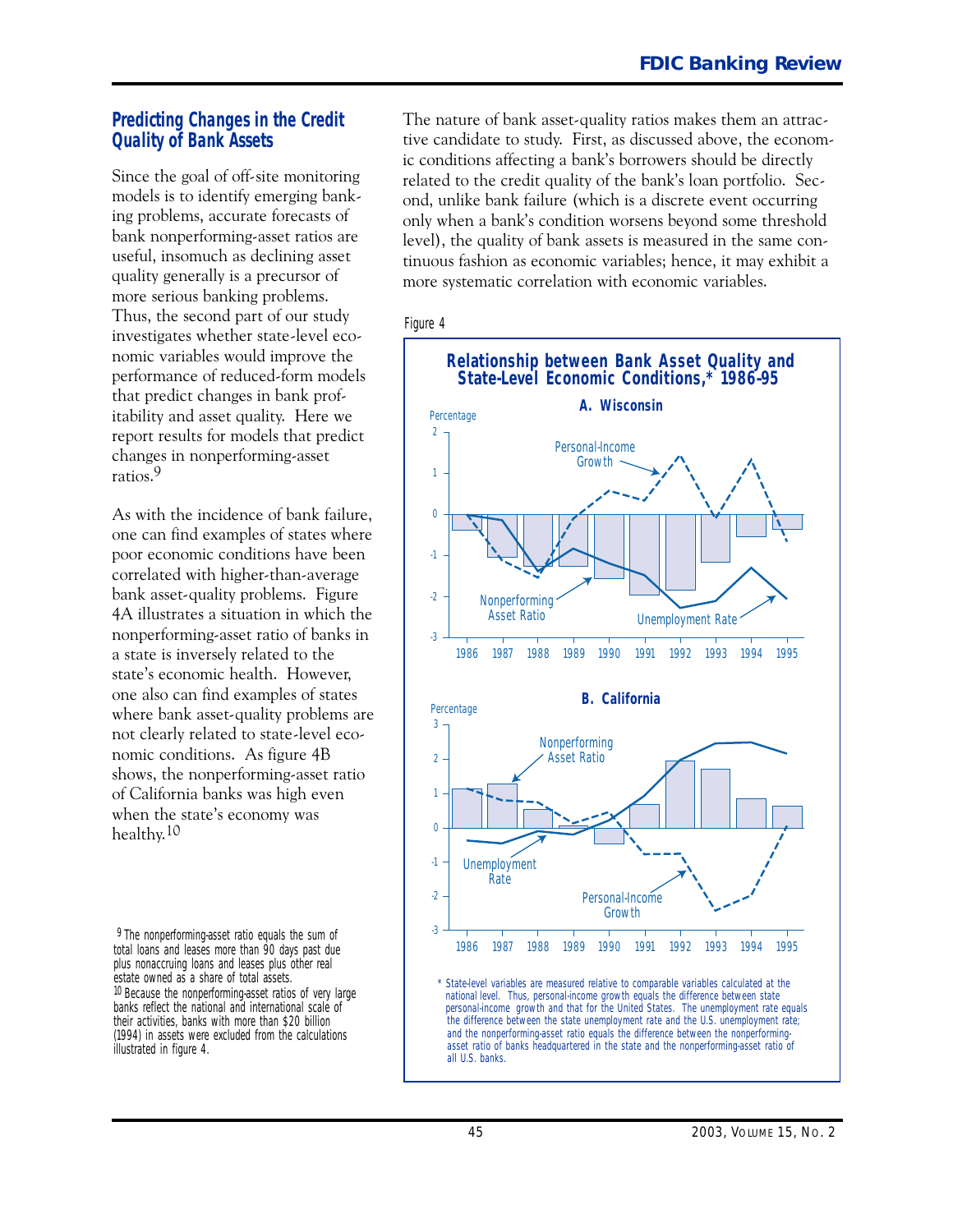One difference, however, between this part of the study and the first part is that bank supervisory staff do not currently use "standard" models that forecast a bank's profitability or asset quality. Thus, we begin by using bank financial data from prior periods to construct reduced-form linear models that predict the change in a bank's nonperforming-asset ratios one year forward. We then include a variety of state-level economic data to see whether they improve upon the forecasts yielded by the bank financial data.

We evaluate the forecasts of asset-quality changes by using a standard summary measure of a linear model's prediction error. The root mean-squared error (RMSE) measures the square root of the average value of a model's squared forecast errors. Forecast errors are squared before averaging so that negative errors and positive errors count equally, and larger errors are given more weight.

In the models we use here, the RMSE summarizes those differences in asset-quality changes across banks that are not explained by the model. To put the size of the RMSE in perspective, we compare each model's RMSE with the RMSE we obtain when we use only the historical mean change in nonperformingasset ratios (no banking or economic data) to predict future changes.11

Because U.S. banks vary greatly in size, we want to account for the possibility that the

11 Thus, for each bank size class and each sample period, we estimate the following models:

(1) *Nonperf<sub>i</sub>* =  $\alpha_j$  +  $\sum \beta_{jk}$  Bank<sub>ki</sub> +  $\varepsilon_j$  *(bank model)* (2) *Nonperfi =* α*j* + �β*jk Bankki* + �Γ*jl Econli* + <sup>ε</sup>*i* , *(banking & eco-nomic model)* 

(3) *Nonperf<sub>i</sub>* =  $\alpha_j$  +  $\varepsilon_j$  <br>where  $i = i$ th bank size class (1.6) (naïve model)

*j* = *jth bank size class (1-6)*.

*i = ith observation in size class j. k = kth right-hand-side banking variable.* 

*l = lth right-hand-side economic variable.* 

link between state-level economic variables and nonperforming-asset ratios could vary with a bank's size. First, very large banks (those with assets of more than �2 billion in 1994 dollars) are excluded from all analyses because they operate in markets that are much larger than the state in which they are headquartered. We divide the remaining institutions into five classes based on asset size in 1994 dollars, and we estimate separate models for each size class. This allows the measured link between state-level data and the quality of bank assets to differ for each class of banks. Table 2 identifies the bank size classifications.

Table 2

#### **Number of Banks in the Analysis Samples**

| <b>Bank Asset-Size Class</b>               | Sample period |         |       |       |  |
|--------------------------------------------|---------------|---------|-------|-------|--|
| (1994 dollars)                             | 1986-89       | 1991-94 | 1990  | 1995  |  |
| Very small: less than \$25 million         | 8.382         | 5.514   | 1.752 | 873   |  |
| Small: \$25 million to \$100 million       | 19.572        | 15.843  | 4.247 | 3.074 |  |
| Medium: \$100 million to \$300 million     | 7.826         | 7.669   | 1.926 | 1.605 |  |
| Medium-large: \$300 million to \$1 billion | 2.386         | 2.564   | 675   | 553   |  |
| Large: \$1 billion to \$20 billion         | 1.425         | 1.471   | 391   | 342   |  |

Here we report results for models that measure the link between lagged bank conditions and annual changes in bank nonperforming-asset ratios during two periods: 1986 through 1989 and 1991 through 1994.12 We assess each of these models in terms of the accuracy of its out-of-sample predictions of assetquality changes in the year following each model's estimation period—that is, in 1990 and 1995. In modeling changes in asset quality, we include lagged values of the bank's financial variables that are most likely to be related to the quality of bank assets.<sup>13</sup> These measures are identified in the top two panels of table ). We then include a set of economic variables (identified in the bottom two panels of table 3) in what we refer to as "banking and economic models."<sup>14</sup>

In sample, the RMSE of the naïve model regressions will be very close to the standard deviation of the dependant variable for each sample of banks. Out of sample, the RMSE of the naïve model forecasts can differ from the standard deviation of realized asset-quality changes because the forecasts are based on the average changes in nonperforming-asset ratios evident historically, and these average changes can differ from the realized mean.

<sup>12</sup> Observations for all four years in a given sample period are pooled in what is called a cross-sectional time-series analysis. The four-quarter change in a bank's asset-quality ratio is measured as the percentage change in the ratio of nonperforming assets to total assets. Nonperforming assets include loans 90 days past due and still accruing, nonaccruing loans and leases, and other real estate owned. 13 Because we are linking bank data over time, we adjust data where necessary to reflect bank mergers so as to get a consistent historical series for each bank. 14 To control for variations in the national economy during a given sample period, the set of economic variables also includes one lag of U.S. personal-income growth and one lag of the percentage-point change in the GDP deflator (as a proxy for inflation).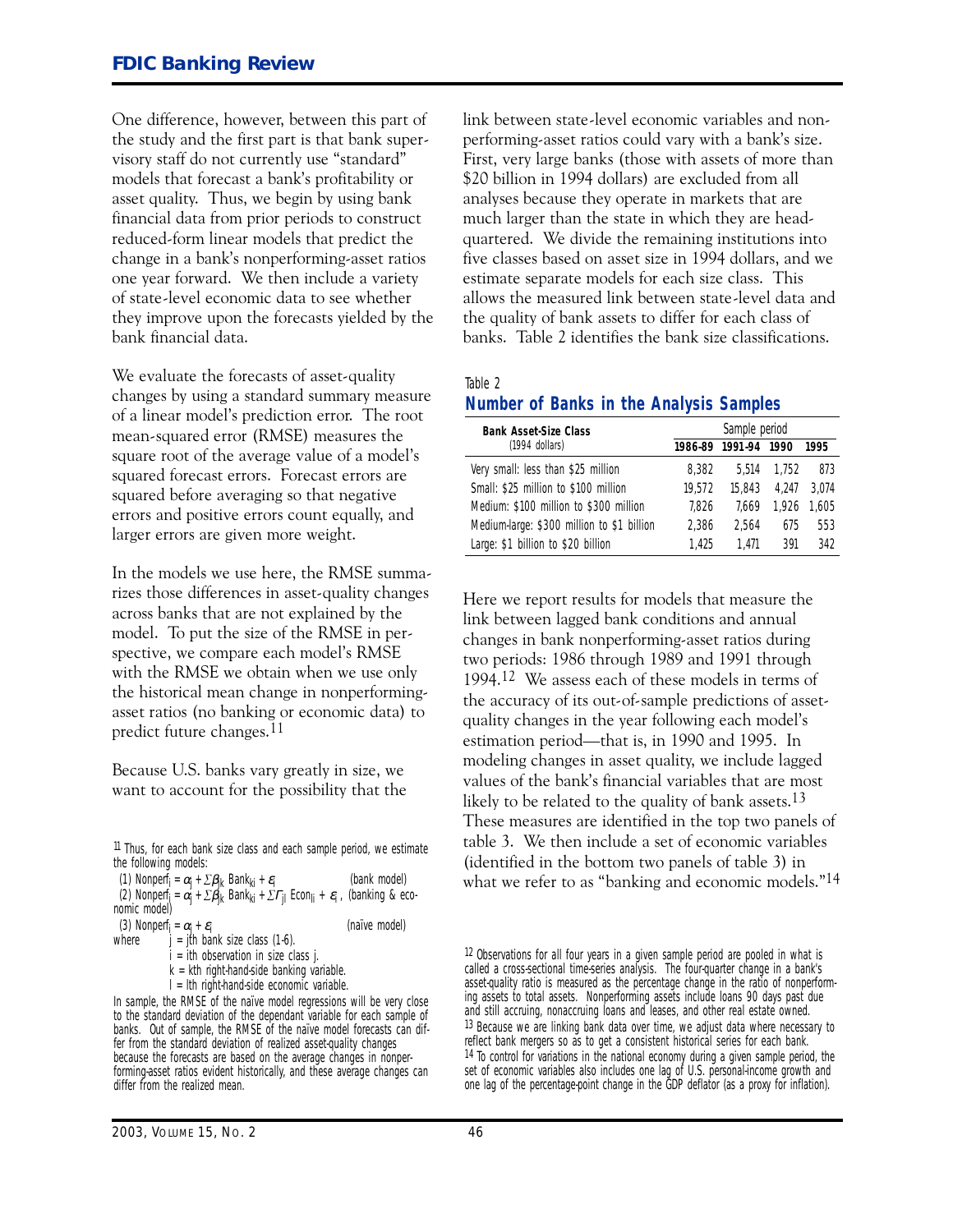Figure 5 illustrates the amount of variation in nonperforming-assets-ratio changes that is not predicted by the models linking past conditions to asset-quality changes during the previous four years. All the results we report here include the same sets of banking and economic variables. Hence differences in results across specifications can be attributed to the inclusion of the economic variables, differences in bank size, and differences in the sample period under scrutiny.

As indicated in figure 5A, the reduced-form models using Call Report variables predict only modest change in bank asset quality during 1990, and the economic variables do not materially improve upon these forecasts. Figure 5B shows that historical relationships observed during the early 1990s do not help

#### Table 3

#### **Variables Used to Predict One-Year-Forward Asset-Quality Changes**

#### **Bank Balance Sheet Variables**

*(current and previous four quarters)* 

- Ratio of equity to assets
- Ratio of total loans to assets
- Ratio of nonperforming loans to assets
- Ratio of other real estate owned to assets
- Ratio of 30-90 days past-due loans to assets

#### **Bank Income and Growth Variables**

*(previous four quarters)* 

- Annual asset-growth rate
- Return on average assets
- Net charge-offs

#### **State-Level Economic Variables**

*(current and previous four quarters)* 

- State-level percentage of 1-4 family mortgages 90 days past due
- State unemployment rate
- Log of state personal income per worker
- State-level personal-income growth
- Log of state failed-business liabilities per worker

#### **Macroeconomic Variables**

*(rate of change during previous four quarters)* 

- U.S. personal-income growth
- Change in the GDP deflator

predict changes in bank nonperforming-asset ratios during 1995. For this period, the inclusion of statelevel economic variables would have made our prediction errors larger.

In summary, this part of our study indicates that future changes in bank asset quality are hard to predict even with data on recent trends in bank asset-quality measures. And state-level economic data do not generally improve upon these predictions. These results suggest that, at least for the periods we study, a reasonable predictor of a bank's nonperforming-asset ratios one year forward is the bank's current nonperforming-asset ratios.

Figure 5

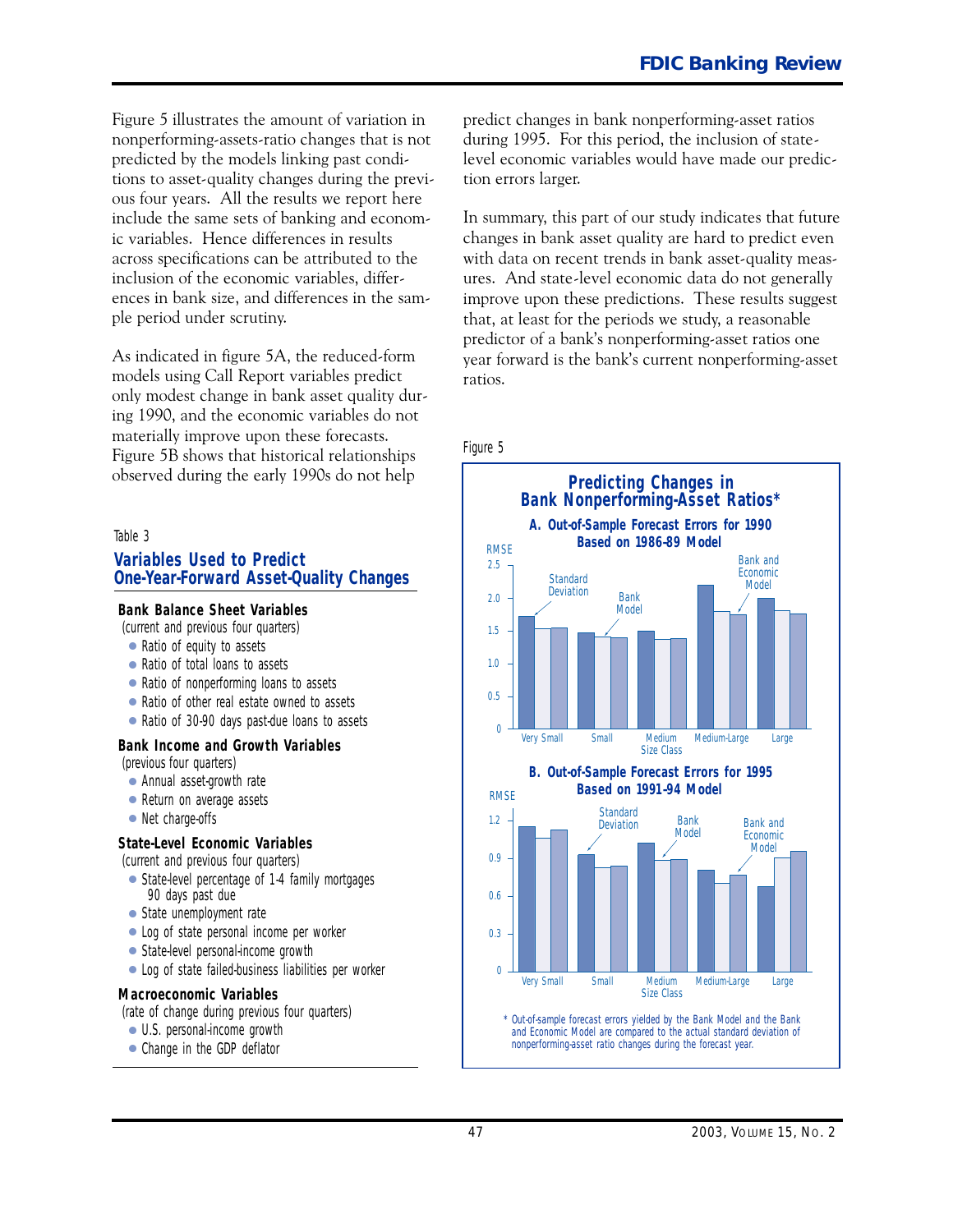#### **Predicting Risky Bank Growth**

The manner in which a bank grows has important implications for its overall safety and soundness. Imprudent or ill-timed growth can lead to risky loan concentrations, funding problems, or other difficulties for bank management.15 Bank regulators are aware of these possibilities and have included appropriate safeguards in the supervisory process. Most relevant to this article is the FDIC's growth-monitoring system (GMS), which seeks to identify risky bank growth ex ante.16 We propose that economic conditions in a bank's market might provide a useful context for assessing the potential risks of bank growth and might therefore contribute to bank off-site monitoring models. To see whether our proposal is correct, we next test whether data on state economic conditions added meaningful information to GMS.17

 economic conditions. The U.S. bank-Before we describe those tests, it is useful to look at the past correlation between bank safety and soundness (that is, risky bank growth) and state ing experience of the 1980s and early 1990s suggests that deteriorating economic conditions were associated with declines in the condition of

16 Bank supervisors also can place restrictions on bank growth. Regulatory capital requirements are perhaps the most general restriction and limit the degree to which a bank can engage in leveraged growth. Moreover, bank management may be required to obtain supervisory approval before engaging in some types of new activities. 17 For an extensive description of the FDIC's GMS during the late 1980s and early 1990s, see Reidhill and O'Keefe (1997).



banks. Figure 6A illustrates that sharp increases in state unemployment rates in the southwestern United States during the mid-1980s coincided with deteriorating banking conditions, as identified through composite CAMEL ratings of banks.18 (In the figure, positive changes in the average composite CAMEL rating for the region's banks indicate a widespread decline in banks' safety and soundness because the rating is an ordinal index that increases in value the poorer a bank's assessed safety and soundness.) As indicated in figure 6B, the correlation between adverse changes in state unem-

<sup>18</sup> The mean percentage change in state unemployment rates for examined banks is weighted by the number of banks examined within a state each quarter. This was done to ensure that the economic conditions shown in figure 6 reflect those faced by the banks whose CAMEL rating changes also are shown in figure 6.

<sup>15</sup> A thorough analysis of the causes of the U.S. banking crises of the 1980s and early 1990s found that a "boom/bust" cycle in banking markets was a common feature; the analysis also examined the implications of these cycles for bank growth. See Federal Deposit Insurance Corporation (1997).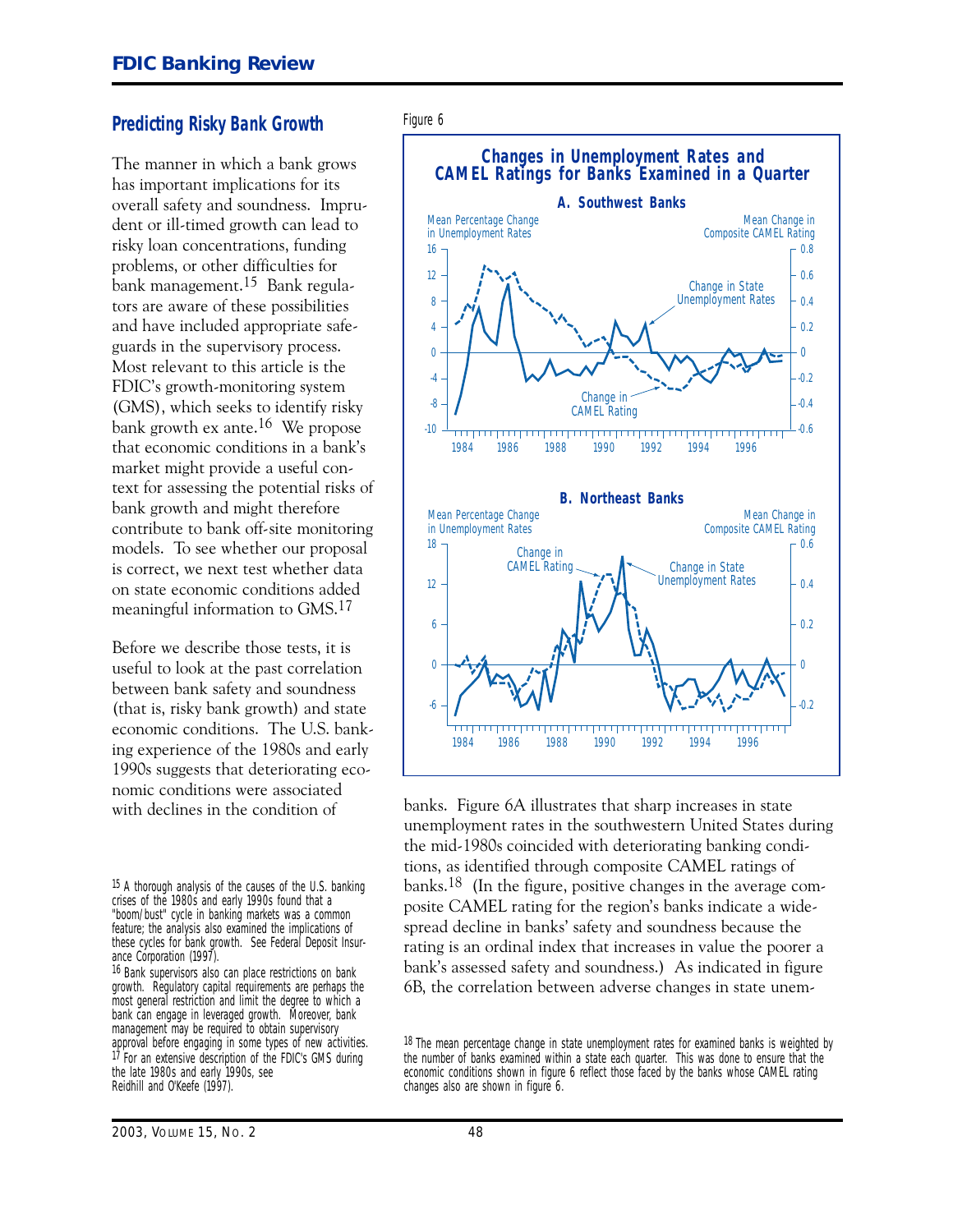ployment rates and declines in CAMEL ratings Table 4 was particularly pronounced in the northeastern **Banking and Economic Variables Included in**<br>**Bank Growth Models Bank Growth Models** 

Although informative, these simple comparisons do not tell us whether data on state economic conditions add to off-site growth-monitoring models. To answer this question, we develop and compare two off-site growth-monitoring models designed to rank banks in terms of the relative riskiness of their growth (that is, we designed two risky-growth indexes). The first model ("bank model") serves as our basis of comparison and uses information on a bank's portfolio composition, changes in portfolio composition, and supervisory assessments of bank condition to construct a riskygrowth index. The bank model excludes measures of state economic activity, however. The second model ("bank and economic model") includes all the information the bank model contains plus measures of state-level economic activity. The measures of economic activity we test are quarterly changes in both state unemployment rates and state personal-income growth. Because our conclusions are the same for both of these economic activity measures, for brevity we present only the results of tests that use changes in state unemployment rates.

The premise behind the bank model is that all other things being equal, the risks to a bank's future safety and soundness increase when growth (1) proceeds too quickly, (2) increases the concentration in risky activities, or  $(3)$  increases the reliance on volatile sources of funding. In addition, it is presumed that the poorer a bank's initial condition, the greater the future risks from growth. As shown in table 4 the bank model uses 11 variables to capture the factors that can lead to risky bank growth. More specifically, the bank model uses 5 measures of portfolio change: the annualized rates of growth in total assets, gross loans and leases, the ratio of loans plus securities

#### 19 The Pearson's correlation coefficient (and p-values in parentheses) between the mean percentage change in unemployment rates and changes in CAMEL ratings for the period 1984 through 1997 is 0.24 (0.0734) for the Southwest and 0.73 (0.0001) for the Northeast.

| Portfolio Changes (current quarter) | Peers for Ranking   |
|-------------------------------------|---------------------|
| • Asset growth                      | All banks           |
| • Gross Ioan growth                 | All banks           |
| • Growth of loans and securities    |                     |
| as a percentage of assets           | All banks           |
| • Growth of volatile liabilities    |                     |
| as a percentage of assets           | All banks           |
| • Growth of equity                  |                     |
| as a percentage of assets           | All banks           |
| Portfolio Ratios (current quarter)  |                     |
| • Loans and securities              |                     |
| as a percentage of assets           | Region & size peers |
| • Volatile liabilities              |                     |
| as a percentage of assets           | Region & size peers |
| • Equity as a percentage of assets  | Region & size peers |
| Portfolio concentration             |                     |
| (a summary measure)                 | All banks           |

#### **Supervisory Variables**

- Initial supervisory rating (composite CAMEL rating)
- Number of days since last bank examination

#### **Economic Variables**

- Change in state unemployment rate: current and previous four quarters
- Alternatively, state personal-income growth: current and previous four quarters

with maturities of five years or more to assets, the ratio of volatile liabilities<sup>20</sup> to assets and the ratio of equity capital to assets. In addition, the bank model uses 4 portfolio ratios: the ratios of loans plus securities with maturities of five years or more to assets, volatile liabilities to assets, equity capital to assets, and a summary measure of portfolio concentration. The summary measure of loan concentration is used to capture potentially risky shifts in business activity and is based on the Herfindahl-Hirschman Index (HHI). To calculate the concentration measure we first compute the shares of total loans held in 15 well-defined cate-

<sup>20</sup> Volatile liabilities are defined here as the sum of time deposits over \$100,000, foreign deposits, federal funds and securities sold under repurchase agreements, demand notes issued to the U.S. Treasury, and other borrowed money.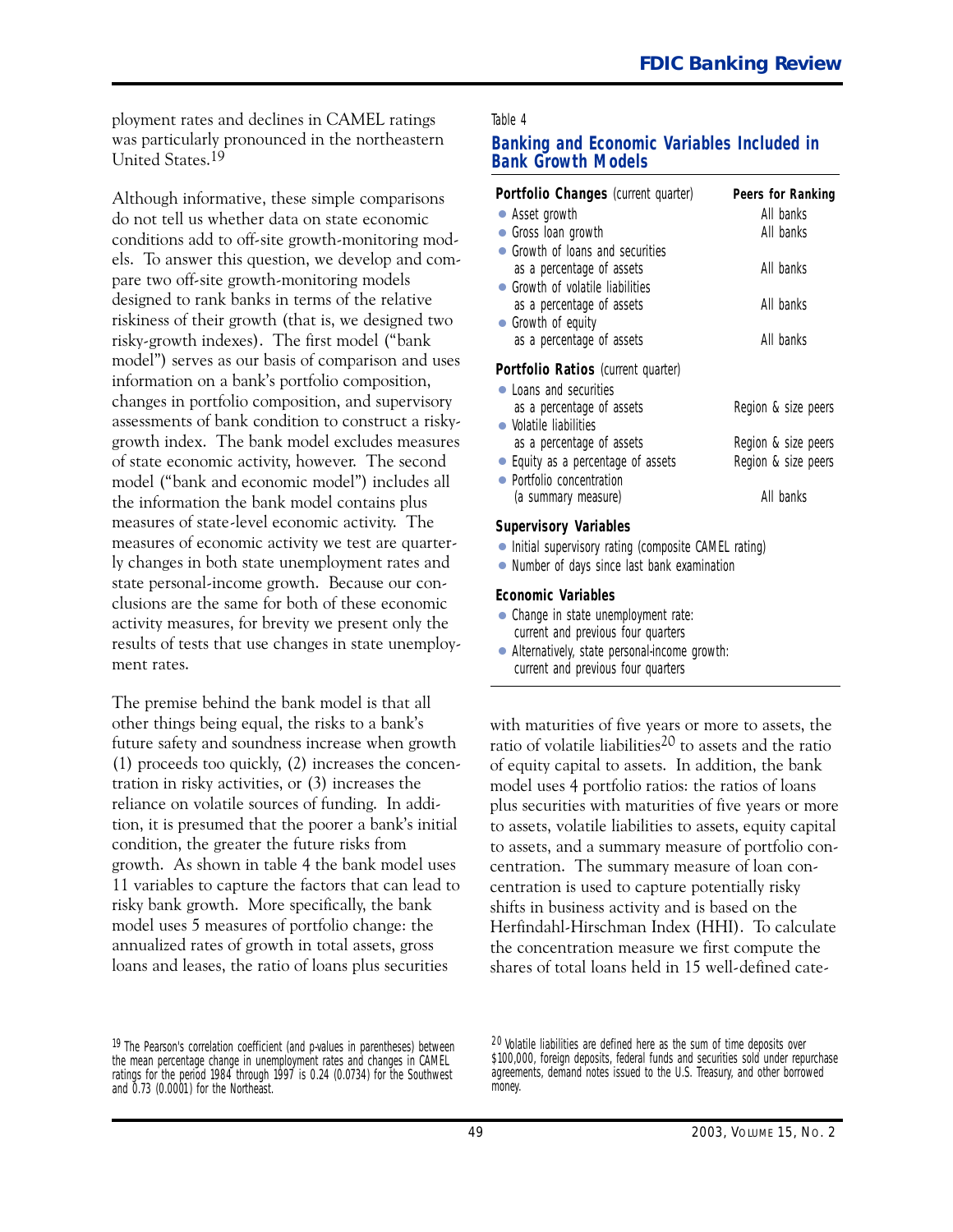gories of loans and leases. Next we square and sum the loan shares.<sup>21</sup> Rather than using the raw values of these measures of portfolio change and portfolio ratios, we use a bank's percentile ranking for each measure, based on either a peer group or a national ranking, as appropriate.<sup>22</sup> Finally, the bank model includes 2 supervisory measures: a bank's composite CAMEL rating as of the quarterend, and the number of days since the bank's last on-site safety-and-soundness examination as of the quarter-end.

The final step in computing the bank-model growth index is to combine the 11 variables into a summary growth index. We do this by weighting each variable in terms of its importance in explaining downgrades in composite CAMEL ratings during the prior period and then summing the weighted variables.<sup>23</sup> The reason we choose this approach is that a growth index is most useful to bank supervisors if it can be used to anticipate changes in bank safety and soundness (which is measured by composite CAMEL ratings).

In the banking and economic model, we study the contribution of economic data in growth monitoring by including state-level economic variables as additional explanatory variables. This article presents the results of tests based on the quarterly percentage change in state unemployment rates. To construct the bank and economic model growth index, we use the same approach as with the bank model but add percentage changes in state unemployment rates for the current quarter and four prior quarters.

As we stated at the outset, useful risky-growth indexes should anticipate declines in bank safety and soundness. Hence, to assess each index's usefulness, we rank banks on the basis of their growth indexes and group the ranked banks into "risk" quintiles. Next we measure the proportion of banks receiving CAMEL downgrades (during the subsequent three years) in each of the quintiles.  $24$ For example, we construct bank-model growth indexes as of year-end 1988 and then compare the distribution of CAMEL downgrades between 1989 and 1991 across risk quintiles.

Here we report results for banks that were examined during five three-year periods. For each period, we compute risky-growth indexes (with and without the state economic data) on the basis of the methodology described above. We then compare the downgrade experiences of the risk quintiles generated by the bank model with those of the risk quintiles generated by the bank and economic model. We measure the contribution of the state economic variables by comparing the proportion of downgrades in each risk quintile across the two models. The model that performs "better" will be the one with a higher proportion of downgrades in its highest-risk quintile and a lower proportion of downgrades in its lowest-risk quintile.

Figure 7A shows the percentage of CAMEL downgrades (during the indicated three-year period) occurring in the highest-risk quintile as classified by each model. Except for the 1990 to 1992 period (which coincided with a national recession), the proportion of downgrades occurring in the highest-risk quintile identified by the bank and economic model is somewhat larger than the proportion in the same quintile for the bank model. Figure 7B shows the percentage of downgrades received by banks in the lowest-risk quintile. Here the proportion of future downgrades occurring in the lowest-risk quintile identified by the bank and economic model is generally lower than

<sup>21</sup> We use the same approach to constructing the loan concentration index that Reidhill and O'Keefe (1997) used. Specifically, certain risky loan concentrations are weighted more heavily in the HHI.

<sup>22</sup> National rankings are used for all measures of portfolio change as well as for the summary measure of portfolio concentration. All remaining ratios are ranked with the use of peer groups. To form peer groups, we stratified banks into eight broad U.S. geographic regions and two asset-size classes ("large" or "small" depending on whether the asset size is greater or less than \$1 billion).

<sup>23</sup> Specifically, we used the year-end percentile rankings of the 9 financial measures and the raw values of the 2 supervisory measures in the bank model as explanatory variables in a logistic regression model to explain the incidence of composite CAMEL downgrades during the subsequent three-year period. The weights obtained from a given three-year estimation period are applied out-of-sample as weights to the 11 variables, and the weighted sum is used as the growth index.

<sup>24</sup> Reidhill and O'Keefe (1997) indicate that there may be a three- to five-year lag between periods of excessive growth and subsequent declines in bank safety and soundness.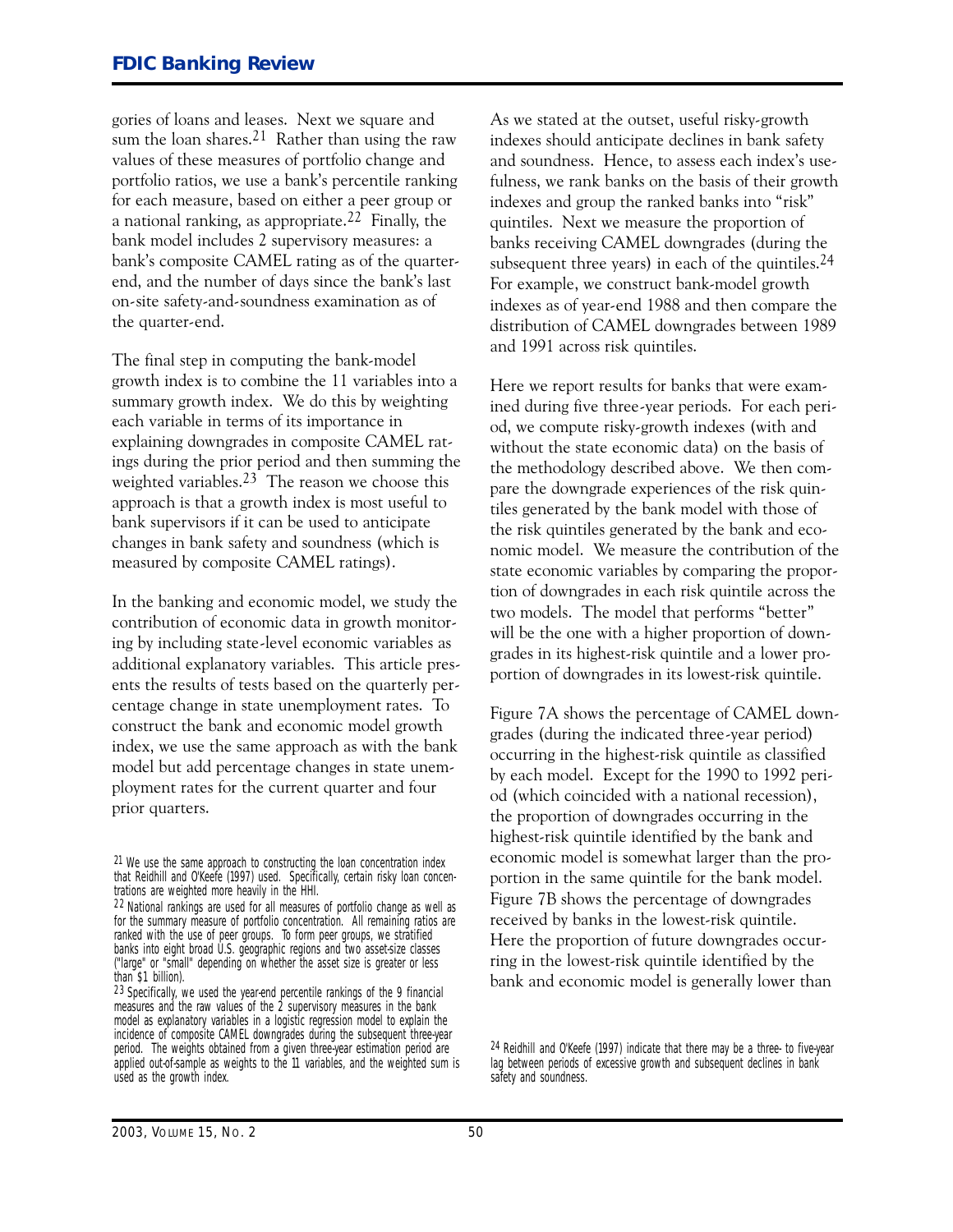



the proportion in the same quintile for the bank model. These results suggest that state-level economic data might be useful in identifying imprudent bank growth. Although the improvement in the performance of the growth-monitoring model in anticipating future downgrades is somewhat modest, it is fairly consistent over time and is in line with evidence about historical patterns of local economic conditions, portfolio growth, and subsequent bank performance.<sup>25</sup>

#### **Conclusion**

This study investigates the usefulness of state-level economic data in statistical off-site monitoring models. Our results indicate that state-level economic data do not contribute to the models that forecast bank failures and changes in the quality of bank assets. The results for the model predicting risky bank growth are more encouraging, indicating that the inclusion of state-level economic data slightly improves the predictive power of this model.

Although these results run counter to our initial expectations, we can offer possible reasons for the findings; some of the reasons might be addressed by future research. It makes sense to expect that broad measures of economic conditions, such as state unemployment rates and personal-income growth, have varying relevance to individual banks. This variation would be partly due to wide variation not only in the services and products offered by banks but also in the composition of state economies. We are limited in investigating this possibility because banks do not publicly report business activity (for example, loans) by the geographic markets and industry sectors served. Given this limitation, it is difficult to determine which economic variables are likely to be most relevant to a bank's current condition and future performance. Our hope was that broad measures of economic conditions would have had relevance for most banks and therefore for offsite monitoring models.

We also anticipate that bank management plays a very significant role in determining how economic condi-

 $25$  A study by Avery and Gordy (1998) examines the extent to which recent loan growth (that is, growth during the previous two years) has been associated with a bank's current profitability and asset-quality ratios. The models in their study include a broad range of economic variables constructed from economic data at the county, state, and national levels. Although their study does not attempt to predict emerging banking problems, it does indicate that loan growth should be measured relative to economic fundamentals.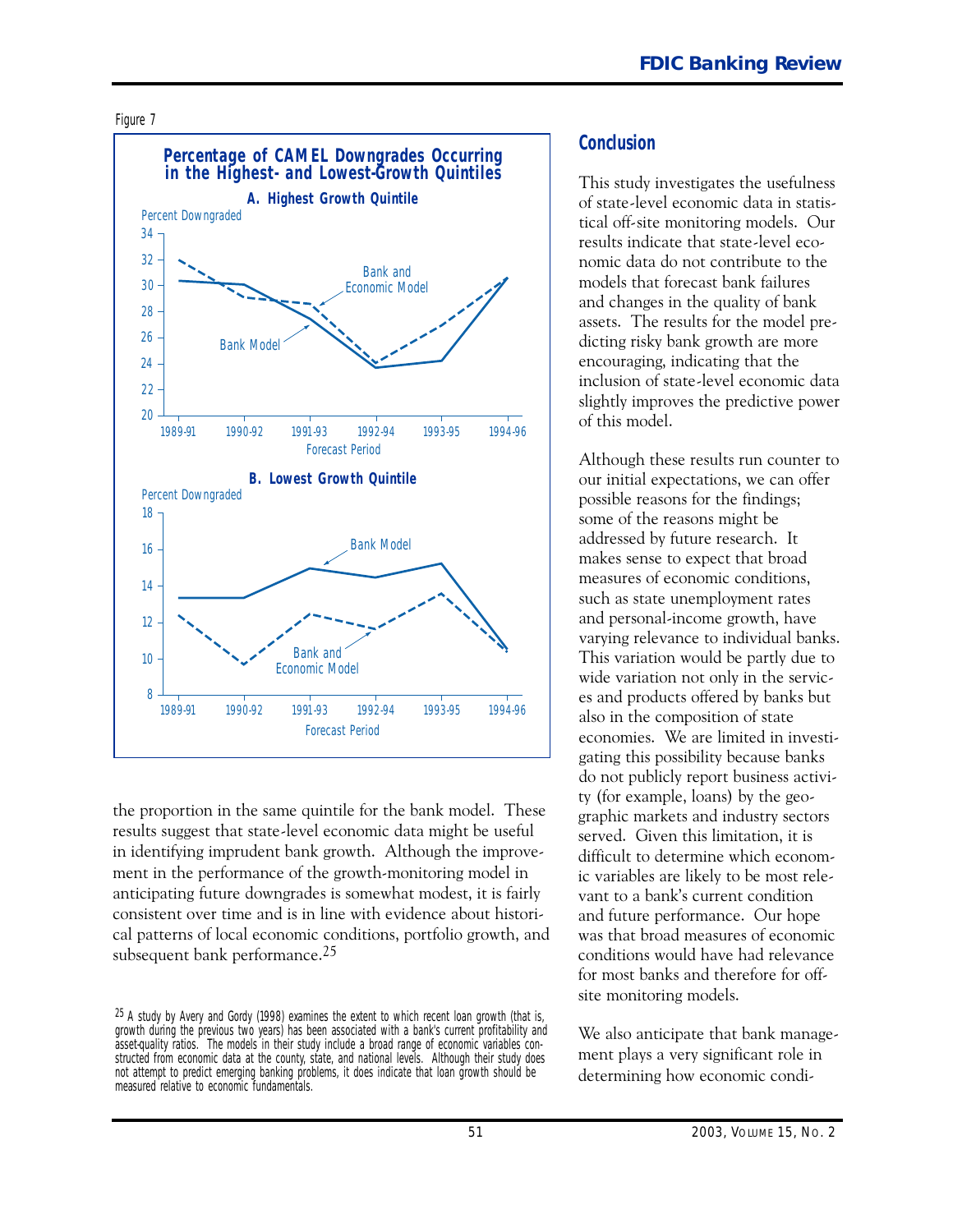tions affect a bank's performance. Prior research by the FDIC and others has suggested that bankspecific attributes such as the quality of management, loan underwriting, and risk-management practices should have an important influence on a bank's performance and its susceptibility to adverse economic conditions. Although these

characteristics are hard to quantify, bank supervisors do collect data in some of these areas. For example, all federal bank regulators conduct periodic surveys of bank underwriting practices. The FDIC is pursuing research on the contribution that the data in its semiannual underwriting survey might make to off-site monitoring models.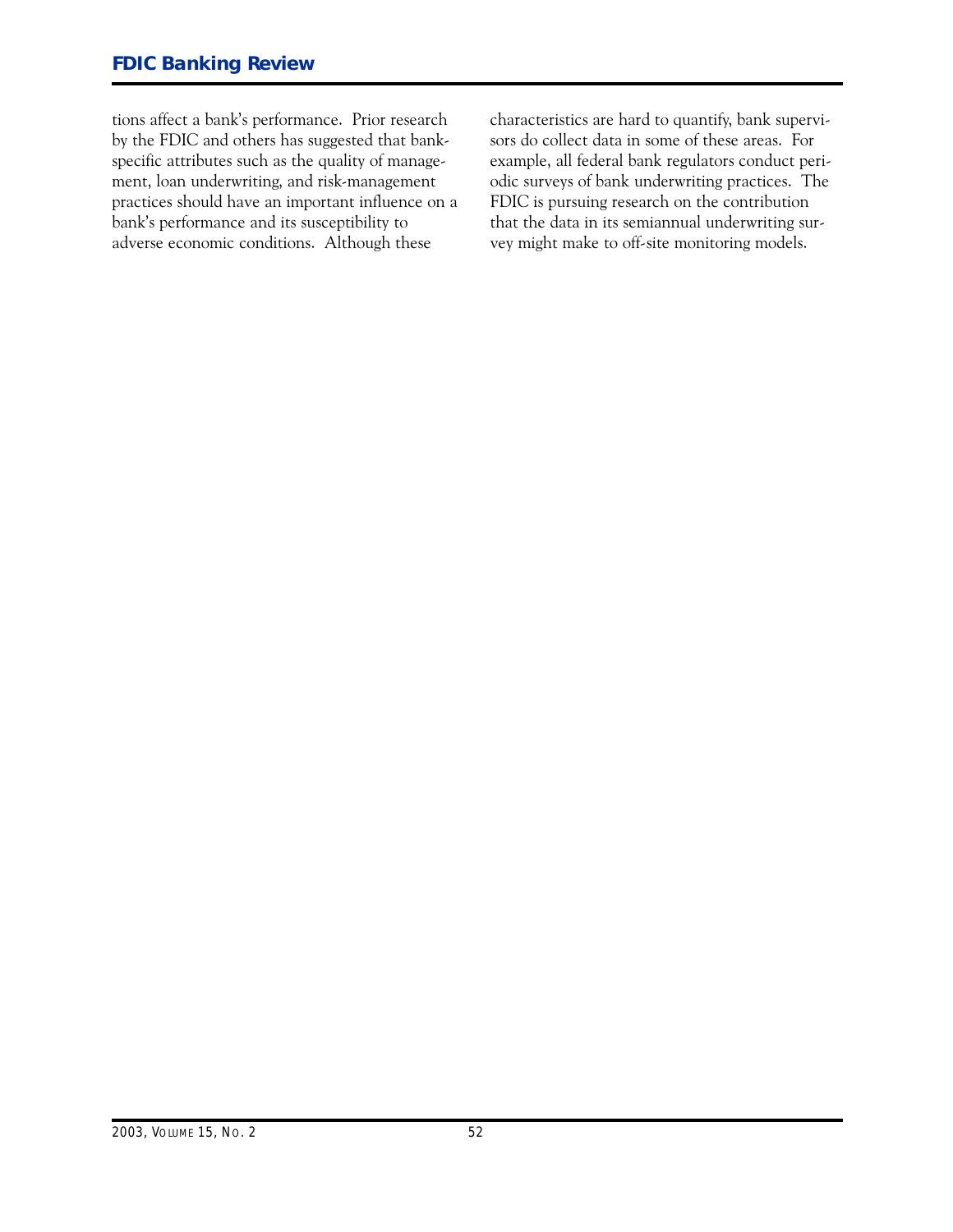#### **BIBLIOGRAPHY**

- Avery, Robert B., and Michael B. Gordy. 1998. Loan Growth, Economic Activity, and Bank Performance. Working Paper. Board of Governors of the Federal Reserve System.
- Cole, Rebel A., Barbara G. Cornyn, and Jeffery W. Gunther. 1995. FIMS: A New Monitoring System for Banking Institutions. *Federal Reserve Bulletin* (January), 1-15.
- Federal Deposit Insurance Corporation (FDIC). 1997. *History of the Eighties, Lessons for the Future: An Examination of the Banking Crises of the 1980s and Early 1990s*. 2 vols. FDIC.
- Gilbert, R. Alton, and Sangkyun Park. 1994. Value of Early Warning Models in Bank Supervision. Unpublished mimeo. Federal Reserve Bank of St. Louis..
- Gilbert, R. Alton, Andrew P. Meyer, and Mark D. Vaughan. 1999. The Role of Supervisory Screens and Econometric Models in Off-Site Surveillance. Federal Reserve Bank of St. Louis *Review* (November/December), 31–56.
- Hooks, Linda M. 1995. Bank Asset Risk: Evidence from Early Warning Models. *Contemporary Economic Policy* 13, no. 4:36–50.
- Neely, Michelle Clark, and David Wheelock. 1997. Why does Bank Performance Vary across States? Federal Reserve Bank of St. Louis Review (March/April), 27-40.
- Nuxoll, Daniel A. 2003. The Contribution of Economic Data to Bank Failure Models, Working Paper. FDIC.
- Reidhill, Jack, and John O'Keefe. 1997. Off-Site Surveillance Systems. In *History of the Early 1990s*. FDIC. *Eighties, Lessons for the Future: An Examination of the Banking Crises of the 1980s and*
- Samolyk, Katherine A. 1994a. Bank Performance and Regional Economic Growth: Evidence of a Regional Credit Channel. *Journal of Monetary Economics* 34, 259–278.
- -------------. 1994b. U.S. Banking Sector Trends: Assessing Disparities in Industry Performance. Federal Reserve Bank of Cleveland *Economic Review*, Quarter 2, 2-17.
- Swamy, P.A.V.B., James R. Barth, Ray Y. Chou, and John S. Jahera, Jr. 1995. Determinants of U.S. Commercial Bank Performance: Regulatory and Econometric Issues. Finance and Economics Discussion Paper, no. 95-29. Board of Governors of the Federal Reserve System.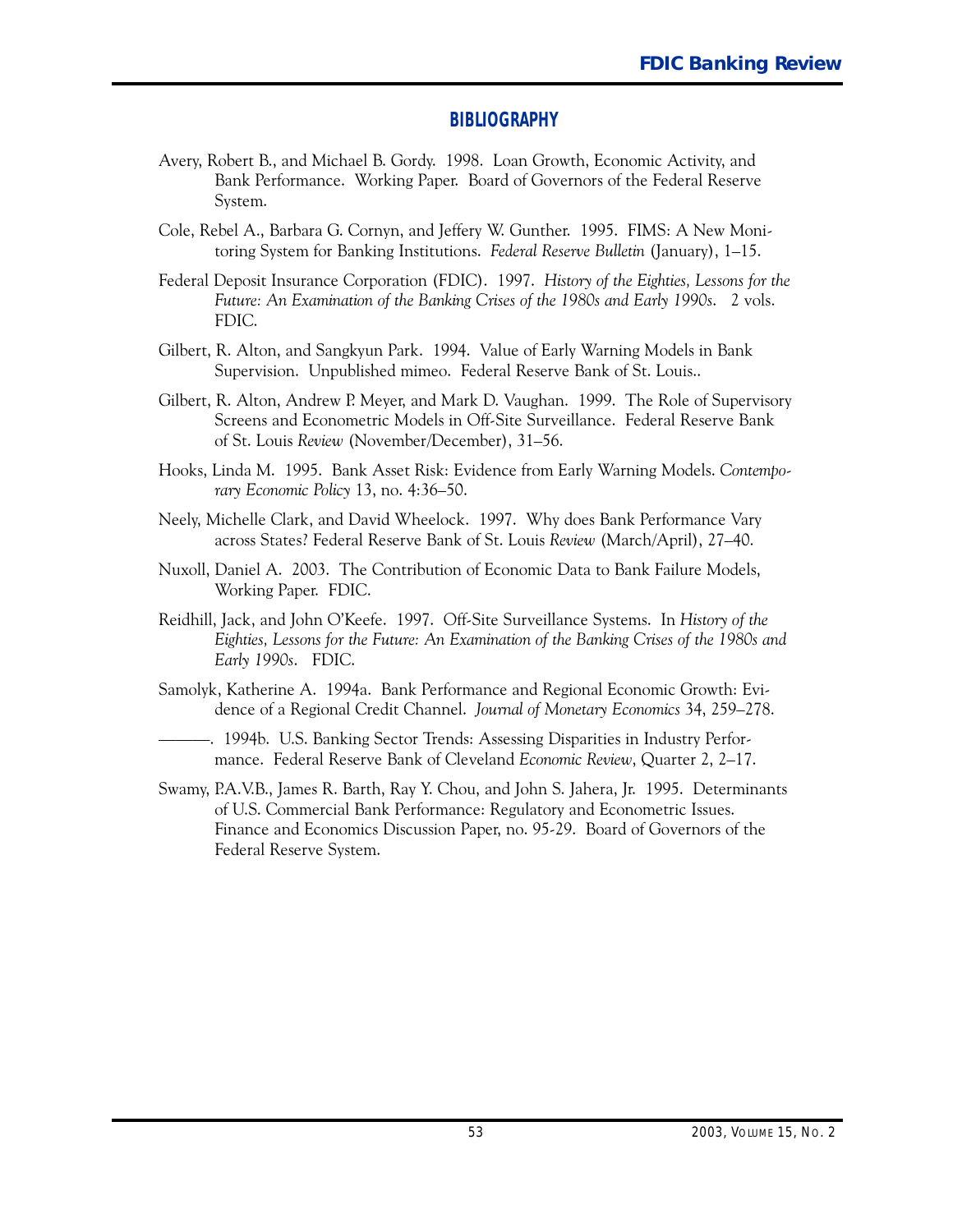# **Recent Developments Affecting Depository Institutions**

*by Lynne Montgomery\**

# **REGULATORY AGENCY ACTIONS**

#### **Interagency Actions**

#### *Final Patriot Act Regulations on Customer Identification*

On April 30, 2003, the Federal Reserve Board (FRB), the Office of the Comptroller of the Currency (OCC), the Office of Thrift Supervision (OTS), the Federal Deposit Insurance Corporation (FDIC), the National Credit Union Administration (NCUA), the Commodity Futures Trading Commission, the Securities and Exchange Commission, and the Department of the Treasury and its Financial Crimes Enforcement Network issued final regulations requiring certain financial institutions to establish procedures to verify the identity of new account holders. The regulations implement section 326 of the USA Patriot Act, which mandates that rules be issued requiring financial institutions to implement reasonable procedures to (1) verify the identity of a person opening an account, (2) maintain records of the

\*Lynne Montgomery is a senior financial analyst in the FDIC's Division of Insurance and Research.

Reference sources: *American Banker* (AB), *BNA's Banking Report* (BBR), and *Federal Register* (FR).

information used to verify the person's identity, and (3) determine whether the person appears on any list of known or suspected terrorists or terrorist organizations. The rules apply to banks and trust companies, savings associations, credit unions, securities brokers and dealers, mutual funds, futures commission merchants, and introducing brokers. Institutions subject to the final rules will be required to establish a program for obtaining identifying information from customers who open new accounts. Financial institutions are also required, among other things, to set forth procedures for verifying the identity of customers within a reasonable period of time. Financial institutions must be in full compliance with the new regulations by October 1, 2003. *PR-FRB, 4/30/03.*

#### *Guidance on Managing Credit-Card Accounts*

On January 8, 2003, the FRB, the OCC, the OTS, and the FDIC issued guidance on account management and loss-allowance practices for creditcard lending and called for conservative management of credit-line assignments. The guidance outlines the supervisory agencies' expecta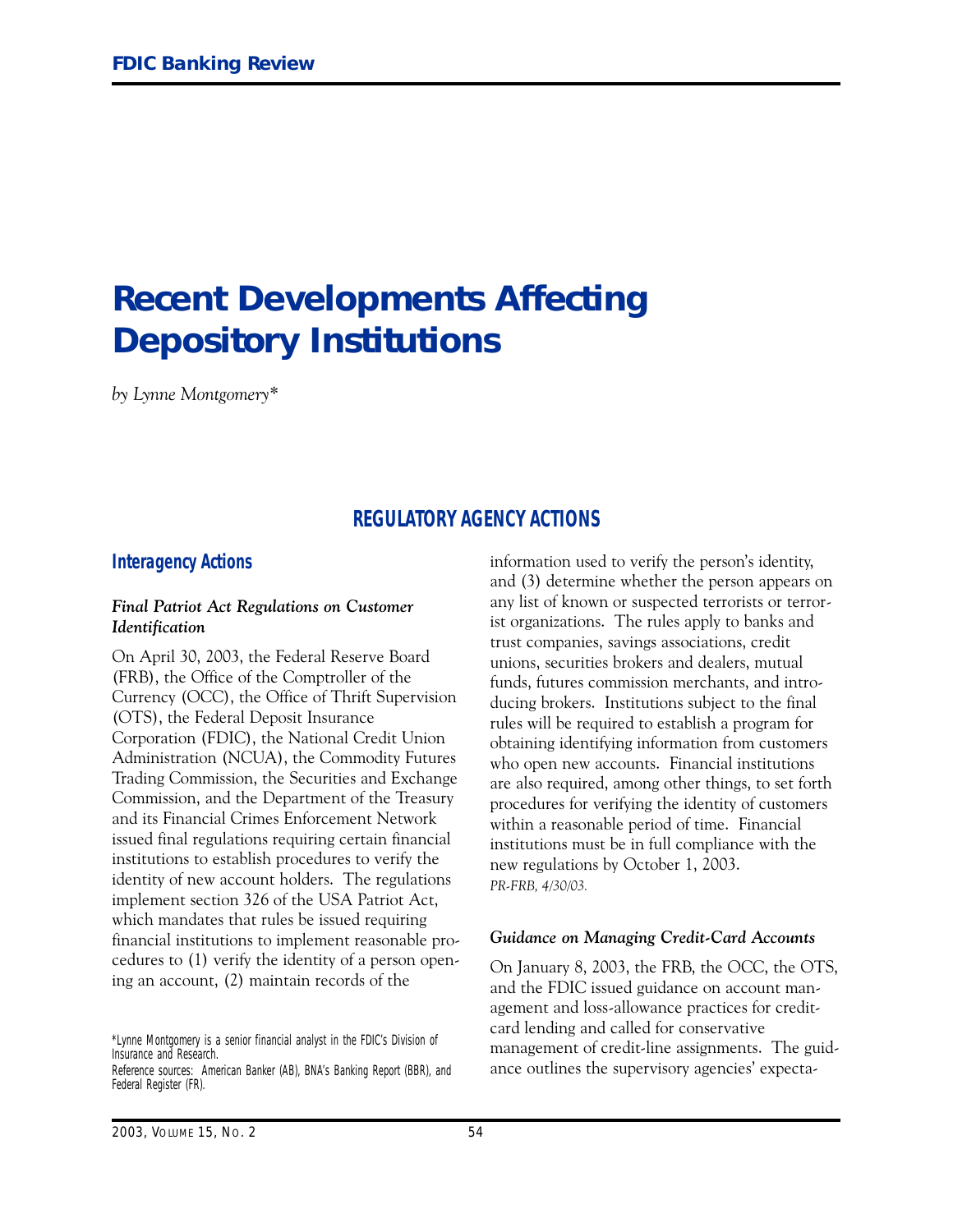tions for prudent risk-management, income-recognition, and loss-allowance practices. The guidance, which applies to all banks and thrift institutions, requires that lenders justify their credit-management decisions with careful analysis of borrower repayment history, risk scores, and other relevant criteria. The guidance is intended to help financial institutions conduct credit card lending activities in a safe and sound manner while meeting the needs of their customers. The agencies developed the guidance in response to recent examinations that disclosed a number of inappropriate account-management, risk-management, and loss-allowance practices. *BBR, 1/13/03, p. 40.*

#### *Advisory on Mortgage Banking Activities*

The FRB, the OCC, the OTS, and the FDIC on February 24, 2003, issued an advisory letter providing guidance on mortgage banking activities. The guidance, which applies to all banks and thrift institutions, was developed in response to recent examinations and market developments. The guidance details the agencies' expectations regarding risk-management activities, including valuation and modeling processes, hedging activities, management information systems, and internal audits. The guidance also states that the agencies may require additional capital from institutions that fail to incorporate into their risk-management programs the sound practices set forth in the advisory letter. *PR-14-2003, FDIC, 2/25/03.*

# **Federal Deposit Insurance Corporation**

### *Final Rule on Limited Liability Companies*

On January 31, 2003, the FDIC adopted a final rule making banks that are organized as limited liability companies (LLCs) eligible for federal deposit insurance. An LLC offers an optional business organization model that has both the limited liability benefits of a corporation and the "pass-through" taxation benefits of a partnership. Under the new rule, the regulators will retain their bank supervisory powers over banks operating as LLCs, including the power to take prompt corrective action and issue enforcement orders to LLC banks that become critically undercapitalized. *BBR, 2/3/03, pp. 195-96.*

# *Bank Failure*

On February 7, 2003, the California Commissioner of Financial Institutions closed Southern Pacific Bank, Torrance, California, and named the FDIC as receiver. Beal Bank, S.S.B., Plano, Texas, paid the FDIC a premium of \$500,000 to assume approximately \$834.0 million of Southern Pacific's insured deposits and to purchase approximately \$201.5 million of the failed bank's assets. The FDIC estimates that the cost of the failure to the Bank Insurance Fund will be \$134.5 million. This was the first failure of an FDIC-insured institution in 2003 and the first bank failure in California since 2000. *PR-11-2003, FDIC, 2/7/03.*

# **Federal Reserve Board**

# *Identity Theft Booklet*

On January 16, 2003, the Federal Reserve Bank of Boston released a new booklet designed to help consumers protect themselves against identity theft. The *Identity Theft* booklet describes some common sense precautions consumers should take to protect personal information, shows consumers how to monitor for signs of identity theft, and offers a guide for consumers whose identities have been stolen. The booklet also has contact information for the national credit bureaus, federal agencies, and nonprofit organizations that advise consumers and businesses. The booklet is available online at the Federal Reserve Bank of Boston's Web site: http://www.bos.frb.org/con**sumer/identity/index.htm**. *PR-FRB, 1/16/03.*

# *Updated Check-Processing Operations*

The Federal Reserve Banks on February 6, 2003, announced changes to their back-office checkprocessing operations intended to improve operating efficiency and reduce check-cashing costs to the government. Reflecting the ongoing shift in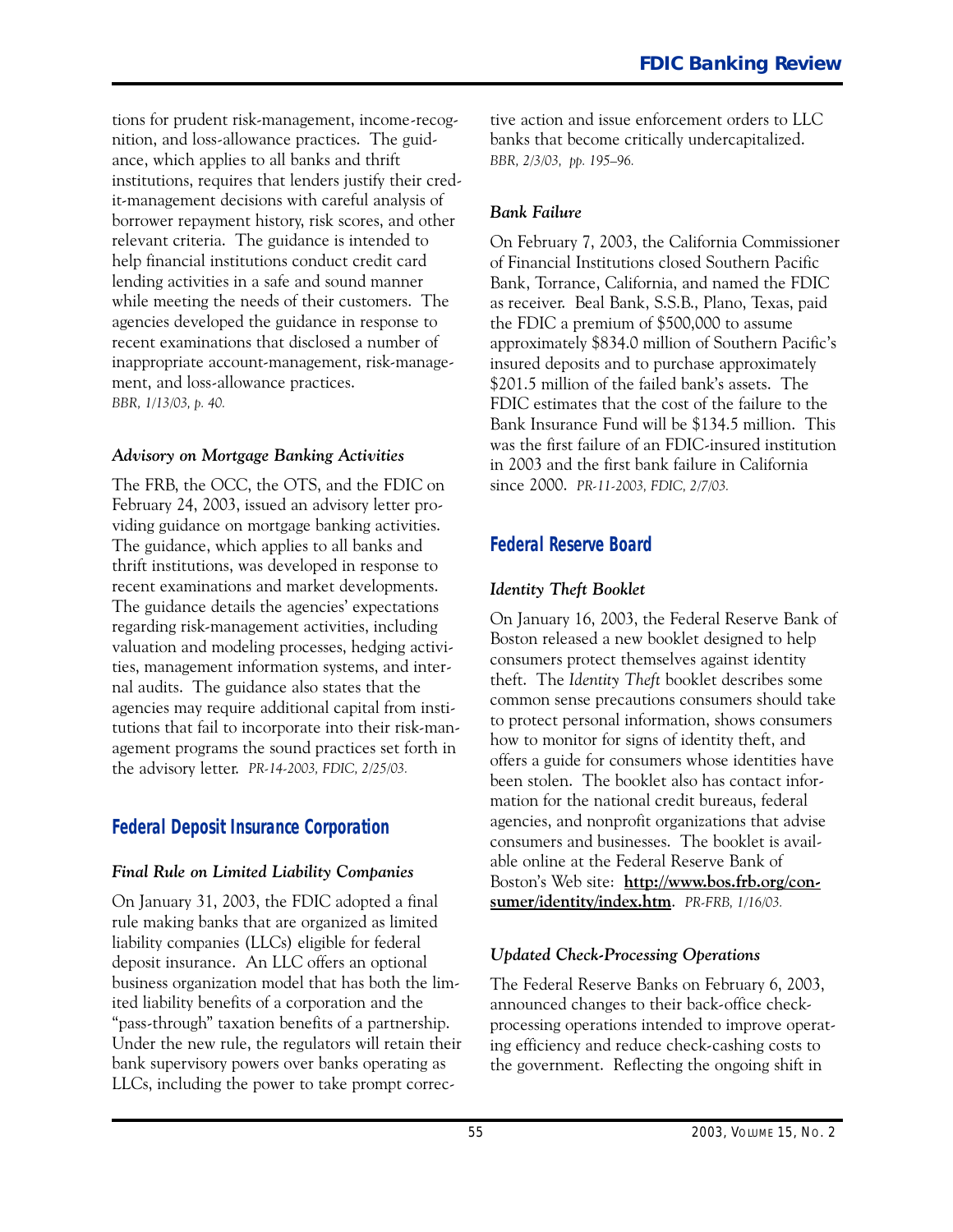consumer and business preferences from checks to electronic payments, the Reserve Banks intend to reduce their check service operating costs through a combination of streamlining their check management structure, reducing staff, and consolidating their check-processing locations. Check payments continue to be the most popular form of noncash retail payment; however, their share of all noncash retail payments has declined from 85 percent in 1979 to 60 percent today. The changes, which are projected to be completed by the end of 2004, are expected to reduce operating costs for check services by approximately \$60 million in 2005 and \$300 million over the subsequent five years. *PR-FRB, 2/6/03; BBR, 2/10/03, p. 242.*

#### *Amendments to Regulation B-Equal Credit Opportunity Act*

On February 19, 2003, the FRB approved a final rule amending Regulation B, which implements the Equal Credit Opportunity Act (ECOA). The ECOA prohibits discrimination on the basis of a credit applicant's national origin, marital status, religion, color, sex, race, age, receipt of public assistance benefits, or the exercise of rights under the Consumer Credit Protection Act. The FRB in 1976 adopted a general prohibition against nonmortgage lenders' inquiring about applicant characteristics. The final rule creates an exception that allows nonmortgage lenders to collect data about borrowers' personal characteristics as long as the lenders keep the data confidential and use the information to assess their own compliance with the ECOA. *PR-FRB, 2/19/03.*

#### *Online Resource Center*

The FRB announced on March 28, 2003, the launch of an online resource for researchers, educators, program directors, and others interested in advancing financial education programs. The resource-the Financial Education Research Center-was developed by the Federal Reserve Bank of Chicago to encourage research and disseminate information through its repository of studies related to financial education and its listing of major financial education programs

throughout the country. The Web site for the Research Center is www.chicagofed.org/cedric/ **index.c&m**. *PR-FRB, 3/28/03.* 

# **Office of the Comptroller of the Currency**

#### *Simplified Application Process*

The OCC announced on March 21, 2003, a new national bank service that simplifies the corporate application process. National banks can use the new "E-Corp" system to electronically complete and submit branch and relocation applications to the OCC. E-Corp is available on National Banknet, the OCC's secure extranet Web site available exclusively to national banks. E-Corp is one component of the agency's continuing effort to eliminate unnecessary regulatory burden, simplify administrative processes, enhance communications, reduce paperwork, and take full advantage of e-government mandates. *NR 2003-24, OCC, 3/21/03.*

# **Office of Thrift Supervision**

#### *Appointment of Gilleran as FFIEC Chairman*

 beginning April 1, 2003. Mr. Gilleran succeeds OTS Director James E. Gilleran was named Chairman of the Federal Financial Institutions Examination Council (FFIEC) for a two-year term Donald E. Powell, Chairman of the FDIC. Mr. Gilleran was sworn in as director of the OTS on December 7, 2001. Before joining the OTS, he served as chairman and chief executive officer of the Bank of San Francisco from 1994 to 2000 and as superintendent of the California State Banking Department from 1989 to 1994. He also served as chairman of the Conference of State Bank Supervisors (CSBS) from 1993 to 1994 and as a member of the CSBS's Bankers Advisory Council until 2000. From 1991 to 1992, Mr. Gilleran was chairman of the State Liaison Committee of the FFIEC. *OTS 03-14, 4/1/03.*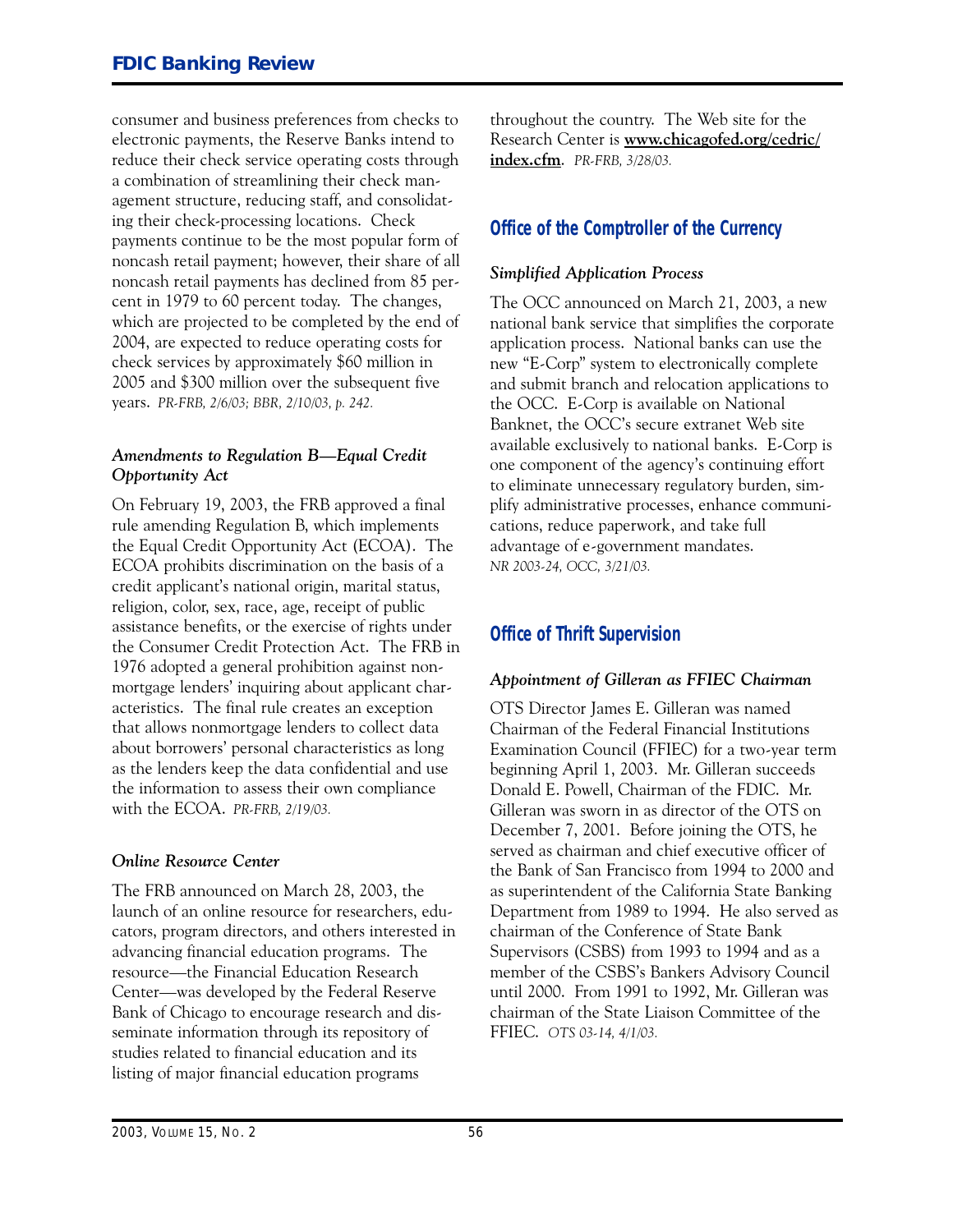#### *Guidance on Third-Party Arrangements*

On March 19, 2003, the OTS issued a bulletin offering guidance to federal thrift institutions on how to monitor the operational and financial performance of third-party firms that provide key business services. The guidance, published in *Thrift Bulletin 82*, cautions institutions to exercise appropriate due diligence before entering into third-party arrangements and to maintain effective oversight and controls for the duration of the arrangement. OTS examiners will review internal controls and management of third-party arrangements when conducting safety-and-soundness examinations. Thrift institutions contract with third-party firms who provide security services, tax services, legal advice, and an array of other services. This guidance complements existing OTS guidance on third-party arrangements in two other prominent areas: information technology and internal audits.

*OTS 03-10, 3/10/03; BBR, 3/24/03, p. 502.*

### **National Credit Union Administration**

#### *Appointment of Johnson as Vice Chair*

the board's vice chair. The three-member board On January 15, 2003, the NCUA Board of Directors named board member JoAnn Johnson as has been without a vice chair since 1997. Before joining the NCUA board in March 2002, Ms. Johnson was a member of the Iowa Senate, having been elected to that body in 1994. She chaired the Senate's Ways and Means Committee from 1996 to 2000 and the Commerce Committee from 2000 until resigning her seat to join the NCUA board. *NR03-0115, NCUA, 1/15/03.*

#### *Broader Access to SBA Loan Program*

A February 14, 2003, legal ruling by the Small Business Administration (SBA) allows all credit unions to seek SBA approval to participate in the SBA's guaranteed business loan program under Section 7(a) of the Small Business Act (the SBA

guarantees up to 85 percent of Section 7(a) loans). When the guaranteed business loan program was first established, the SBA allowed all credit unions to participate. However, ten years ago the SBA reinterpreted its regulations to mean that only credit unions whose members had a geographic common bond were eligible because only those credit unions were considered "open to the public," as required by SBA rules. Other credit unions-such as those bound together on the basis of common occupational relationships—were not considered open to the public and were therefore ineligible. Under the new ruling, all credit unions are once again eligible to seek approval for participation in the program. *BBR, 2/24/03, p. 350.*

#### *Updated Chartering and Membership Rules*

On March 27, 2003, the NCUA adopted a regulation that revises federal credit union chartering and field-of-membership rules by expanding the choices for groups that wish to establish federally chartered credit unions. The regulation allows a proposed field of membership to include a trade, industry, or profession. Another major feature of the regulation is a provision for single-sponsor credit unions that allows a field of membership to be diversified beyond a single employer. The regulation also provides that multiple-group occupational credit unions with fewer than 3,000 members no longer need an economic analysis to determine if each group could sustain a separate credit union. In addition, the regulation assumes that any metropolitan statistical area with a population of up to 1 million can serve as the credit union's local community. *NR03-0327, NCUA, 3/27/03.*

#### *Foreign Branching*

The NCUA adopted a final rule that establishes the requirements for federally insured credit unions to branch outside the United States. The rule requires credit unions to receive approval from the host country and the NCUA. The NCUA recognizes that a host country will have some regulatory authority over a foreign branch office; however, the NCUA retains the right to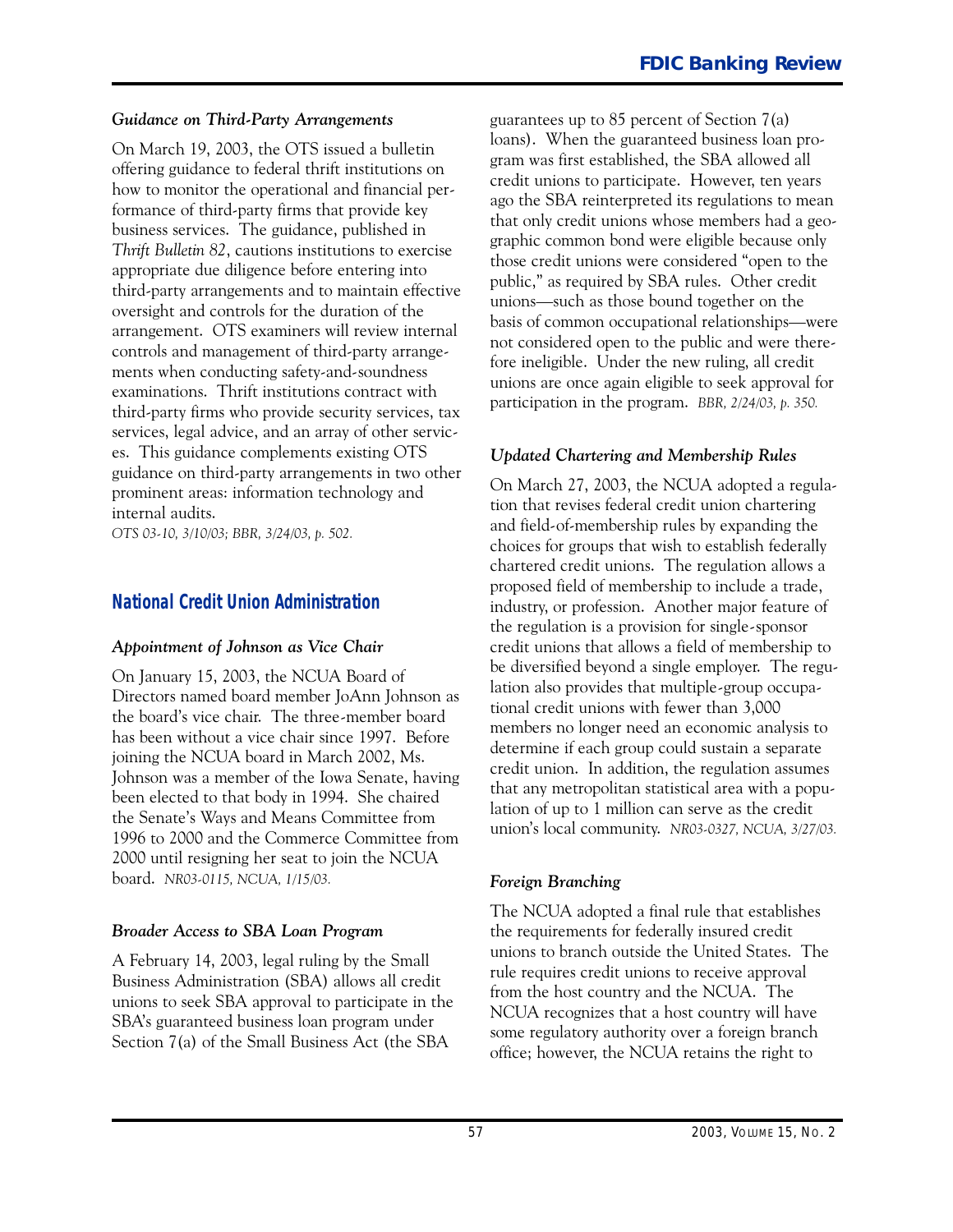examine a foreign branch and take any necessary credit unions wishing to set up a foreign branch enforcement actions. The final rule, which submit a business plan to the NCUA. becomes effective July 1, 2003, also requires that *NCUA, 12 CFR Part 741.*

# **STATE LEGISLATION AND REGULATION**

#### *Georgia*

On January 22, 2003, the OTS announced that federal law preempts provisions of the Georgia Fair Lending Act (GFLA) from applying to federal savings associations and their operating subsidiaries. The GFLA imposes various restrictions on loans based on the annual percentage rate and amount of points and fees charged. The preemption is based on the Home Owners' Loan Act and OTS regulations that comprehensively and exclusively regulate lending by federal savings associations. The OTS also determined that with respect to terms of credit, loan-related fees, disclosures, and the origination or refinancing of a loan, the GFLA conflicts with OTS regulations governing lending operations. *OTS 03-02, 1/22/03.*

On March 7, 2003, Georgia Governor Sonny Perdue signed legislation (SB 53) that eases burdens on lenders and others under the Georgia Fair Lending Act. The GFLA is one of the nation's most controversial and criticized anti-predatorylending statutes. In February 2003, Standard & Poor's and Moody's Investors Service refused to rate Georgia mortgage-backed securities because of worries that loan assignees and other parties could be liable under the GFLA; after SB 53 was signed, however, both credit agencies agreed to rate the mortgage-backed securities. Under SB 53 assignee liability applies only to high-cost loans, which are defined as loans on which the interest charged is 8 percentage points above the interest rate on comparable U.S. Treasury bills. SB 53 also changed the reasonable tangible net benefit test which required lenders to determine whether a refinanced loan presents a tangible net benefit to the borrower-so that it applies only to high-cost loans. In addition, SB 53 removed a provision in the GFLA that included mortgage insurance premiums and Veteran Administration funding fees in the cap on points and fees. The new legislation also removed a state fee from the point-and-fee cap. *BBR, 3/10/03, p. 421.*

#### *New York*

The OTS announced on January 30, 2003, that federal law preempts provisions of the New York predatory lending law from applying to federal savings associations and their operating subsidiaries. The New York law restricts loans based on the annual percentage rate and amount of points and fees charged. The preemption is based on the Home Owners' Loan Act and OTS regulations that comprehensively and exclusively regulate lending by federal savings associations. The OTS also determined that, with respect to terms of credit, loan-related fees, disclosures, advertising, and the origination, refinancing, or servicing of a loan, the New York statute conflicts with OTS regulations governing lending operations. *OTS 03-04, 1/30/03.*

 using their credit cards for online gambling. It is New York Attorney General Eliot Spitzer announced on February 11, 2003, that ten banks had signed agreements to block customers from illegal in New York to promote or facilitate unauthorized betting or gambling, online or off. The agreements apply to lending activities arising in New York or affecting New York residents, but the attorney general expects that the banks will block all gambling transactions across their entire systems. The ten banks involved are: Cayuga Bank, Chemung Canal Trust Company, First Consumers National Bank, First Premier Bank, Merrick Bank, Peoples Bank, Trustco Bank, USAA Federal Savings Bank, US Bank NA, and Wells Fargo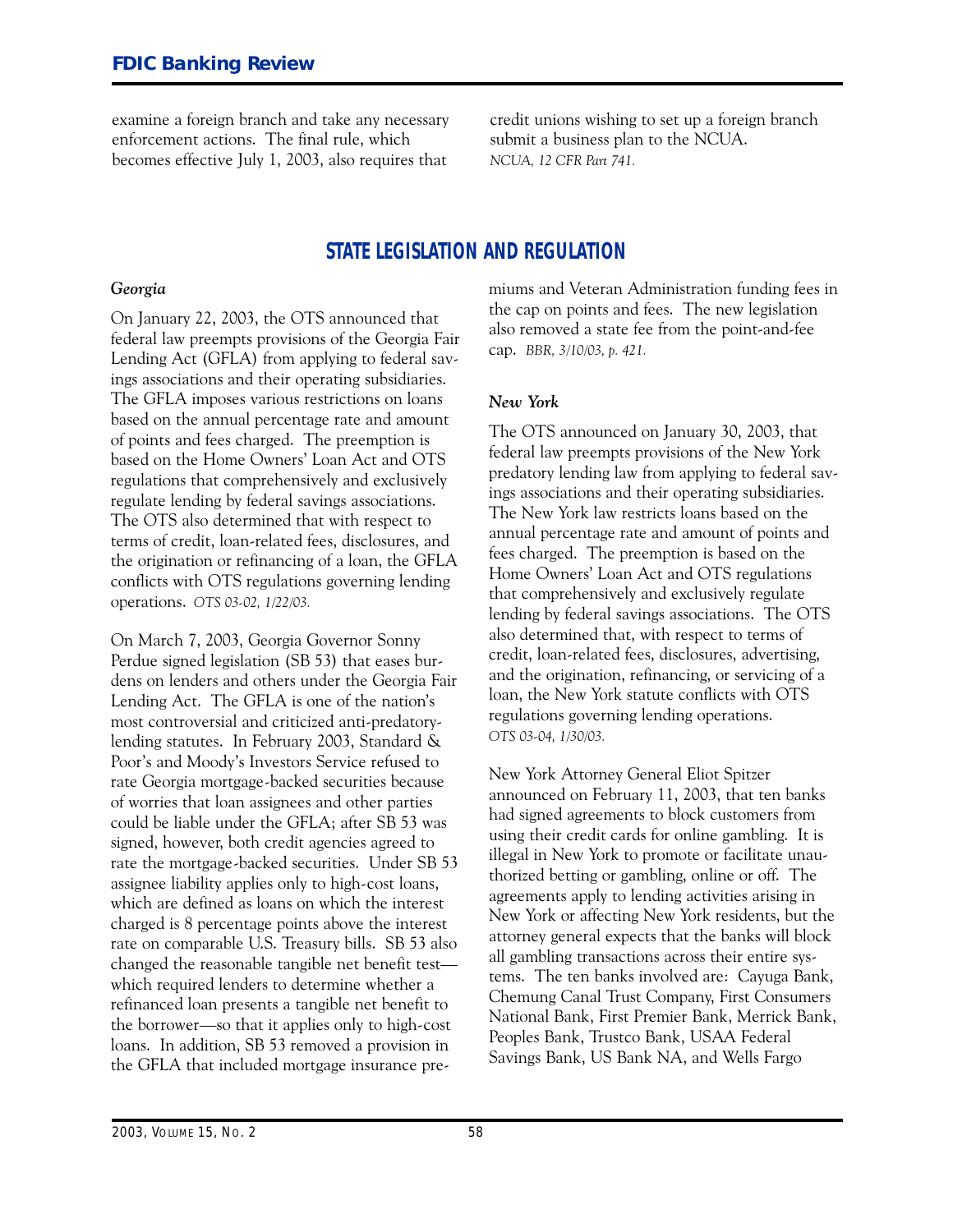Financial Bank. Eight months earlier Citibank signed a similar agreement. *BBR, 2/17/03, p. 300.*

On March 28, 2003, New York State Banking Superintendent Elizabeth McCaul resigned, citing personal reasons for her departure. Ms. McCaul had been the state's longest-serving superintendent, spending six years in the position. On April 2, 2003, New York Governor George Pataki named Barbara Kent the state's acting banking superintendent. Ms. Kent joined the New York Banking Department in 1988 and has been the department's deputy for consumer affairs for the past four years. *AB, 4/2/03.*

#### *Tennessee*

On April 17, 2003, Tennessee Governor Phil Bredesen signed legislation (P.A. 03-32) that makes it easier for branches of Tennessee banks to be acquired. Previous law required branches of Tennessee banks to have been opened and engaged in the banking business for at least five years before being acquired. The new legislation reduces the length of business from five years to three years. *BBR, 4/28/03, p. 687.*

# **RECENT ARTICLES AND STUDIES**

The percentage of community banks selling mortgages into the secondary market has jumped from less than one-half in 2000 to approximately 72 percent in 2002, according to findings of the America's Community Bankers 10th annual Real Estate Lending Survey. The upward trend can be explained by an overall increase in mortgage originations, as well as a favorable environment for sales into the secondary market. The dollar volume of mortgage sales into the secondary market

has increased even more dramatically, rising from 17 percent of total mortgage originations in 2000 to 41 percent in 2001 and to 45 percent in 2002. Nearly 33 percent of the survey respondents said they anticipate selling more loans into the secondary market in 2003, and 43 percent expected to sell about the same level of loans in 2003 as in 2002. The findings are based on survey responses from 320 community banks. *BBR, 2/10/03, pp. 257-58.*

# **BANK AND THRIFT PERFORMANCE**

#### *Fourth-�uarter ���� Results for Commercial Banks and Savings Institutions*

FDIC-insured commercial banks and savings institutions earned \$25.6 billion during the fourth quarter of 2002, an increase of \$3.5 billion from earnings in the fourth quarter of 2001. Key factors in the higher earnings were gains on sales of securities and other assets, an increase in service charges, a decrease in expenses for credit losses, and strong growth in interest-earning assets. The average return on assets (ROA) was 1.23 percent

in the fourth quarter, up from 1.12 percent one year earlier. The number of commercial banks and savings institutions on the FDIC's "Problem List" declined from 142 in the third quarter of 2002 to 136 in the fourth quarter, and assets of "problem" banks fell from \$42 billion to \$39 billion. Eleven FDIC-insured institutions failed during 2002, and two of those failures occurred in the fourth quarter.

*FDIC �uarterly Ban�ing Profile, Fourth �uarter 2002.*